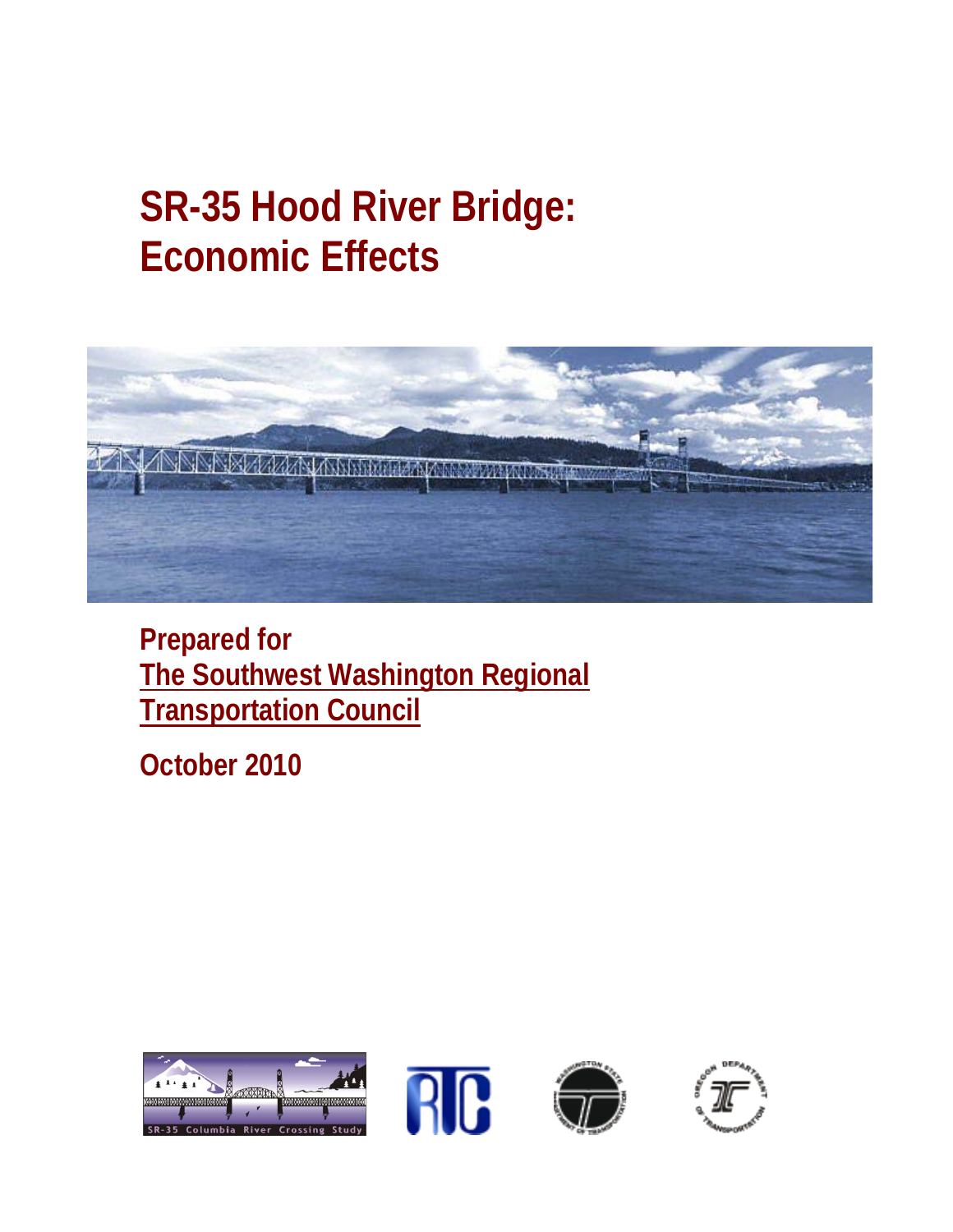#### **Prepared by ECONorthwest**

99 W 10th Avenue Suite 400 Eugene, Oregon 97401 541 687-0051 www.econw.com

Primary authors:

Terry Moore, Principal and Planning Director Beth Goodman, Planner

#### **Disclaimer**

ECONorthwest completed this report as a subcontractor to Parsons Brinckerhoff, who was working for the Washington Regional Transportation Council. The report is an economic analysis evaluating the benefits to the Hood River region on the Hood River bridge (SR 35) and the economic benefits to the region of a new bridge.

Throughout the report we have identified the sources of information and assumptions used in the analysis. Within the limitations imposed by uncertainty and the project budget, ECONorthwest and Parsons Brinckerhoff have made every effort to check the reasonableness of the data and assumptions, and to test the sensitivity of the results of our analysis to changes in key assumptions. ECO acknowledges that any forecast of the future is uncertain. The fact that we evaluate assumptions as reasonable does not guarantee that those assumptions will prevail.

#### **Additional Information**

For more information about the SR-35 Columbia River Crossing Study, contact:

Dale Robins Regional Transportation Council Telephone 360-397-6067 x5212 E-MAIL: sr35@rtc.wa.gov

Project website: <http://www.rtc.wa.gov/studies/sr35/>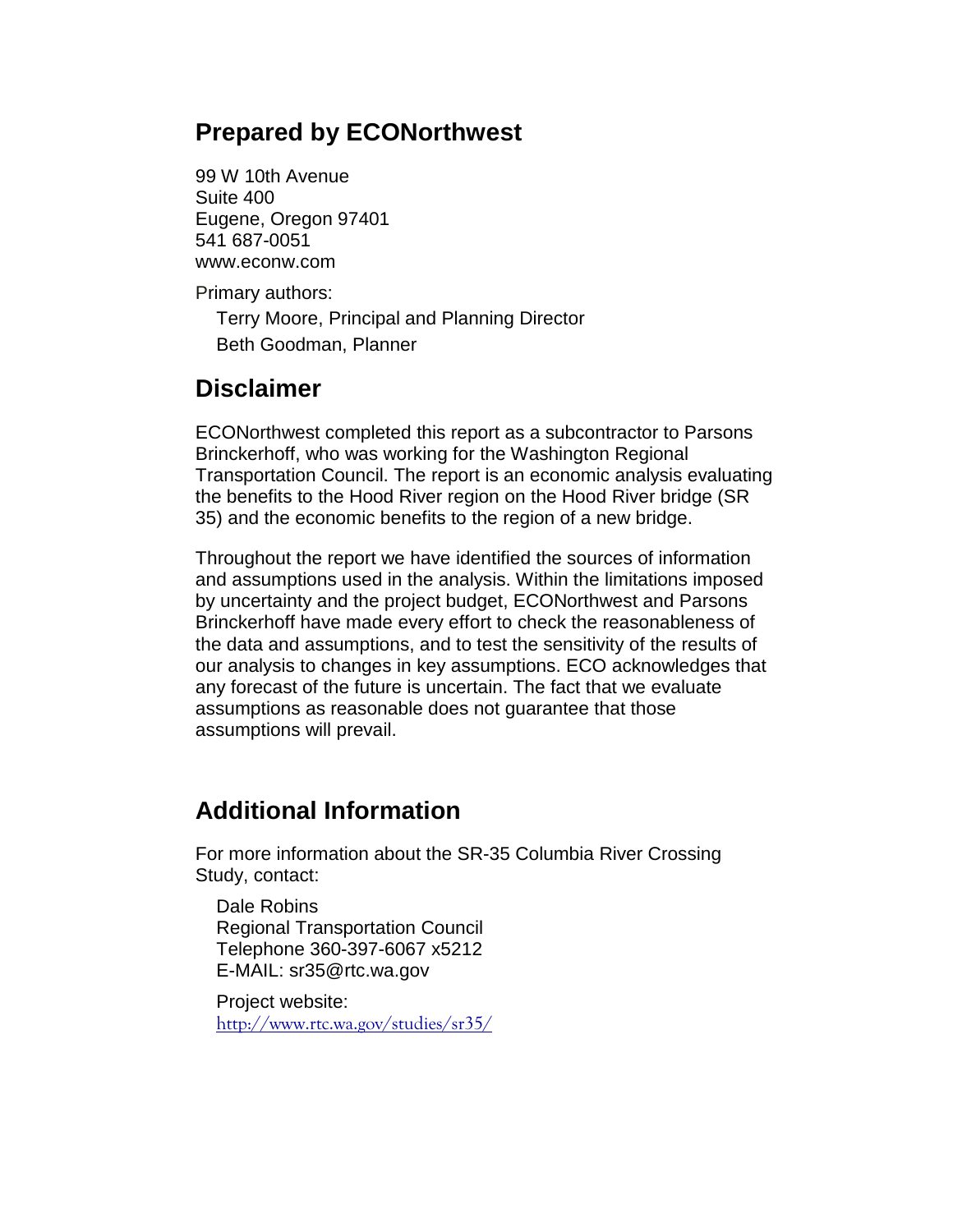# **Table of Contents**

| Section 2. Framework for Evaluating Economic Effects5                |
|----------------------------------------------------------------------|
|                                                                      |
| 2.2. Evaluating the economic impacts of the SR 35 Columbia           |
|                                                                      |
|                                                                      |
|                                                                      |
|                                                                      |
|                                                                      |
|                                                                      |
| 3.5. What are the potential new benefits of a replacement bridge? 32 |
|                                                                      |
|                                                                      |
|                                                                      |
|                                                                      |
|                                                                      |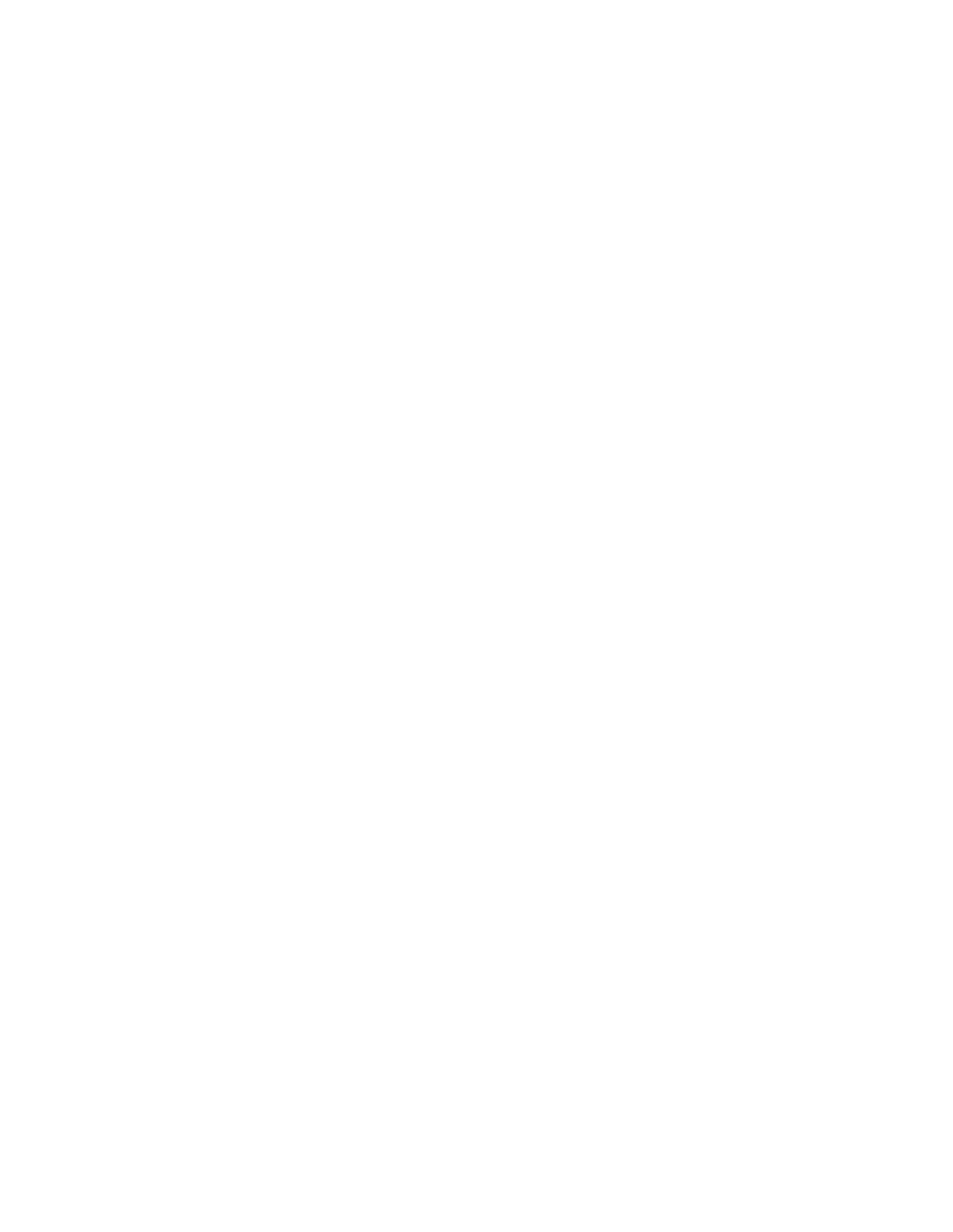## **Executive Summary**

The Hood River Bridge is one of the three highway bridges crossing the Columbia River in the Columbia River Gorge National Scenic Area. The nearest highway bridges to the west and east are both about 20 miles away. The bridge connects the communities of White Salmon/Bingen, Washington with Hood River, Oregon.

The Hood River-White Salmon Interstate Bridge was built in 1924 and rebuilt in 1938 when the Bonneville Dam was built. Residents, businesses, and the bridge users on both sides of the Columbia River are concerned about the safety and service life of the bridge. Previous studies from transportation agencies in Washington and Oregon have evaluated the need to reconstruct or replace the bridge. Two studies completed in 2004 (*SR-35 Columbia River Crossing Feasibility Study* and *Draft Environmental Impact Statement*) identified a preferred alternative: building a replacement bridge to the west of the existing Hood River bridge.

The current phase of the bridge evaluation builds on previous work and focuses on completing engineering elements that will provide information for the completion of a future Final Environmental Impact Statement (FEIS). It will address current deficiencies associated with the current Hood River bridge. As part of this phase of the evaluation, ECONorthwest, a consultant on economic and planning issues related to transportation, prepared this report.

This report summarizes the evaluation of *economic effects* of a replacement for the Hood River bridge. Its purpose is to identify and document the arguments in support of the larger benefits of a replacement bridge.

#### **EVALUATION METHODS**

Evaluation of transportation benefits typically consider factors such as access, mobility, travel time reliability, safety, convenience, comfort, cost effectiveness, and equitable distribution of impacts. This evaluation considers these transportation benefits and also non-transportation benefits on economic development, the environment, and land use. The evaluation has these steps:

- 1. **Evaluation framework**. Evaluation of transportation options, and how economic effects (benefits and costs) are typically specified and measured for transportation projects. Section 2.1 provides that framework.
- **2. Review of existing studies.** Past study results were reviewed and used in this analysis. We incorporate the results of that review into Section 3.
- **3. Setting a context.** The review of existing studies and standard data sources sets a context for this evaluation by describing the past, current, and likely future amounts of population, employment, and traffic in the study area.
- **4. Stakeholder focus groups.** Focus groups give qualitative and anecdotal input about replacing the existing bridge. We held four 90- minute small-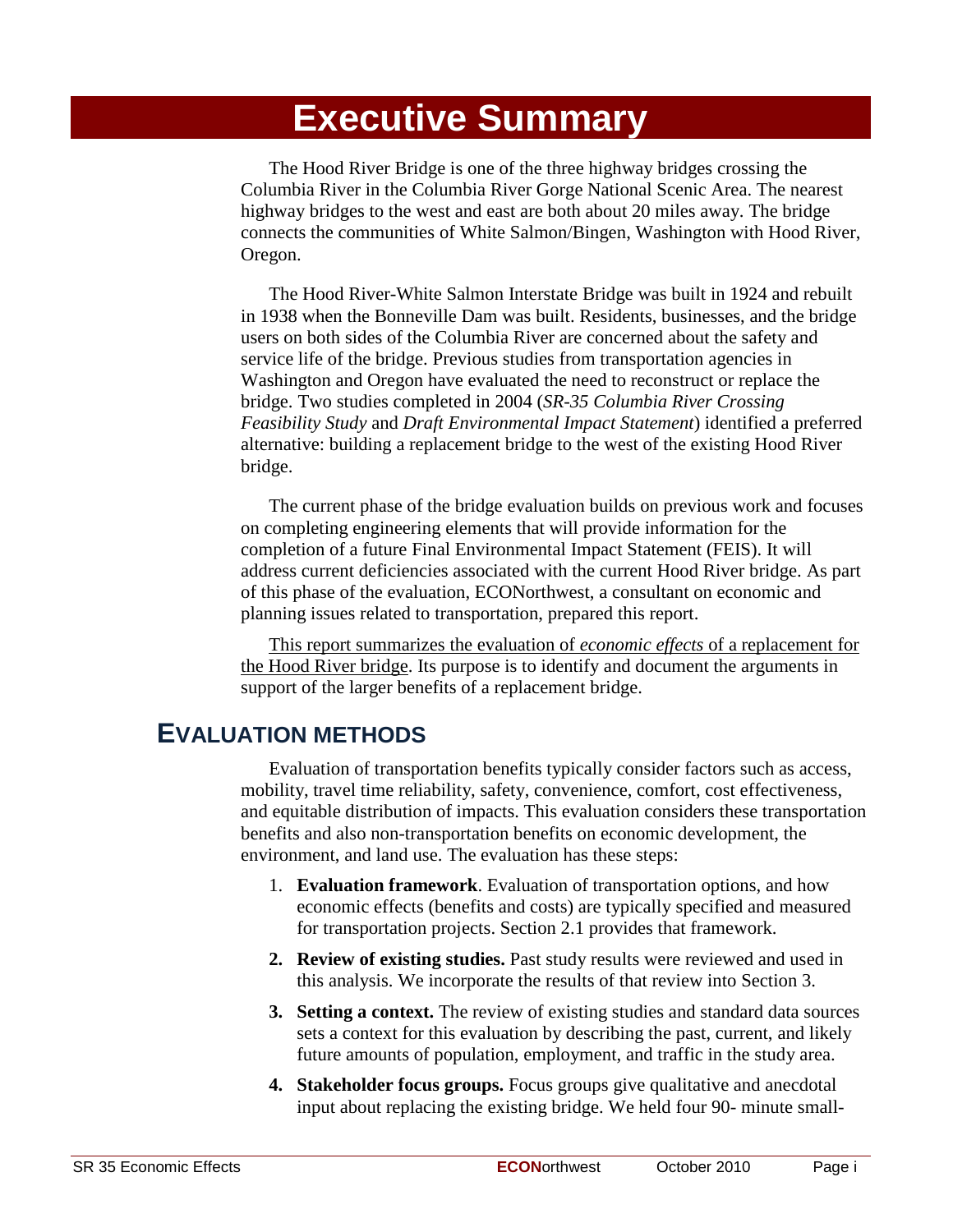group discussions with stakeholders. We invited 51 attendees from a range of interests and had 27 participants in the discussions, who represented a range of interests, including public agencies, private companies, freightdependent businesses, and recreational and environmental interests. The discussions covered topics such as the use of the existing bridge, need for a replacement bridge, and benefits of a replacement bridge. See Section 2.2.2

#### **EVALUATION OF ECONOMIC EFFECTS OF A REPLACEMENT BRIDGE**

The evaluation of economic effects of replacement of the Hood River bridge addresses these questions:

- 1. What is the role of the existing bridge in the regional economy?
- 2. How do current conditions affect the use of the bridge?
- 3. What are the potential benefits of a replacement bridge?

The last question is the main focus of the evaluation. Consistent with the framework described in Section 2, it discusses potential transportation benefits and non-transportation benefits. For transportation benefits it discusses not only benefits to travel and shipping via cars and trucks, but also travel by alternative modes (transit, bicycle, and walking).

#### **1. Roles of the existing Hood River bridge**

The fundamental role of the bridge is to connect the communities of White Salmon/Bingen with Hood River, allowing the communities to share a common workforce, retail services, and public services. It is not one of several transportation links making that connection: it is the *only* link making that connection for 20 miles in either direction. More specifically, the bridge:

- **Provides residents and businesses with cross-river access to Washington and Oregon.** Businesses are dependent on access to workers on both sides of the bridge. On average, about 10% to 15% of daily trips on the bridge are made by people commuting to work. The majority of regional employment is located in Oregon. About 9% of workers living in Klickitat County commuted to work in Wasco or Hood River Counties in Oregon, while about 6% of workers living in Hood River County commuted to work in Klickitat County. Not all of these workers commute via the Hood River bridge: some cross-river commutes to The Dalles (OR) or Stevenson (WA) use adjacent bridges. Several Oregon-based business people indicated that as many as 20% to 30% of their employees commute from Washington.
- **Supports the regional economy. Hood River is the economic center of the region.** Residents of Washington depend on the bridge to be able to shop and conduct business in Hood River. Many businesses in Hood River depend on residents of Washington for customers. The majority of retail and services are located in Hood River County. If the economies of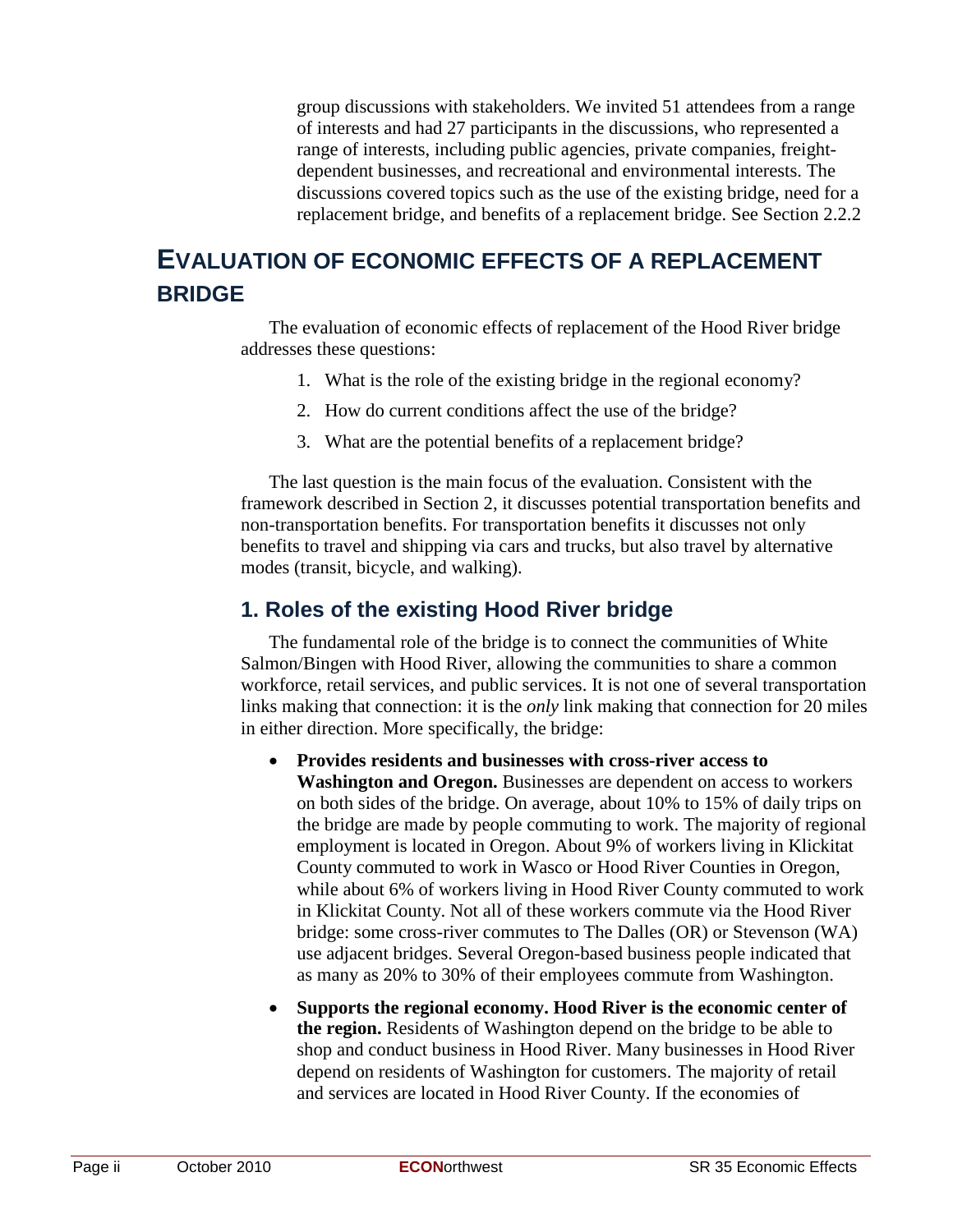Klickitat and Hood River Counties were similar, one would expect retail sales to be similar in each county, certainly on a per capita basis, and even on an absolute basis since the two counties have similar numbers of people. But (1) per capita retail sales in Klickitat County are only about  $\frac{1}{4}$  of those in Hood River County, and (2) the City of Hood River accounts for 90% of the approximately \$260 million in retail sales that occur in White Salmon, Bingen and Hood River combined (2007).

- **Supports the movement of goods and services between Washington and Oregon.** The bridge allows relatively easy freight movement across the river, which thus allows manufacturers and producers some choice in where to have materials processed. The majority of freight goods that cross the bridge are wood products and fruit: for processing, use within the region, or for export outside of the region. While direct counts are not available, interviews with businesses suggest that it is reasonable to assume that on the order of 10% to 20% of manufactured products and fruit grown in the region crosses the bridge, which would have a value of the value of freight crossing the bridge is between about \$35 million to \$75 in 2007.
- **Provides access to recreational attractions and improves tourism within this region.** Visitors to the region use the bridge to access attractions or recreational opportunities on both sides of the river, as well as the retail and accommodations services available primarily in Hood River. These trips include those traveling to the growing wine industry on both sides of the river. The bridge provides visitors with a direct connection between the main tourism centers, rather than traveling 20 miles to the next-nearest river crossing.
- **Provides access for emergency services between Washington and Oregon.** The bridge also allows local emergency-service providers with the opportunity to combine resources and support each other. Currently, interlocal agreements exist between fire services in the region, allowing mutual aide on 911 emergencies and combining department resources (e.g. fire personnel, funding, and fire equipment). Additionally, the Hood River bridge provides the Washington-side emergency-service providers access to Interstate 84 in Oregon, allowing for a quicker emergency response time to Portland area hospitals and trauma centers.

#### **2. Effects of current conditions on bridge usage**

The current conditions on the bridge primarily affect bridge usage as a result of safety concerns (e.g., the narrowness of the bridge) and freight limitations (e.g., weight limitations on the bridge):

• Safety problems do not manifest themselves in reported crashes or severe accidents involving fatalities, or injuries: there is a good argument that the substandard lanes on the bridge actually reduce severe accidents because (1) speeds are slow and (2) pedestrians and bicyclists are not allowed to use the bridge. Most collisions, based on anecdotal evidence, are unreported and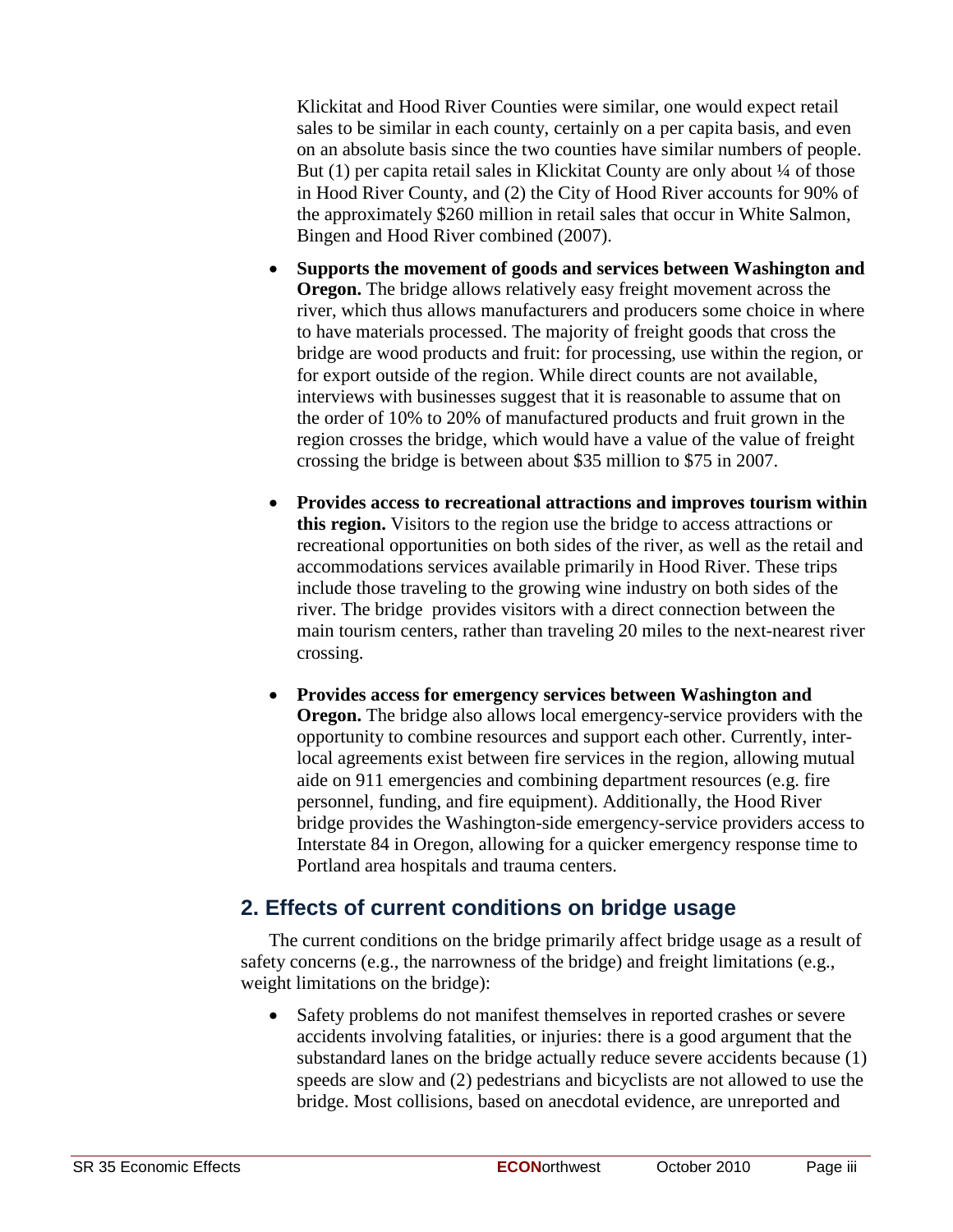tend to be mirror-to-mirror collisions. Participants in the small-group discussions identified the following safety concerns:

- The narrowness of the bridge frightens people crossing the bridge: local resident and visitors alike.
- The narrowness of the bridge causes problems for schools and transit agencies: minor damage to vehicles (such as scrapes or broken sideview mirrors) and worries about passenger safety.
- Motorcycles have a hard time riding on the grating of the bridge.
- The bridge's narrow width between supports, the strong cross winds in the Gorge, and the barge lineup for the span when approaching from the downstream side makes the Hood River bridge the most challenging bridge on the Columbia River system for barge operators.
- The weight limit for vehicles crossing the bridge is 80,000 pounds, which is the same weight limit on the Bridge of the Gods. This weight limit and the narrowness of the bridge impedes efficient freight movement. Small-group discussion participants suggested that increase in weight limitation or a wider bridge would allow for more efficient and fewer bridge crossings.

In addition, very heavy equipment and construction trucks (for road construction and logging) are overweight for the bridge. The Port allows this type of heavy equipment to cross under very controlled situations, rather than requiring them to detour to a different bridge crossing.

#### **3. Benefits of a replacement bridge**

The research and public outreach in this project suggest a replacement Hood River bridge would provide or improve:

- **Access between Hood River, OR and White Salmon/Bingen, WA beyond the existing bridge's estimated remaining useful life of 25 years**. A new bridge would have a design lifetime in excess of 75 years.
- **Travel time within the region.** Increases in the speed of bridge crossings, from 25 to 35 miles per hour, would reduce the time it takes to cross the bridge. Based on projected bridge crossings by 2030, the annual savings would be \$350,000 (in 2010 dollars). In addition, if congestion is relieved and speed flow is improved, the reduction in fuel consumption could result in savings on the order of \$90,000 per year (in 2010 dollars).
- **Freight mobility within the region.** A new bridge with an increase in the maximum freight load allowed (e.g. increasing from 80,000 pounds per truck to 105,500 pounds) could attract more freight users to the region and also provide a savings of around \$125,000 (in 2010 dollars) per year.
- **Safety for bridge users.** Improving safety on the bridge would help people in the region feel more comfortable when crossing the bridge. The focus group discussions suggest that accidents that result in minor damage (e.g.,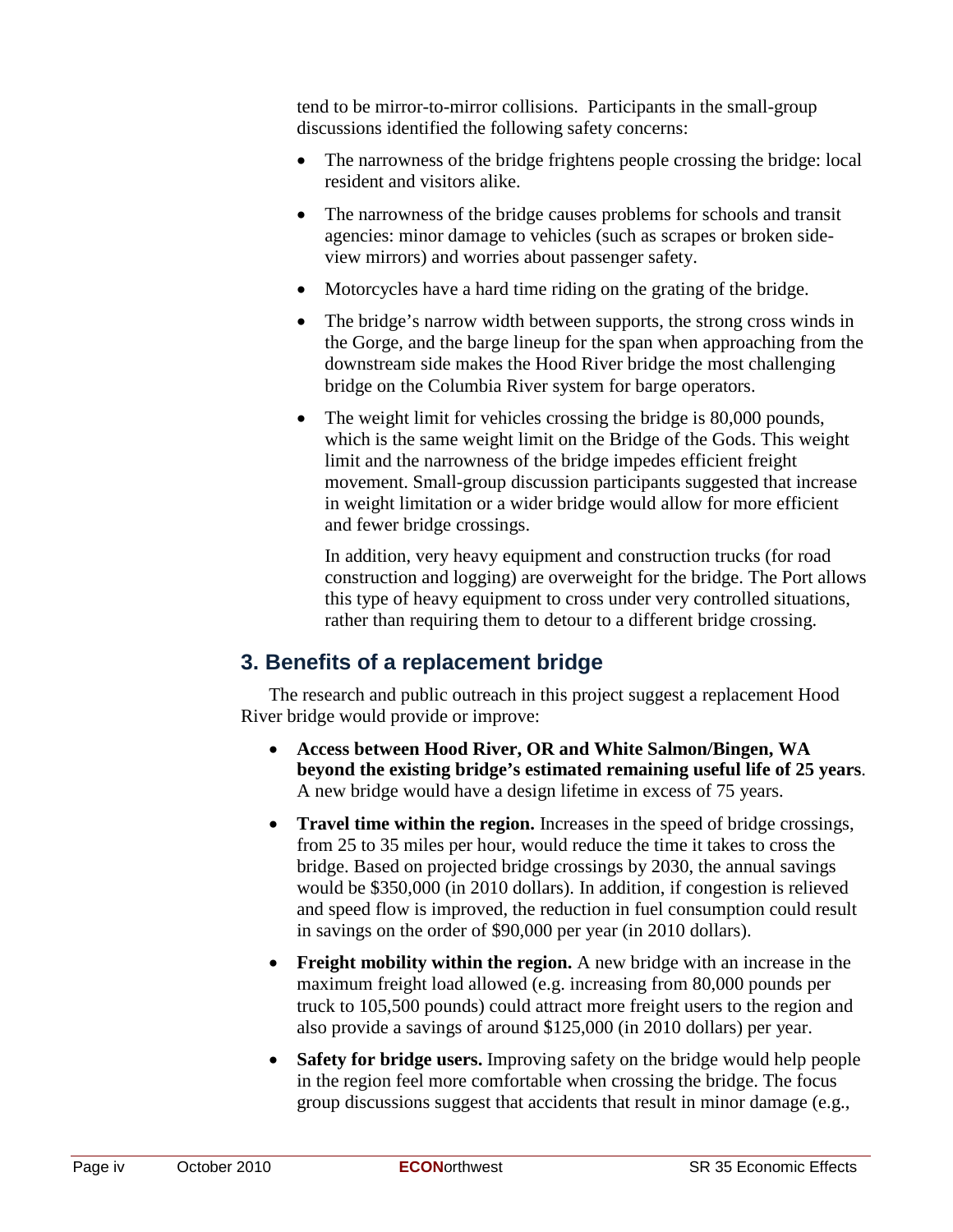damaged side mirrors) are common on the bridge. In addition, large vehicles occasionally scrape or ride-up on guardrails. The replacement would allow drivers to feel more comfortable crossing the bridge and provide an annual savings, from fewer broken mirrors, between \$40,000 and \$80,000 (in 2010 dollars). The savings from more severe incidents is on the order of \$100,000 to \$300,000 per year (in 2010 dollars).

- **Safety for river traffic.** This bridge is the most challenging on the Columbia River system for barge operators. Barges carry a range of commodities, ranging from garbage and waste to fuel. While there have been relatively few barge strikes on the bridge, with a cost of less than \$100,000, there is potential for a serious barge incident that could involve loss of life, negative environmental impacts (fuel leaks and spillage of goods), and could significantly damage the bridge.
- **Multimodal transportation options to cross the bridge.** A replacement bridge would accommodate transit buses, pedestrian and bicycle facilities, resulting in a decrease in vehicle miles travelled (VMT) and providing alternative means of commuting for the region.
- **Economic opportunities within the region and reduce river barriers within the region.** The economic development benefits of a new bridge that provide: (1) opportunities to increase bicycle tourism, as part of the development of the Columbia River Gorge Scenic Area into a world-class tourism destination, especially for bicyclists, (2) a landmark that attracts visitors and (3) a reduction in barriers to river traffic.
- **Environmental quality.** The replacement bridge would contain storm water catchment facilities that would channel all runoff to detention areas on either side of the River, reducing or eliminating storm water runoff which, because of the open deck grating, runs directly into the Columbia River. There are environmental benefits from preventing water pollution via runoff from the bridge but the monetary benefits are very small per vehicle mile traveled.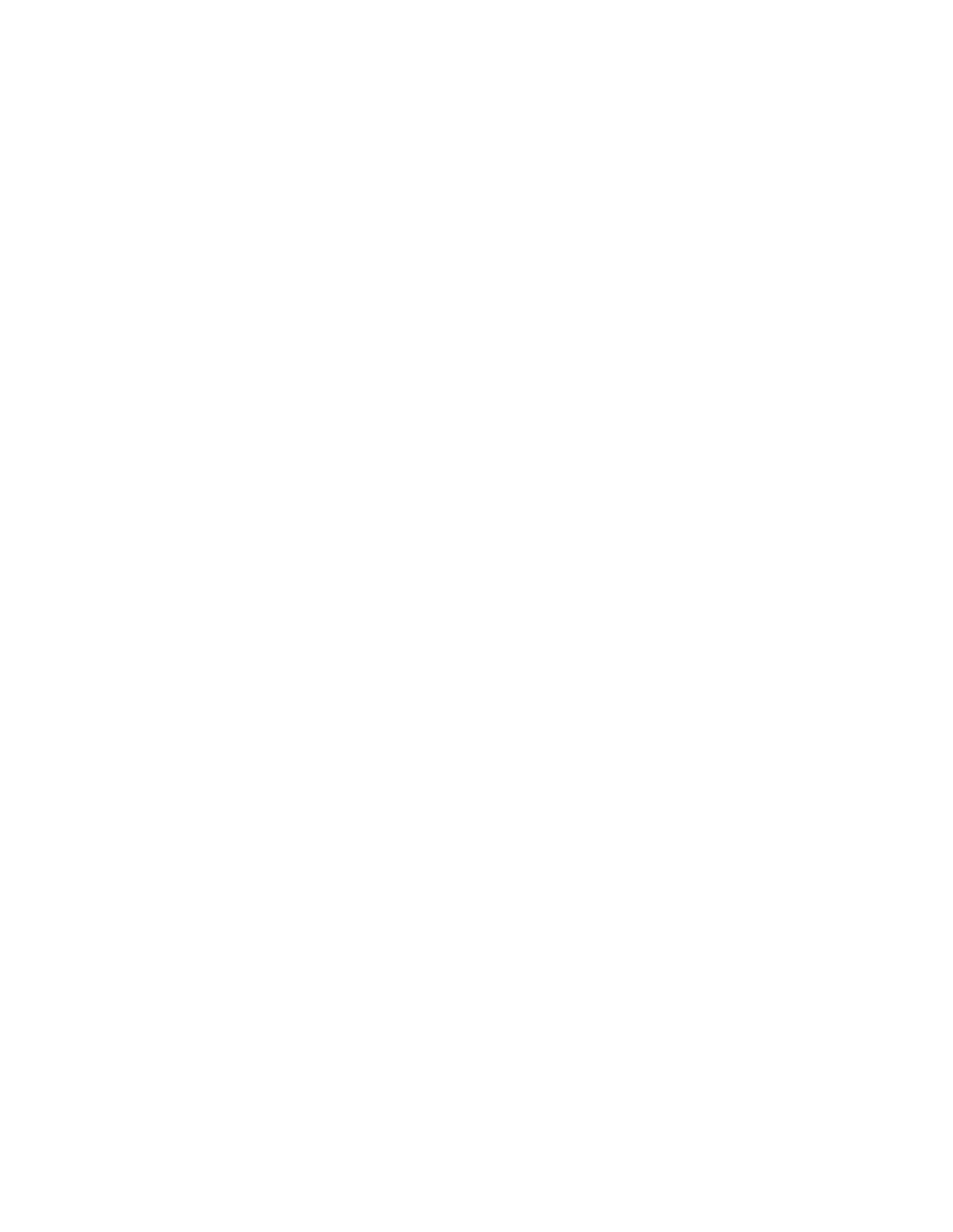## **Section 1 Introduction**

#### **1.1 BACKGROUND**

The Hood River Bridge is one of the three highway bridges crossing the Columbia River in the Columbia River Gorge National Scenic Area. The nearest highway bridges to the west and east are both about 20 miles away. The bridge connects the communities of White Salmon/Bingen, Washington with Hood River, Oregon.

In 1923 Congress approved the construction of the Hood River bridge by the Oregon-Washington Bridge Company. In December 1924, the bridge was completed and opened to traffic. The completion of the Bonneville Dam in 1938 caused the river's water level to rise and created the need to rebuild the Hood River bridge. At the same time a lift span and toll booth were added to the bridge. The Port of Hood River purchased the bridge in 1950 and continues to operate and maintain it.

Recent studies of the bridge began in 1999. Their purpose, broadly, is "to improve the movement of people and goods across the Columbia River between communities of White Salmon/Bingen, Washington with Hood River, Oregon." Two studies completed in 2004 (*SR-35 Columbia River Crossing Feasibility Study* and *Draft Environmental Impact Statement*) identified a preferred alternative: building a replacement bridge to the west of the existing Hood River bridge. The next phase of analysis is a Type, Size, and Location Study as well as this economic analysis report.

The current phase of the bridge evaluation builds on previous work and focuses on completing engineering elements that will provide information for the completion of a future Final Environmental Impact Statement (FEIS). It will address current deficiencies associated with the current Hood River Bridge and propose ways to:

- Alleviate current and future congestion at the bridge termini, on the bridge itself, and on the access road to and from the bridge (SR-35).
- Alleviate congestion related to diverted traffic due to severe weather conditions or incidents on Mount Hood, I-84, or SR-14.
- Accommodate increases in cross-river demand while also providing multimodal travel across the Columbia River.
- Comply with funding and legislative requirements regarding the SR-35 Columbia River Crossing.
- Satisfy social demands and economic needs for cross-river flow of goods and people.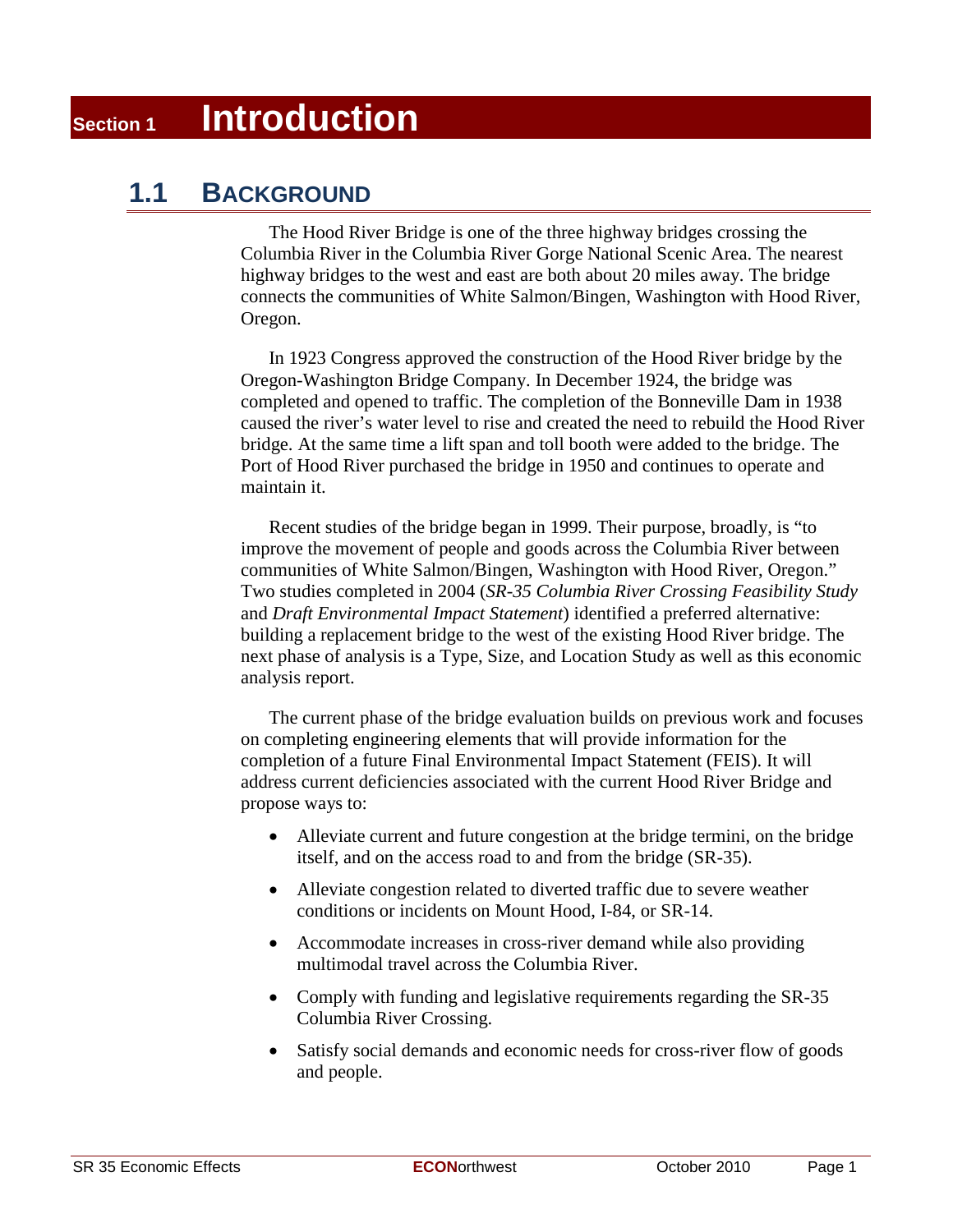- Accommodate river navigation by providing horizontal and vertical clearances that meet current standards while also providing intermodal and multimodal connections across the river.
- Improve safety and the current substandard design of the current bridge.

To achieve these objectives, several types of evaluation will be required. This report summarizes the evaluation of *economic effects.* It was prepared by ECONorthwest, a subcontractor to Parsons Brinckerhoff, the lead consultant working for the Southwest Washington Regional Transportation Council (RTC). Technical guidance for the project was provided by the Project Management Team (PMT), which consisted of staff from the RTC, Washington State Department of Transportation (WSDOT), and Oregon Department of Transportation (ODOT). In addition, the PMT and consultants worked with local governments and ports.

This study considers the economic effects of the Hood River Bridge at several levels of geography: (1) the cities of Hood River, White Salmon, and Bingen, as well as the immediately surrounding areas, (2) Hood River, Klickitat, and (eastern) Skamania Counties, and (3) the Columbia River Gorge. The focus of the study are the cities of Hood River/White Salmon/Bingen and the immediately surrounding areas, referred to as the Hood River/White Salmon/Bingen region. The broader region is Hood River, Klickitat, and (eastern) Skamania Counties.

#### **1.2 PURPOSE OF THIS ECONOMIC ANALYSIS**

Large public infrastructure projects are complicated and expensive. It often takes a long time to go from the first discussion of a proposed project to project construction. This is particularly true for projects like the replacement Hood River bridge. The feasibility of replacing the current bridge will depend in large part on the cost to build the replacement bridge, the economic benefits of replacement, and the ability to finance a replacement bridge. A new bridge is the smallest investment increment and it is expensive, and the amount of population and economic activity in the Gorge is small relative to that in the metropolitan areas (thus, both use and ability to pay for a major bridge is much smaller).

These difficulties were identified before the evaluation of a replacement bridge began over 10 years ago. But the evaluation proceeded because a replacement bridge will eventually be needed, and substantial planning and discussion have to occur before it can become a reality.

Additionally, users of a replacement bridge would most likely be willing to pay tolls that would cover about one-third of the amortized cost of the replacement bridge. In other words, the personal value that travelers crossing a replacement bridge would gain would not be great enough to make them willing to increase tolls to a level where they would fully pay for a replacement bridge. This Study and the recent focus group meeting finding, strongly suggest that a replacement bridge will not be built in the near term, if (1) the old bridge continues to function (albeit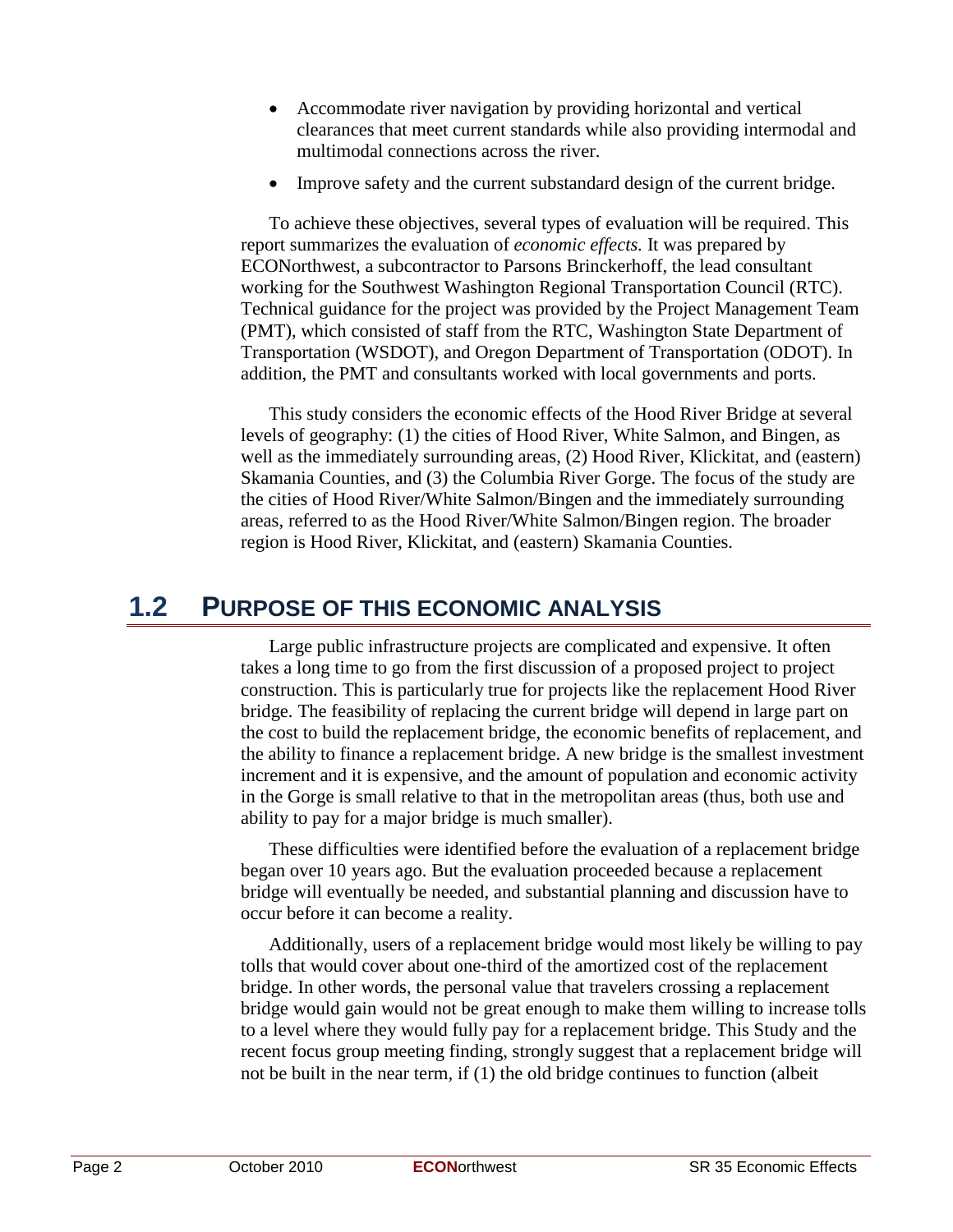inadequately) and (2) no outside state or federal funding gets allocated to the project.

Attracting such funding is supported by reasonable arguments about benefits that go beyond those to local users of the bridge, residents, and businesses. And reasonable arguments do exist. *The purpose of this report is to assemble and document the arguments about the larger benefits of a replacement bridge.*

### **1.3 ORGANIZATION OF THE REPORT**

This report contains the following chapters:

- **Framework for Evaluating Economic Effects** presents the framework for evaluating the economic effects of transportation projects, as well as the key assumptions for this project.
- **Analysis of Economic Effects** answers questions about users of the existing bridge and benefits of a replacement bridge.
- **Synthesis** restates the key findings of the analysis of the economic effects of the replacement bridge.

It also includes two appendices:

- **Summary of Focus Group Discussions**
- **Review of Existing Studies**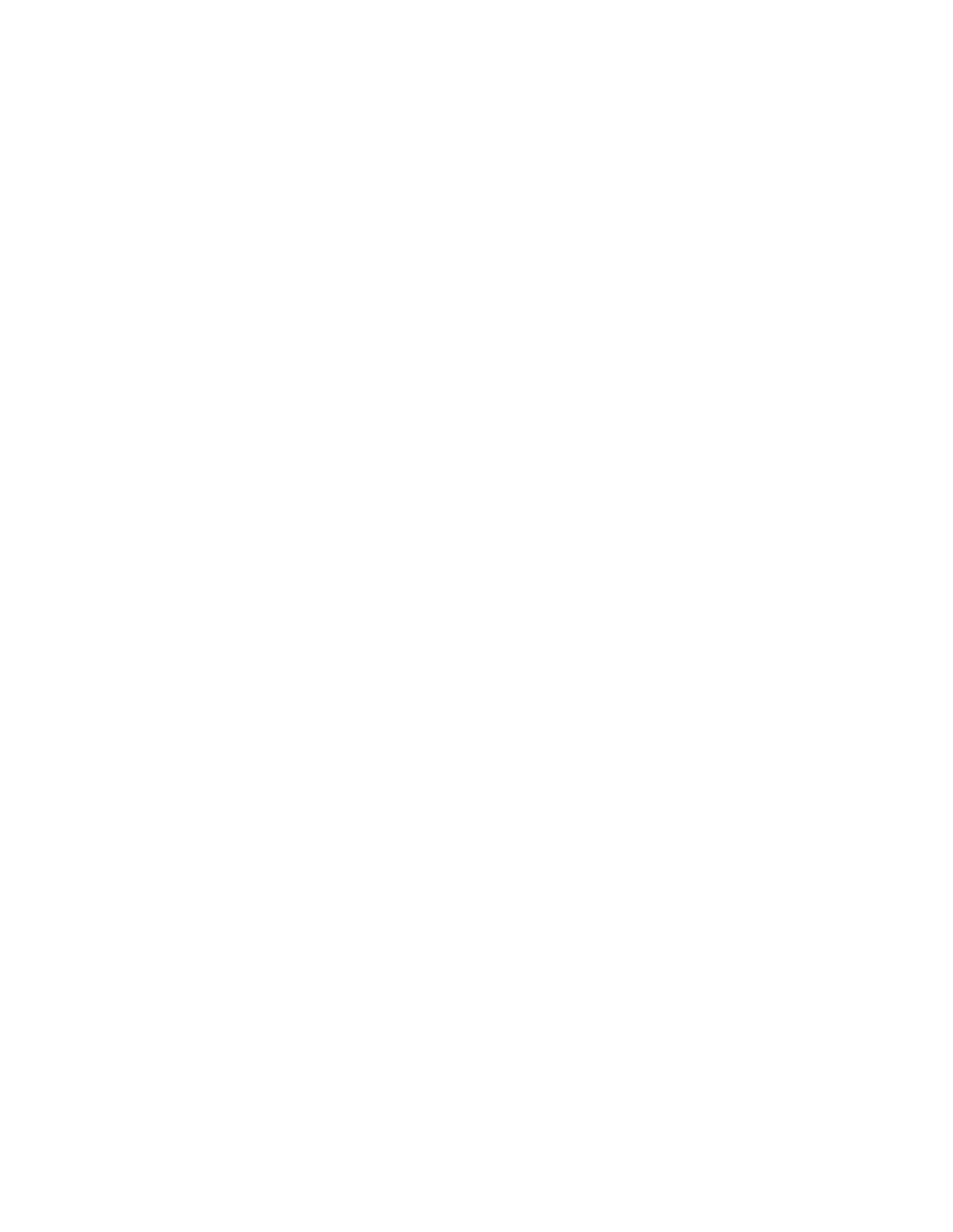## **Section 2 Framework for Evaluating Economic Effects**

This section describes the approach used in this report for evaluating the economic effects of a replacement bridge. It describes a typical evaluation of transportation options, and how economic effects (benefits and costs) are typically specified and measured for transportation projects. It uses that information as a context for specifying the evaluation techniques used in this report.

### **2.1 EVALUATING THE ECONOMIC EFFECTS OF TRANSPORTATION PROJECTS**

At the broadest level, the purpose of government action is to make all the people under its jurisdiction better off.

*Government action* can be planning, funding, public investment (either directly or through incentives to the private sector), regulation, and coordination.

Defining *better-off* is more difficult. Any individual can make a judgment about whether some action would improve his or her condition, but many public actions affect millions of people, in many different ways, immediately and into the future. Economists use the term *social welfare* to refer to some aggregate, average outcome of some government action. Planners often use the term *public good*, or *quality of life*, or, more recently, *sustainability*. Whatever the term used to capture the broad idea of making good policy choices, it is clear that the term is composed of many components that contribute to satisfaction: those components include ones that are economic, environmental, and social, and each of these has many subcomponents.

No policy or program can simultaneously maximize net benefits on all the components of quality of life. Instead, it must find a combination of measures to enhance quality of life to some *optimal* level: one that balances benefits and costs by type and across affected parties (i.e., across classes of people, subareas of the affected area, and existing and future residents).

It is common for economists to sub-categorize benefits and costs in terms of *efficiency* (when all the benefits and costs are listed, described, and somehow measured, is a proposed action likely to lead to net benefits in the aggregate?) and *fairness* (independent of whether society in the aggregate would enjoy net benefits, how are the benefits and costs distributed over different areas and groups?). They are usually careful to note that fairness is a normative judgment made by elected and appointed decisionmakers: analysts can describe how benefits and costs *are* distributed, but fairness (or equity) requires a judgment about how they *should be* distributed.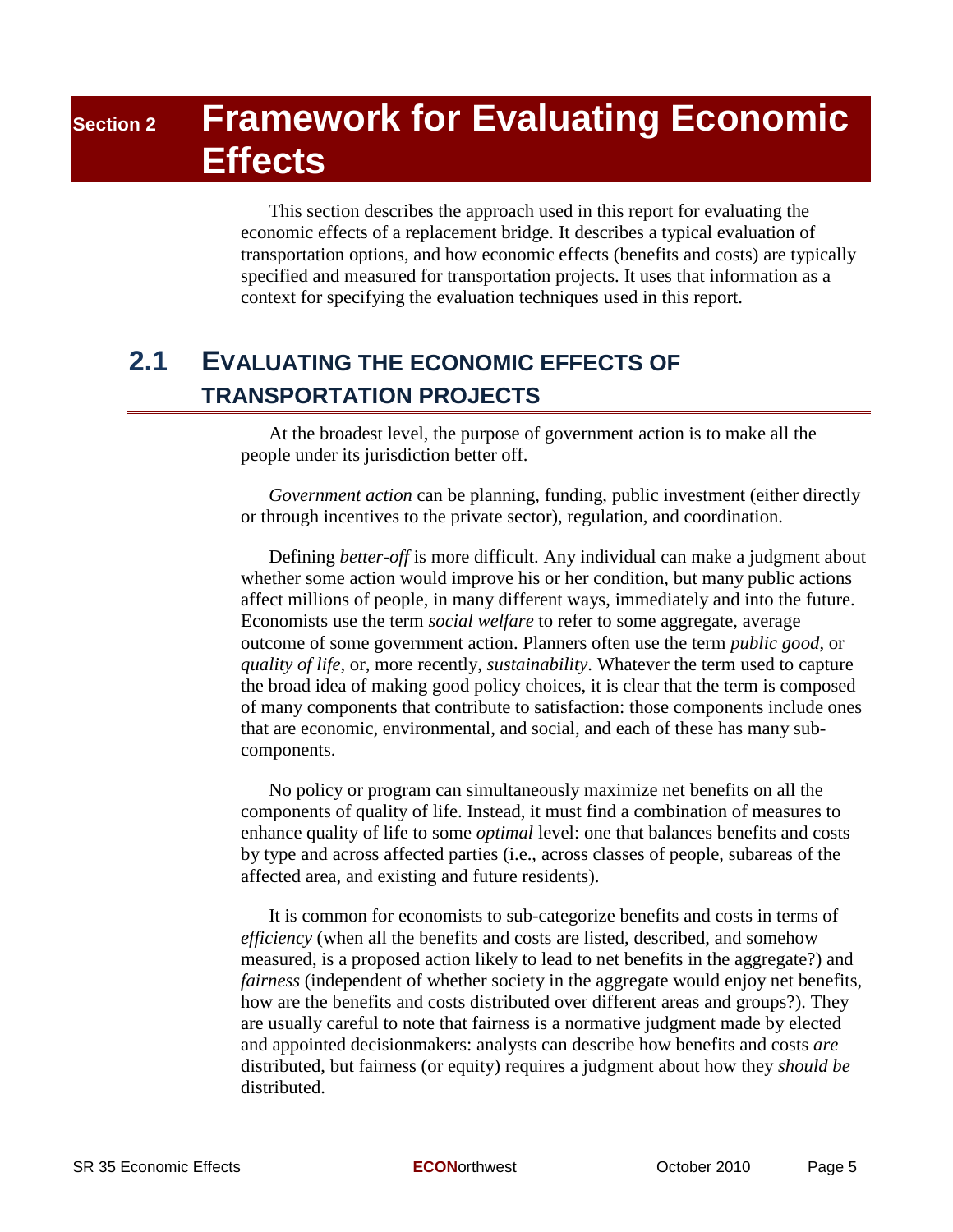But regional transportation and land use planning exercises are much more likely to categorize benefits and costs in terms of what people most often think makes a region livable: economic opportunity and security, environmental quality, urban amenity and services (including, significantly, the pattern and quality of built space and transportation), and the cost of living. Exhibit 1 shows a typical set of categories that could be applied in any land use, transportation, economic development, environmental, or social planning process.



**Exhibit 1. Typical objectives for municipal and regional planning**

Source: ECONorthwest

In summary, Exhibit 1 illustrates that:

- The purpose of public action is to increase the quality of life of a public entity's constituents.
- Quality of life has many components. They can be grouped into broad categories, but the number of sub-categories, and the number of possible measurements within those sub-categories, is large.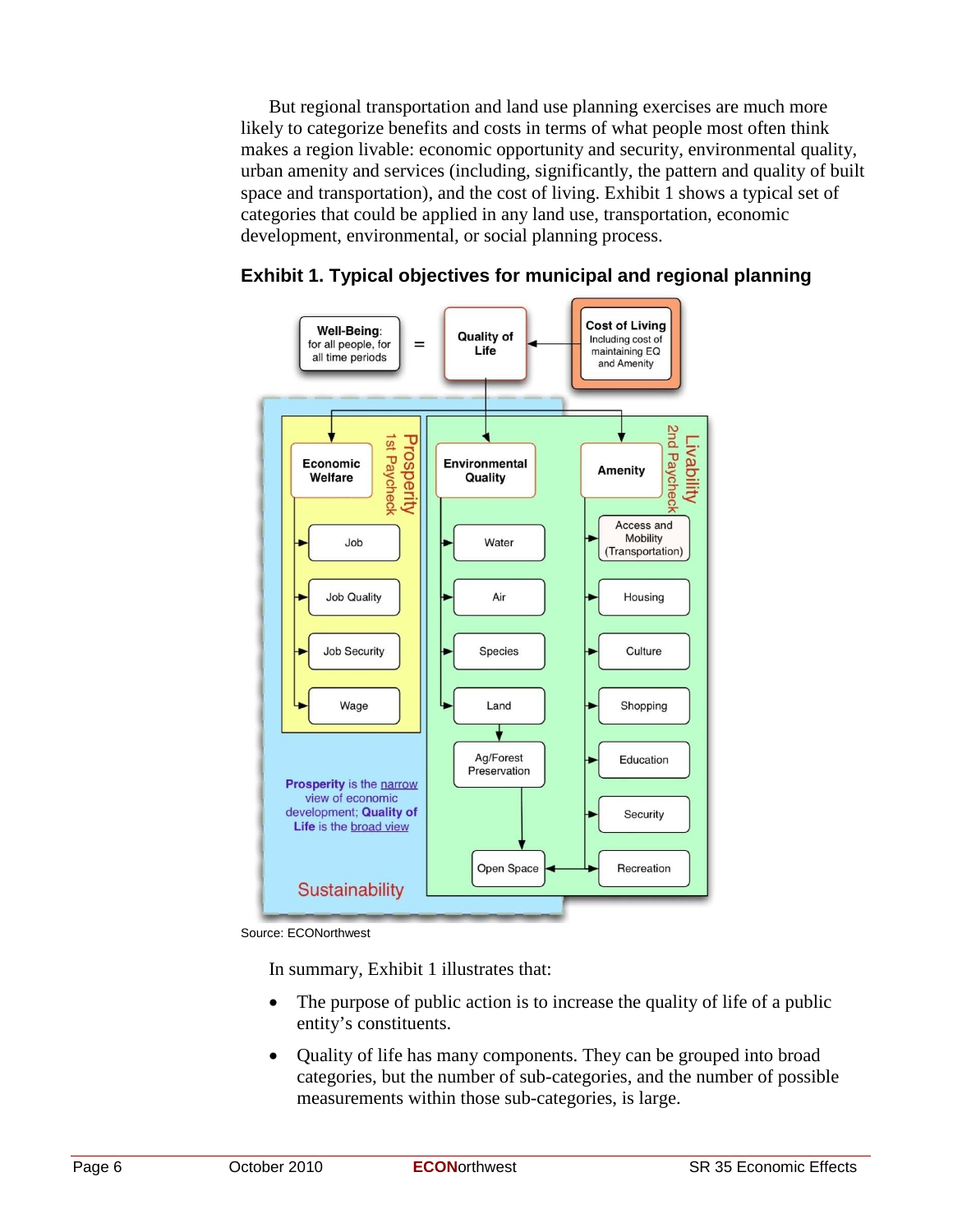• Public actions to improve quality of life are subject to a fiscal constraint: the spending and the effects of the policies cannot make "cost of living" too high.

Depending on the area of policy being evaluated, some of the categories would get much more attention and sub-categories of evaluation than others. This bridge project is a transportation evaluation. Thus, the box in Exhibit 1 about transportation is going to get more attention than others: it will have a lot more discussion and measurement of transportation-related benefits and costs. Exhibit 2 shows typical categories of transportation benefits: things that people want a transportation system to give them.

| <b>Benefit</b>                                      | <b>Comment</b>                                                                                                                                                                                                                                                |
|-----------------------------------------------------|---------------------------------------------------------------------------------------------------------------------------------------------------------------------------------------------------------------------------------------------------------------|
| Access                                              | The ability to get somewhere that was previous inaccessible. This<br>relates to "speed" because very few places in urban areas are truly<br>inaccessible: but some of them take a long time to reach                                                          |
| Speed (mobility)                                    | Typically one of the main, measurable benefits. Transportation<br>models can report changes in travel time (by route, time of day,<br>mode of travel) with and without a proposed transportation project<br>or policy                                         |
| Travel-time<br>reliability                          | A high probability of arriving at a predicted and relatively constant<br>time has value to travelers. Transportation analysis and models<br>are just starting to quantify that value.                                                                         |
| Safety                                              | A necessary condition for arriving quickly is to arrive at all.                                                                                                                                                                                               |
| Convenience                                         | This may be a largely or partially covered by speed (more<br>convenient may mean more frequent) but it can also be separate:<br>yes, I can get there relatively quickly, but I can only do that three<br>times a day or under certain restrictive conditions. |
| Comfort                                             | Studies show this consideration to be less important than speed or<br>cost, but, other things being equal, different people perceive some<br>modes are more comfortable than others, and the quality of the trip<br>can certainly vary within a mode.         |
| Cost:<br>Effectiveness,<br><b>Fiscal Constraint</b> | Yes: quick, reliable, safe-but how much is that going to cost me.<br>Travelers look not for maximum benefits or minimum cost, but the<br>best value-the optimum mix of benefits and costs.                                                                    |
| Distribution of<br>impacts (equity)                 | What might be true on average is not true for every individual, or<br>even every sub-group. A benefit of a transportation project could<br>be that it makes a targeted group better off, even if its costs overall<br>exceed its total benefits               |

**Exhibit 2. Typical transportation benefits of transportation investments**

Source: ECONorthwest

In addition to transportation benefits (often referred to as *user benefits* because they accrue to users of the transportation systems: travelers and shippers), transportation investments can have *non-transportation benefits.* The possible benefits are many: in fact, they exist in every other box in Exhibit 1 besides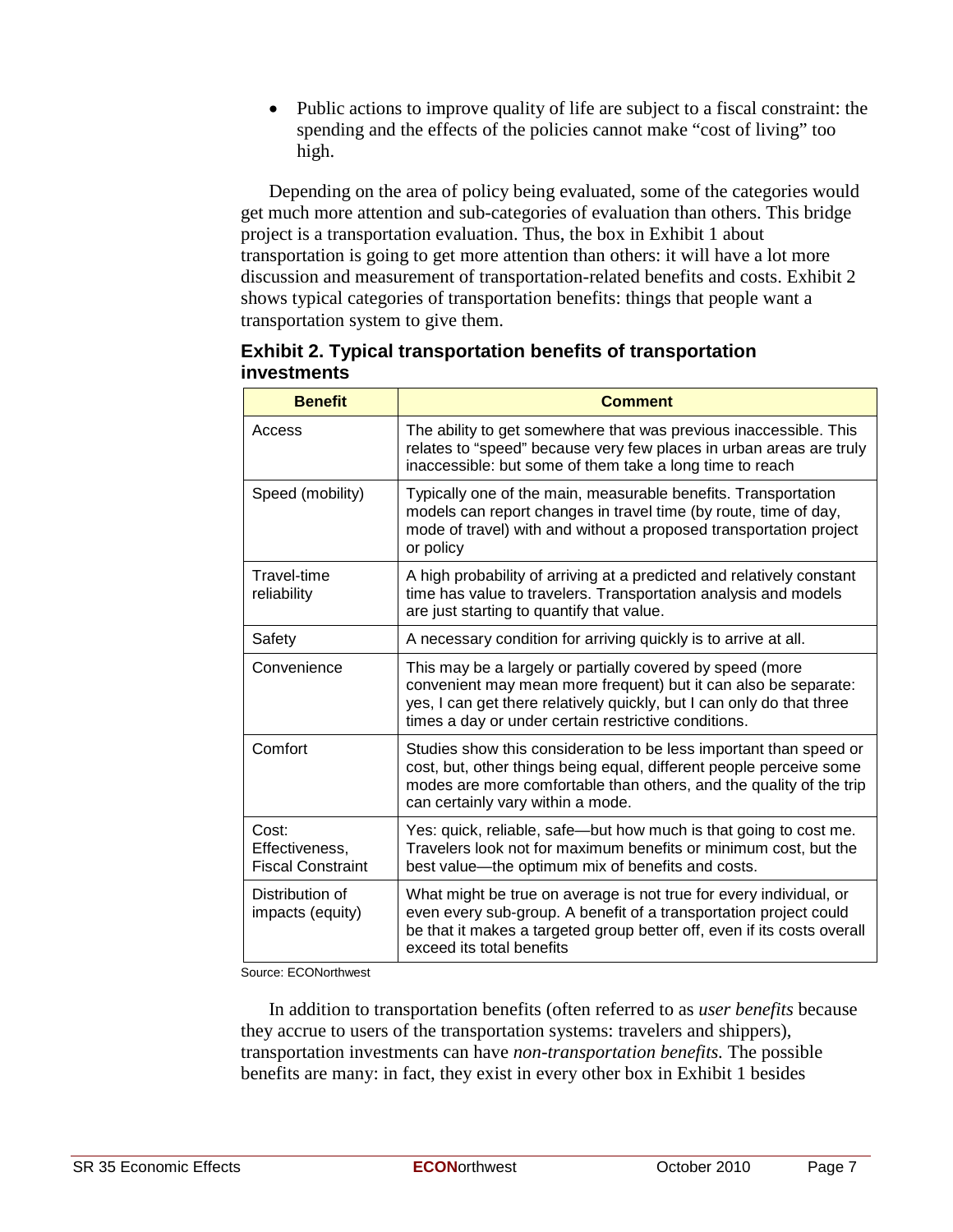transportation. But most of them fit into four categories: economic development, the environment, land use, and other.

- *Economic development*, the benefits of transportation investment now derive not only from the first-order effects on transportation (in metropolitan areas, primarily the reduction in congestion and travel time, and the increase in travel-time reliability), but also from the second-order effects on land use (allowing concentration of economic activities and what economists refer to as "agglomeration economies," and providing other positive "amenity" effects). Ultimately that may lead to better products, more consumer satisfaction, more jobs, higher wages, more spending—in general, to more economic activity. Here again are the problems of specification (what are all the possible effects?), measurement, and double counting.
- *Environment*, the economic theory that is the foundation of benefit-cost analysis acknowledges that some of the benefits and costs of human activity (including the construction and use of transportation facilities) are not incorporated into market prices. The current and much-debated example is the potential costs of climate change, to which the carbon emissions of motor vehicles contribute. Economists have developed techniques to try to estimate the benefits of reducing these "external" costs.
- *Land use*, there are at least two main sub-categories of purported benefits. First, transportation improvements may raise property values, so measurements and estimations of change in property value have been used as a measure of benefit. But, transportation economists generally agree on the proper theory here: those changes in property value will be largely a capitalization and double-count of the transportation user benefits. Second, advocates of smart growth believe that high-density, mixed-use land use patterns are inherently superior to low-density, segregated-use land use patterns and have supported that belief with research showing that such land-use patterns might reduce the cost of public services (including, notably but not only, transportation) and greenhouse gas emissions.
- *Other* benefits not covered in the three categories above are found mainly on the right side of Exhibit 1 under the heading "Amenity." In the context of a transportation investment, the subcategories are mainly goods, services, or activities that people desire and the transportation allows them better access to: things like shopping, recreation, security (e.g., faster police, fire, and EMS response), and so on. Also in this category would be any socially defined distributional benefits: ones that accrue from the fact that a transportation investment is providing benefits to groups that public policy or sentiment has agreed merit special attention.<sup>[1](#page-17-0)</sup>

<span id="page-17-0"></span> $1$  In transportation planning, this category of benefit is often labeled "social justice."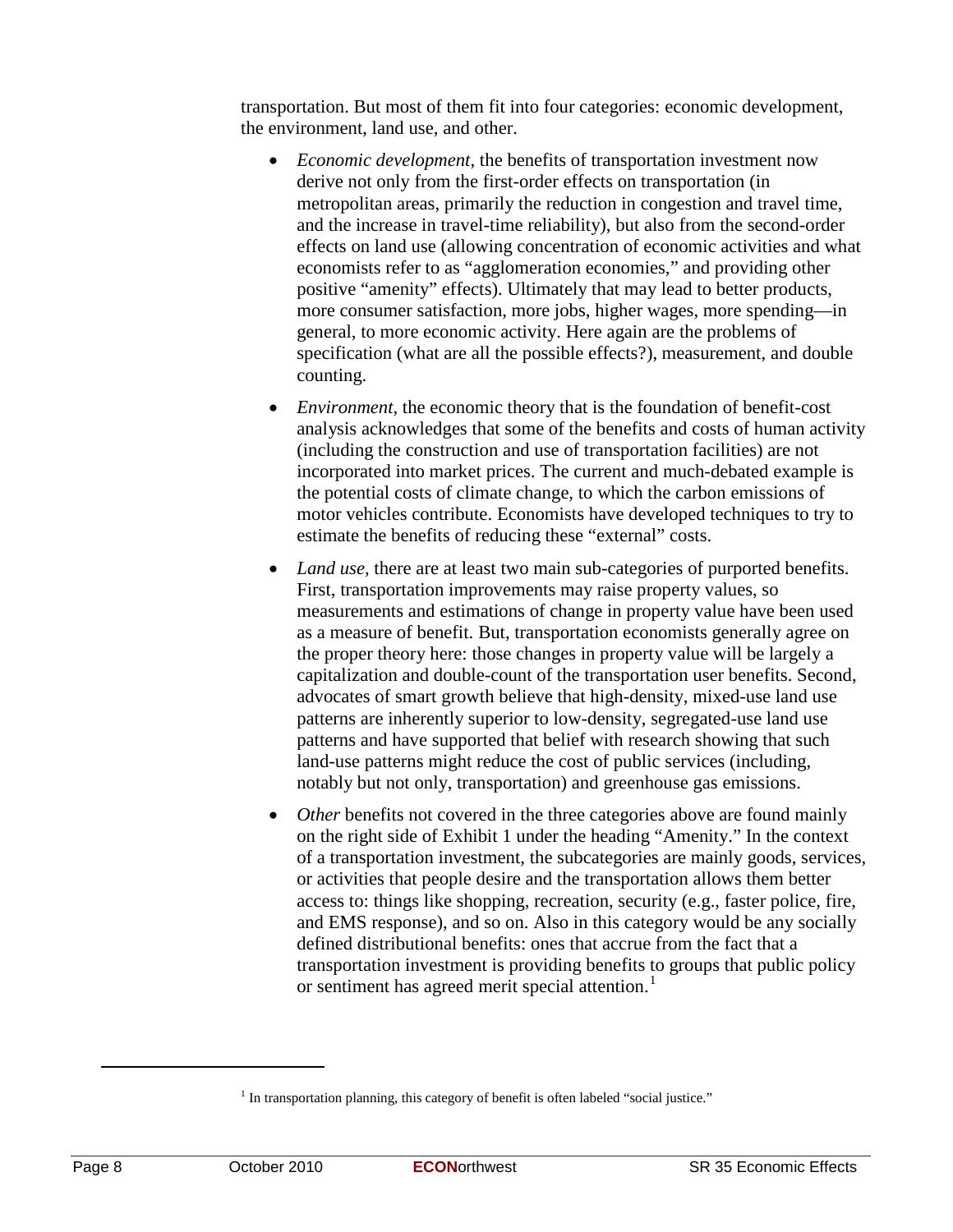To achieve more of these transportation and non-transportation benefits for its citizens, governments make decisions about transportation policy: about investments, programs, and regulations. Implementing these policies is a big part (but not the only part) of the costs of getting the desired transportation benefits. There are many types of costs, and many ways they can be categorized:

- Construction vs. operation, maintenance, preservation
- Short run vs. long run
- Facility vs. vehicle
- Project vs. program
- Marginal vs. average
- Highway vs. alternative mode
- Public vs. private
- Direct vs. external
- Monetized vs. non-monetized

All of these dimensions are important in a comprehensive evaluation of large transportation investments, and there is no simple formula for incorporating them all.

Ideally, an evaluation of the economic effects of a transportation project would consider all costs and benefits of the project. It would provide details for each policy option or scenario<sup>[2](#page-18-0)</sup> for *all types of economic impacts*, on *all types of businesses and organizations* (disaggregated by industry type and size), for *all subareas*, for *all time periods* (e.g., every year for the next 20 – 40 years).

It is not hard to imagine a matrix whose column headings are the many *scenarios* (e.g., no bridge, existing bridge, new bridges of different types and in different locations); whose row headings are the many different *measures* (the categories of impacts described in the previous paragraph) of "economic vitality" that are the *criteria* by which the scenarios get evaluated; and whose cells are populated with information about how each scenario performs on each measure.

That neat theoretical matrix, however, always proves messy in practice. The number of potential impacts (i.e., benefits and costs) is large, they overlap (double counting), data are not available, and the number of variations on any measurement can get very large. For example, decision-makers might agree that a good measure of economic impact would be the relative change in employment in the Hood River and White Salmon/Bingen region, based on the build and no-build scenarios. But it would be typical to find much more detail requested later: changes in employment by type of industry, by size of business, by geographic sub-area, by year for 20

<span id="page-18-0"></span> $2<sup>2</sup>$  The scenarios examined in this report are building a new Columbia River bridge between Hood River and White Salmon/Bingen or not building a new bridge. The *Columbia River Feasibility Study* (2004) examined other scenarios for the bridge.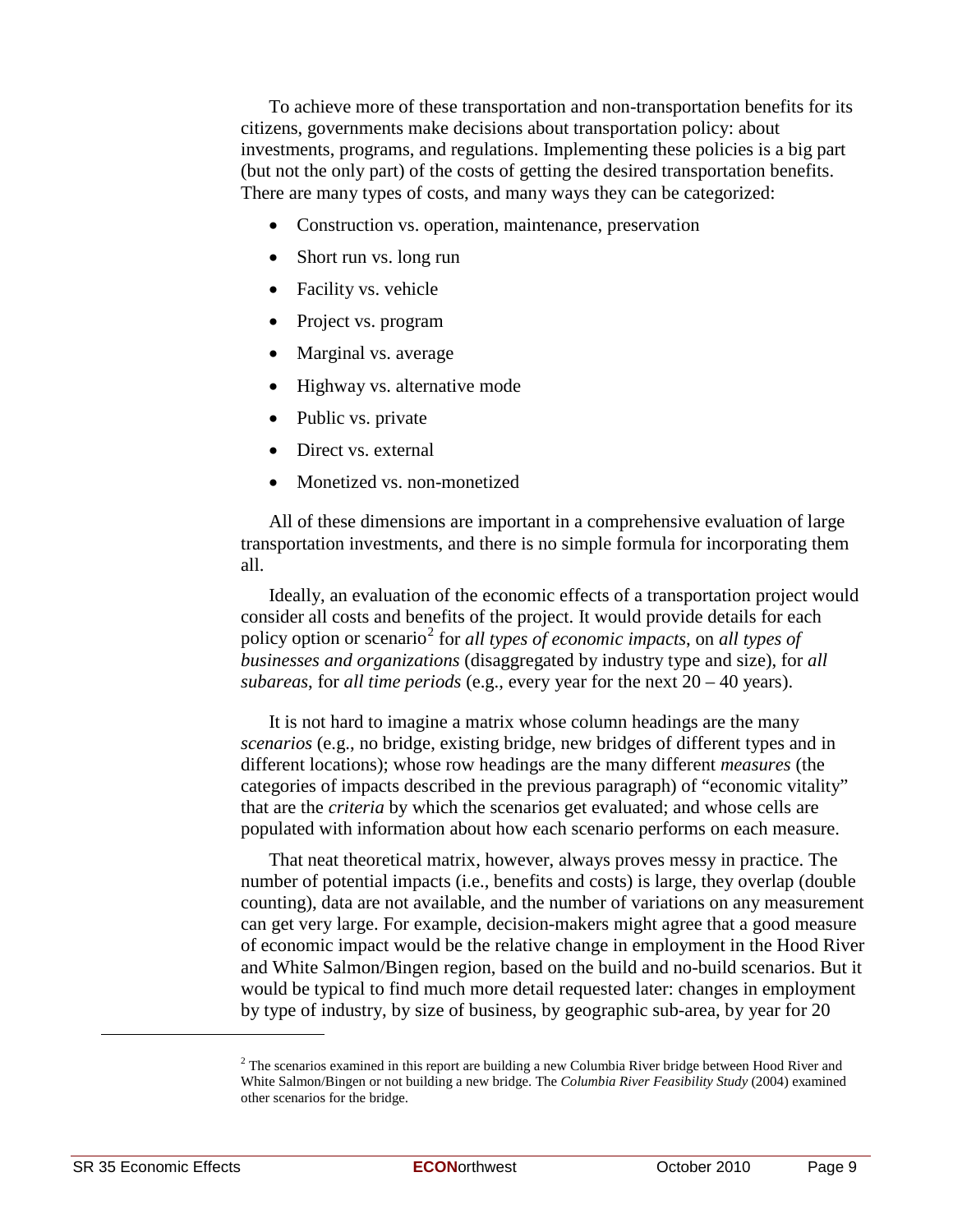years, and for several more bridge options. One measure morphs into dozens, and complexity, perplexity, and cost grow exponentially.

This assertion may sound unscientific and self-serving, but it is nonetheless true: no project that relies heavily on such a technically based mega-matrix to make the decision has much chance of success. But if the development of the ideal megamatrix is not an achievable objective, why talk about it? Because the theory, logic, and assumptions on which such a matrix would be built suggest ideas that a more practical evaluative framework might strive to achieve. The matrix concept serves best as an organizing framework (for thinking about choices, their performance, and the relative differences and tradeoffs among the choices on things that matter i.e., the impacts / performance criteria).

We think it is essential to describe such a framework at the beginning of a project so that all parties agree on how the technical analysis will be conducted and interpreted. Having done that, we now discuss the implications of that framework for the specific methods used in the evaluation in this report.

### **2.2 EVALUATING THE ECONOMIC IMPACTS OF THE SR 35 COLUMBIA RIVER CROSSING PROJECT**

#### **2.2.1 EVALUATION PRINCIPLES**

The framework of evaluating the economic impacts of the SR 35 Columbia River Crossing project is shaped by some broad principles and assumptions derived from ECONorthwest's experiences with evaluating projects of this type and complexity. They include:

- 1. Acknowledge complexity, but then simplify
- 2. Start with clear definitions of what economic effects are, how they should and can be measured, and how they will be handled in this project
- 3. Focus on assembling relevant economic information that can then be used in various ways to address questions about economic impacts (rather than on trying to create a big database of predetermined measures of impacts)
- 4. Convey the analysis and findings as an understandable story about economic effects that is consistent with the theory and experience of economic and urban development, and then embellish that story to address specific issues that stakeholders see as important to this project.

Other principles and assumptions specific to this evaluation of the economic impacts of a replacement bridge are following:

• Section 1.2 clarifies the purpose to focus on the potential economic *benefits* of a replacement bridge, not on its full impacts. The analysis will not include a benefit-cost analysis.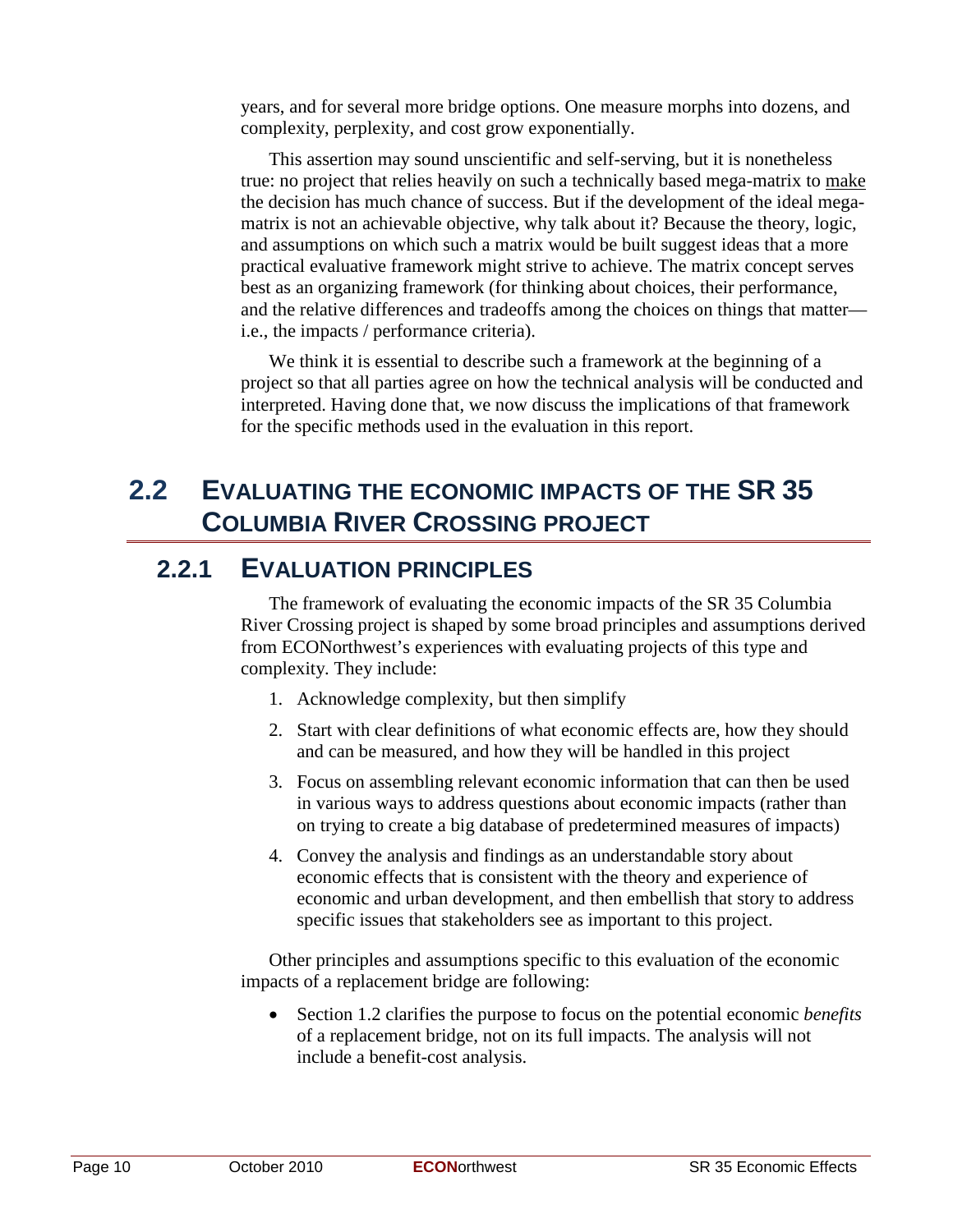• Given that this study does not include a full benefit-cost analysis, we are less concerned about having measurements, and in dollars, of every economic impact. We include descriptive, qualitative analysis of benefits, as we can show good reasons to believe that these benefits are real and not a double-count of other impacts.

### **2.2.2 SPECIFIC METHODS**

The steps below are a reasonable and consistent implementation of the principles in the previous section:

- 1. **Evaluation framework**. Section 2.1 provides that framework.
- **2. Review of existing studies.** Past study results were reviewed and used in this analysis. We incorporate the results of that review into Section 3, following.
- **3. Setting a context.** The review of existing studies and standard data sources sets a context for this evaluation by describing the past, current, and likely future amounts of population, employment, and traffic in the study area.
- **4. Stakeholder focus groups.** Focus groups give qualitative and anecdotal input about replacing the existing bridge. We held four 90- minute small-group discussions with stakeholders. We invited 51 attendees from a range of interests and had 27 participants in the discussions. Participants represented a range of interests, including public agencies, private companies, freight-dependent businesses, and recreational and environmental interests. The discussions covered topics such as the use of the existing bridge, need for a replacement bridge, and benefits of a replacement bridge.

The public outreach, analysis, and steps described above, provide the foundation for drawing conclusions about the potential benefits of a replacement bridge. Additionally, those conclusions are influenced by professional judgment. One person's benefit is another person's cost: benefits depend on perspective and assumptions.

As an illustration, consider two hypothetical futures: the more likely one in which the existing bridge is maintained in good repair and continues to serve existing traffic; and one in which some natural or human-caused catastrophe closes the bridge over night. These two cases suggest a very different conclusion about the benefits of a replacement bridge.

First consider the actual case. A bridge has existed for over 80 years and development has oriented around that access. Users of the bridge know it has always been there and presume it always will be there. They would prefer not to pay any tolls, but if they could get better service (especially wider or more lanes) they might be willing to double what they pay now (which is \$0.75) or maybe even stretch to \$2. At the margin, a replacement bridge is worth to them in the range of an extra \$1 per crossing. Shippers (trucks) are probably willing to pay more per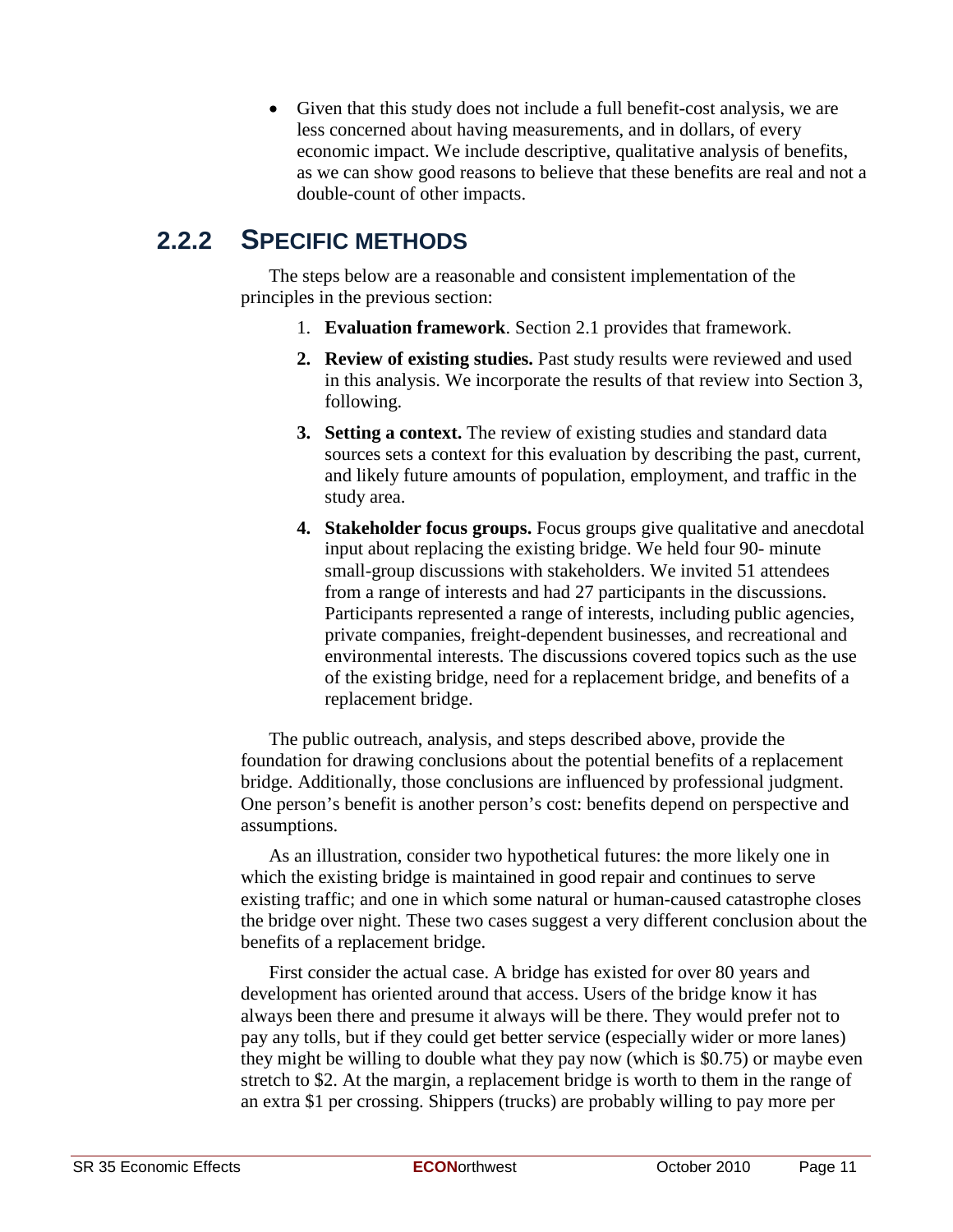trip; bicyclists and pedestrians would like expect to pay a lower toll than motor vehicles or to cross for free. But as a rough approximation, there are on the order of 350,000 to 400,000 automotive and truck crossings per year now, so if the surveys and anecdotal evidence is to be believed, bridge users are willing to pay around \$800,000 a year for the benefits they would receive from a replacement bridge. But automotive and freight bridge users benefit from the existing bridge. We do not have any simple way to separate out the benefits of the existing and the proposed replacement bridge, but it is clear that the major benefit is just being able to make the crossing at all, which is what the existing bridge provides. For the sake of this illustration, we assume that the capacity enhancements of a replacement bridge accounts for  $10 - 15\%$  of the total value of the replacement bridge: that is about \$100,000 per year now, and increases over time as the number of crossings increase.

Now consider the hypothetical case where the current bridge disappears over night. The regional economy on both sides of the River has already developed around the fact that the two sides are connected, and the presumption that the connection will always be there. The *loss* of access benefits is now felt acutely: people cannot get to jobs, shopping, business activities, recreation, and social engagements. Were one able to somehow immediately create a much smaller temporary bridge and then ration its use with tolls, one would find a very different willingness to pay than what one observes today on the current bridge. Some travelers would skip the trip altogether, and some might do the 40 mile loop through The Dalles. But even after trips were eliminated and consolidated, there would still be many former bridge users will to pay more to get across.

A large and wide variety of studies have been undertaken by economists regarding "value of time", or how to quantify, in dollars, how much travelers value their time under a variety of conditions and trip purposes. The consensus of these studies is that *on average* people value travel time at about ½ their wage rate.

To help put a dollar value on benefits of a new SR 35 Columbia River Crossing, the following assumptions are made:

- The average wage for bridge crossers is  $$16/hour<sup>3</sup>$  $$16/hour<sup>3</sup>$  $$16/hour<sup>3</sup>$
- Without the current Hood River bridge in place, getting between Hood River and White Salmon / Bingen would add 40 minutes to the travel time for each crossing.
- Using information from the Automobile Association of America, the cost per mile to operate a motor vehicle ranges from  $50¢$  (passenger car) to  $75¢$ (truck), including insurance and taxes; if only the cost of fuel is counted, the average number is on the order  $15¢$  per mile

The value of that time for the average person is \$6. If a person's wage rate is higher (which will be the case for many people), so is the value of travel time. If people were to car pool (as they would) now each vehicle crossing has 2 to 4 times

<span id="page-21-0"></span><sup>&</sup>lt;sup>3</sup> Based on information from the Oregon Housing and Community Services Department and Washington Office of Financial Management, which estimates median income in the region at approximately \$30-35,000 per year.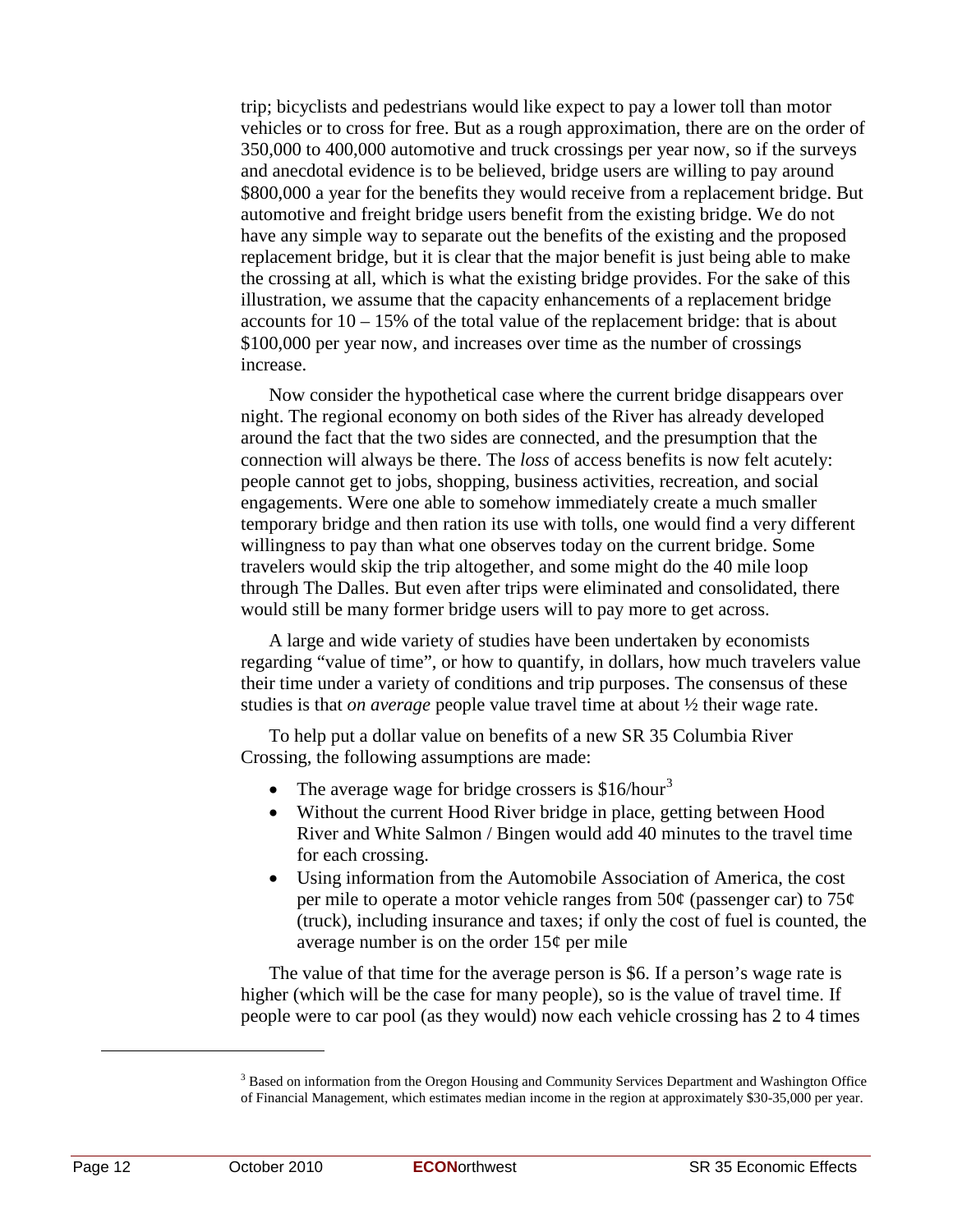more value. For operating costs, an additional 40 miles is the equivalent an additional \$6. Trucks (with high operating and inventory costs) would likely pay more to save 40 minutes of travel time. Thus, it would not be surprising if the limited capacity of this hypothetical, a low-capacity temporary bridge could capture an average of \$10 or more per crossing during peak periods, at least in the short run. In the longer run travelers would change activity and travel patterns.

The point is that the benefits of the existing or a replacement bridge depend on perspective and assumptions. Here are the ones we make as a basis for our analysis in the next section:

- There is no current discussion about letting the maintenance on the current bridge decrease, which could increase the risk of some catastrophic failure. Absent some unpredicted and very unlikely natural disaster, everyone expects the current bridge to be there until a new one is built.
- Given the previous assumption, the most appropriate way to think about the benefits of a replacement bridge is in comparison to the benefits that the existing bridge is already delivering. The benefits of the existing bridge are substantial, especially if measured as the avoided disbenefits that would occur if the existing land use patterns continued but the existing bridge disappeared. But the additional benefits of a replacement bridge—one that only improves on the essential access that the existing bridge is already providing—will be much smaller.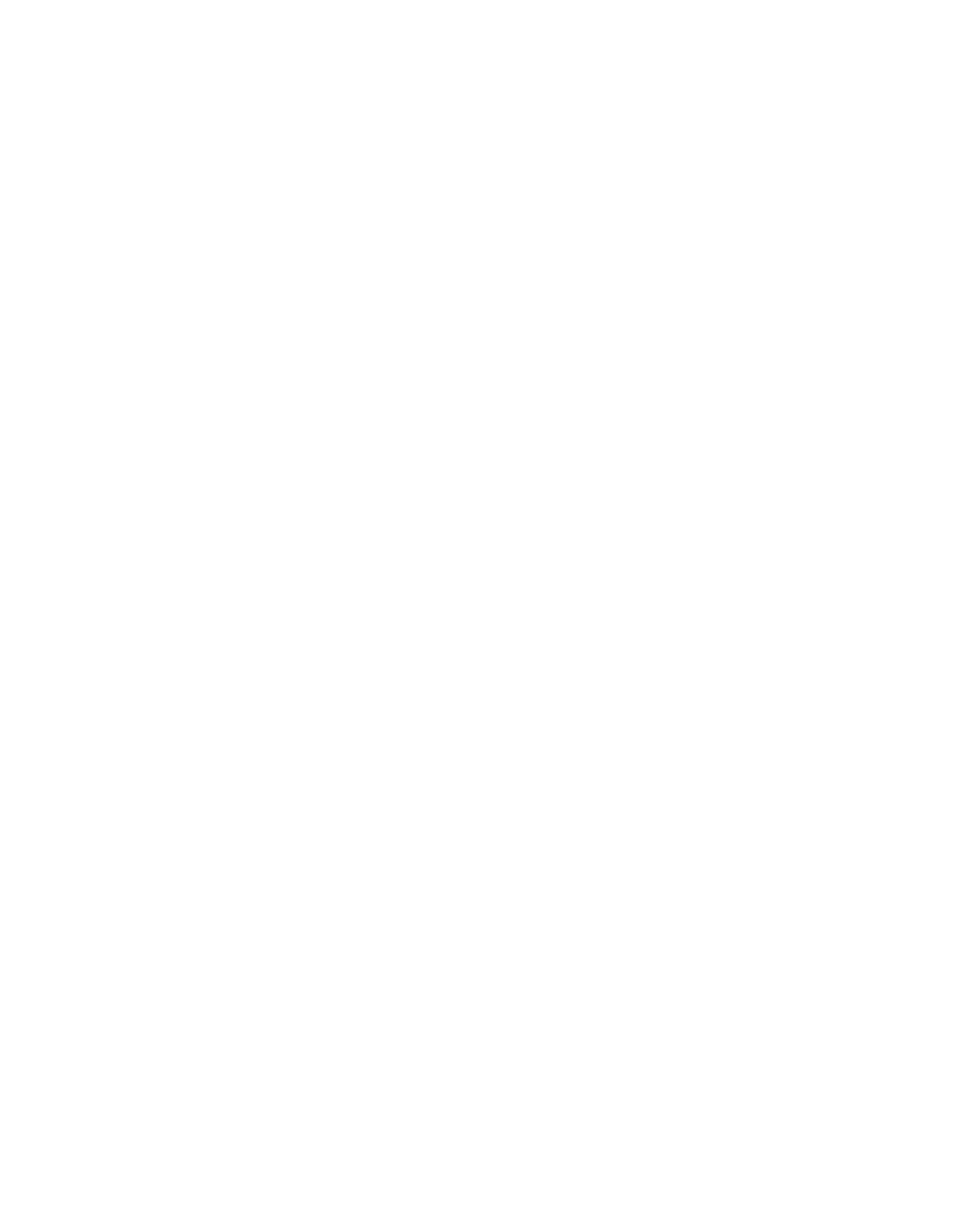## **Section 3** Analysis of Economic Effects

The analysis of economic effects of the Hood River bridge is based on: (1) findings from previous studies about the Hood River bridge project, (2) smallgroup discussions held in Hood River in June 2010, and (3) analysis of existing data. This section addresses the following questions that were specified in setting up the economic effects study:

- How is the bridge used now?
- What is the role of the bridge in the regional economy?
- How do current conditions affect the use of the bridge?
- What are the potential benefits of a replacement bridge?

The last question is the main focus of the study. Consistent with the framework above, we discuss potential transportation (user) benefits and non-transportation benefits. For transportation benefits we discuss not only benefits to travel and shipping via cars and trucks, but also travel by alternative modes (transit, bicycle, and walking).

Before addressing these questions we provide as context a brief discussion of population and employment trends in the Hood River/White Salmon/Bingen region.

#### **3.1** Population and employment trends

Exhibit 3 shows population growth from 1990 to 2009 in Klickitat County, White Salmon, Bingen, Skamania County, Hood River County, and Hood River. Population in the three incorporated cities in the region has grown from about 7,100 people in 1990 to nearly 9,900 people in 2009, an increase of more than 2,700 people or 38%.

In 1990, nearly two-thirds of the residents of the incorporated cities lived in the City of Hood River. By 2009, the share of population living in the City of Hood River increased slightly to 70% of the broader regional population total.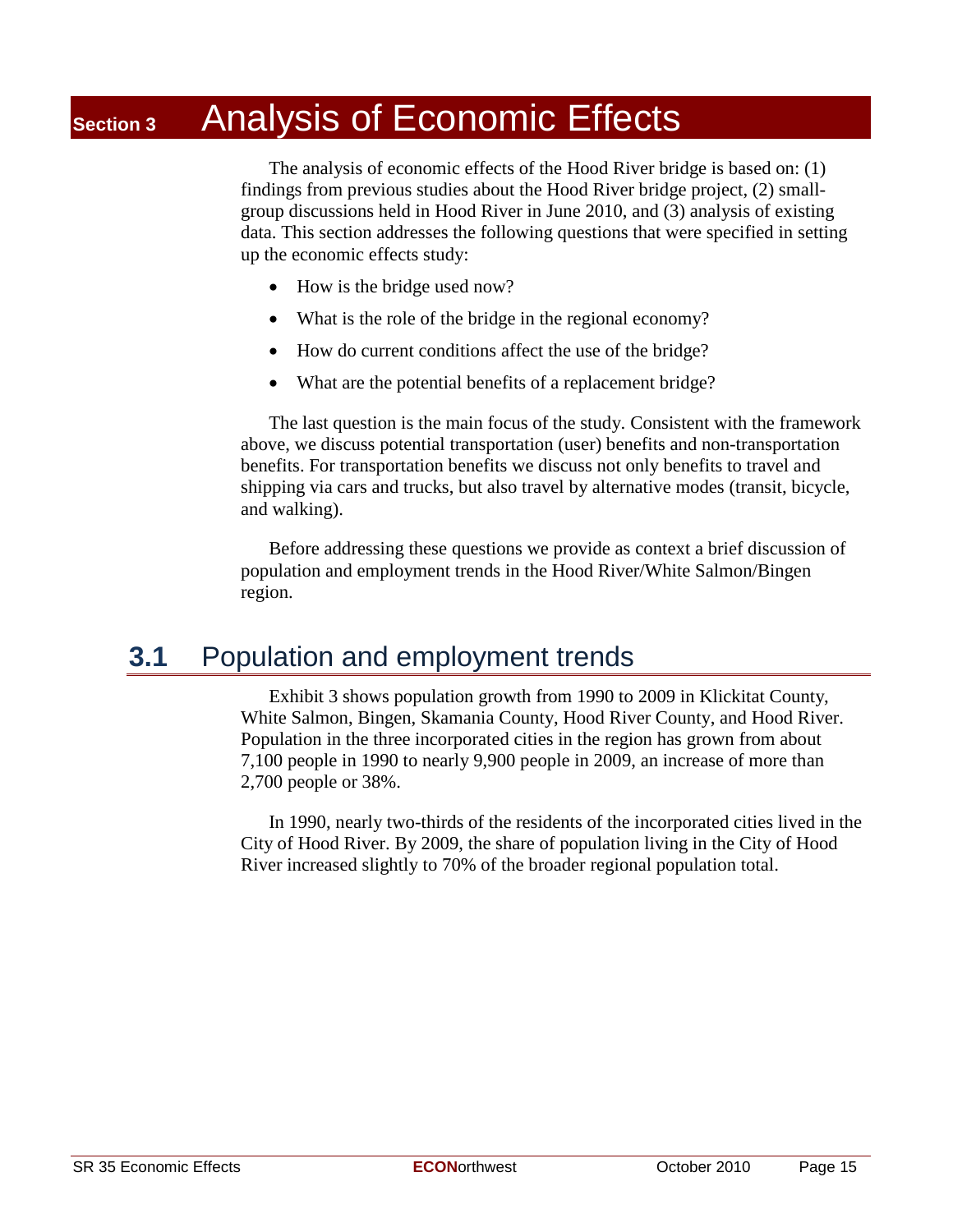|                            |           | <b>Population</b> |           |               | <b>Change 1990 to 2009</b> |             |
|----------------------------|-----------|-------------------|-----------|---------------|----------------------------|-------------|
| <b>Area</b>                | 1990      | 2000              | 2009      | <b>Number</b> | <b>Percent</b>             | <b>AAGR</b> |
| Washington                 | 4,866,692 | 5,894,121         | 6,733,250 | 1,866,558     | 38%                        | 1.7%        |
| <b>Klickitat County</b>    | 16,616    | 19.161            | 20,500    | 3,884         | 23%                        | 1.1%        |
| White Salmon               | 1,861     | 2.193             | 2,255     | 394           | 21%                        | 1.0%        |
| Bingen                     | 645       | 672               | 690       | 45            | 7%                         | 0.4%        |
| Skamania County            | 8,289     | 9.872             | 10,800    | 2.511         | 30%                        | 1.4%        |
| Oregon                     | 2,842,321 | 3,421,399         | 3,823,465 | 981,144       | 35%                        | 1.6%        |
| <b>Hood River County</b>   | 16,903    | 20.411            | 21,725    | 4,822         | 29%                        | 1.3%        |
| <b>Hood River City</b>     | 4,632     | 5,831             | 6,925     | 2,293         | 50%                        | 2.1%        |
| <b>Incorporated Cities</b> | 7,138     | 8,696             | 9,870     | 2,732         | 38%                        | 1.7%        |

Exhibit 3. Population, Washington State, Klickitat County, White Salmon, Bingen, Skamania County, Oregon, Hood River County, and Hood River, 1990 to 2009

Source: U.S. Decennial Census for 1990 and 2000

Washington State office of Financial Management and the Population Research Center at Portland State University for 2009

In 2008, Klickitat County had about 10,300 employees, Skamania County had about 3,200 employees, and Hood River County had nearly 16,000 employees. Between 2001 and 2008, employment in Klickitat County grew by an average annual growth rate of 2.0% (adding about 1,300 employees) and employment in Skamania County grew by an average annual rate of 2.4% (adding 500 employees), compared to Washington State's annual employment growth rate of 1.3%. Employment in Hood River County grew by an average annual growth rate of 2.7% (adding nearly 2,700 employees), compared to Oregon's annual employment growth rate of 1.0%.

Exhibit 4 shows the distribution of employment in Klickitat and Hood River Counties by broad category of employment in 2001 and 2008. Hood River County's employment was concentrated in Office and Services (33%) and Retail, Entertainment, and Accommodation and Food Services (25%) in 2008. In comparison, Klickitat County's employment was more evenly distributed across sectors, with the most employment in Office and Services (34%) and the least employment in Retail, Entertainment, and Accommodation and Food Services (12%) in 2008.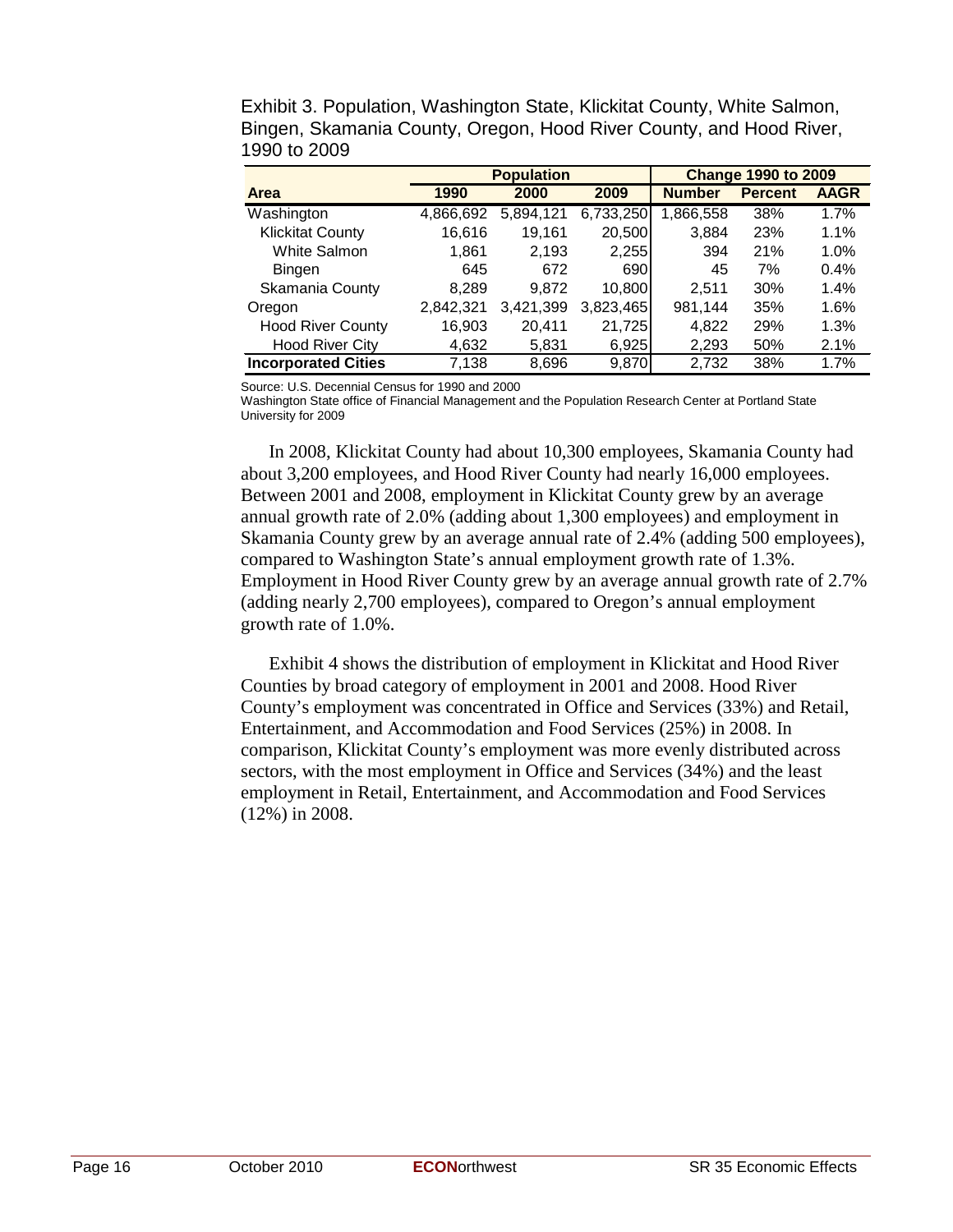

Exhibit 4. Total Employment, Klickitat County and Hood River County, 2001 to 2008

Source: U.S. Bureau of Economic Analysis

Skamania County's employment base is small enough that the Bureau of Economic Analysis does not disclose employment in many sectors because of confidentiality issues. The available information shows that, in 2008, employment in Skamania County was concentrated in Government and Retail/ Entertainment/Accommodations and Food Services. The jobs in Skamania County that are dependent on the Hood River bridge are the agricultural jobs in eastern Skamania County, which use the Hood River bridge to access food processors in Oregon and to access I-84.

Exhibit 5 shows employment and sales or revenue for selected sectors based on information from the U.S. Census Bureau's 2007 Economic Census. Exhibit 5 shows that the economy of Hood River is larger than Klickitat County despite the fact that the counties have a similar number of residents. This supports anecdotal evidence that people living in Washington work, shop, and do personal business in Oregon. Exhibit 5 shows that:

- Hood River County had more establishments, employment, and revenue in the selected sectors shown in Exhibit 5.
- The revenue of firms in Klickitat County from office and service sectors (\$116.3 million) was less than two-thirds of the revenue of firms in Hood River County (\$202.4 million).
- The value of sales of firms in Klickitat County from retail and related sectors (\$85.7 million) was about one-quarter of the sales in Hood River County (\$375.1 million).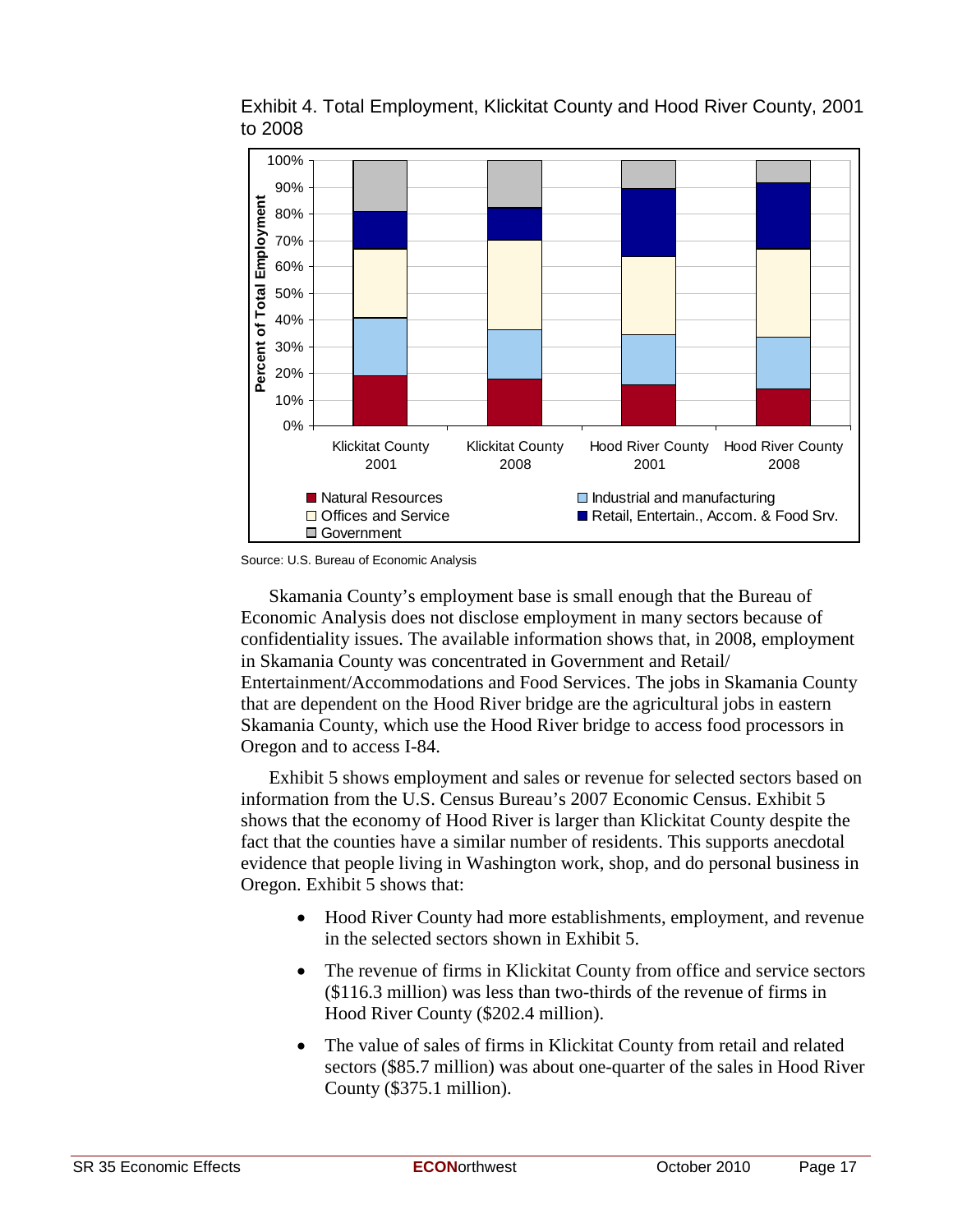|                                        |                     | <b>Hood River County</b> | <b>Klickitat County</b>           |                            |       |                                   |
|----------------------------------------|---------------------|--------------------------|-----------------------------------|----------------------------|-------|-----------------------------------|
|                                        | Establish-<br>ments | Emp.                     | <b>Sales or</b><br><b>Revenue</b> | <b>Establish-</b><br>ments | Emp.  | <b>Sales or</b><br><b>Revenue</b> |
| Manufacturing                          | 58                  | 1.200                    | \$245,734,000                     | 31                         | 740   |                                   |
| <b>Offices and Service</b>             | 325                 | 2,434                    | \$202,413,000                     | 174                        | 1.161 | \$116,299,000                     |
| Retail, Entertainment, and             |                     |                          |                                   |                            |       |                                   |
| <b>Accomodation &amp; Food Service</b> | 251                 | 4.010                    | \$375,124,000                     | 118                        | 738   | 85,689,000<br>\$.                 |
| <b>Total</b>                           | 634                 | 7.644                    | \$823,271,000                     | 323                        | 2,639 | \$201,988,000                     |

Exhibit 5. Employment and sales or revenue for selected sectors, Klickitat County and Hood River County, 2007

Source: Source: U.S. Census Bureau, Economic Census, 2007

Note: Manufacturing revenue data for Klickitat County was not available because of disclosure and confidentiality issues. Klickitat County's total sales or revenue does not include manufacturing revenue.

Note: The information for sales or revenue also includes information about the value of shipments and receipts

The most important implications of the population, employment, and revenue data for a discussion of the potential benefits of a replacement bridge are that:

- The population and employment base of the Hood River/White Salmon region is small in comparison to other urban areas in Washington and Oregon. Although the benefit of the bridge in the local economy may be substantial for the region, when compared to these other, larger urban areas in Oregon and Washington, the total benefit is likely to be small.
- Broader regional economic activity is concentrated in Hood River County relative to Klickitat County.
- The population and employees have grown and will continue to grow. Thus, the benefits of a replacement bridge are likely to increase over time.

### **3.2** How is the bridge used now?

The Hood River bridge is used by residents and businesses located within the Hood River/White Salmon/Bingen region, and by visitors to the broader region. The bridge is critical to connecting Hood River with White Salmon / Bingen to create one community rather than two (or three) separate communities. Residents and businesses throughout the larger community access shared public and private services on either side of the Columbia River with relative ease.

In 2001, two surveys were conducted to understand bridge use: one was an intercept survey of motorists crossing the bridge; the other was a telephone survey of households in the region. The motorists (by definition, bridge users) averaged 9.1 one-way trips across the bridge per week. The survey of local households showed an average of 8.5 one-way trips across the bridge per week for respondents who traveled across the bridge in the week prior to the survey.<sup>[4](#page-27-0)</sup>

<span id="page-27-0"></span><sup>4</sup> The Gilmore Research Group *SR-35 Bridge Motorist Intercept and Telephone Survey: Narrative Report of Research Findings*, December 2001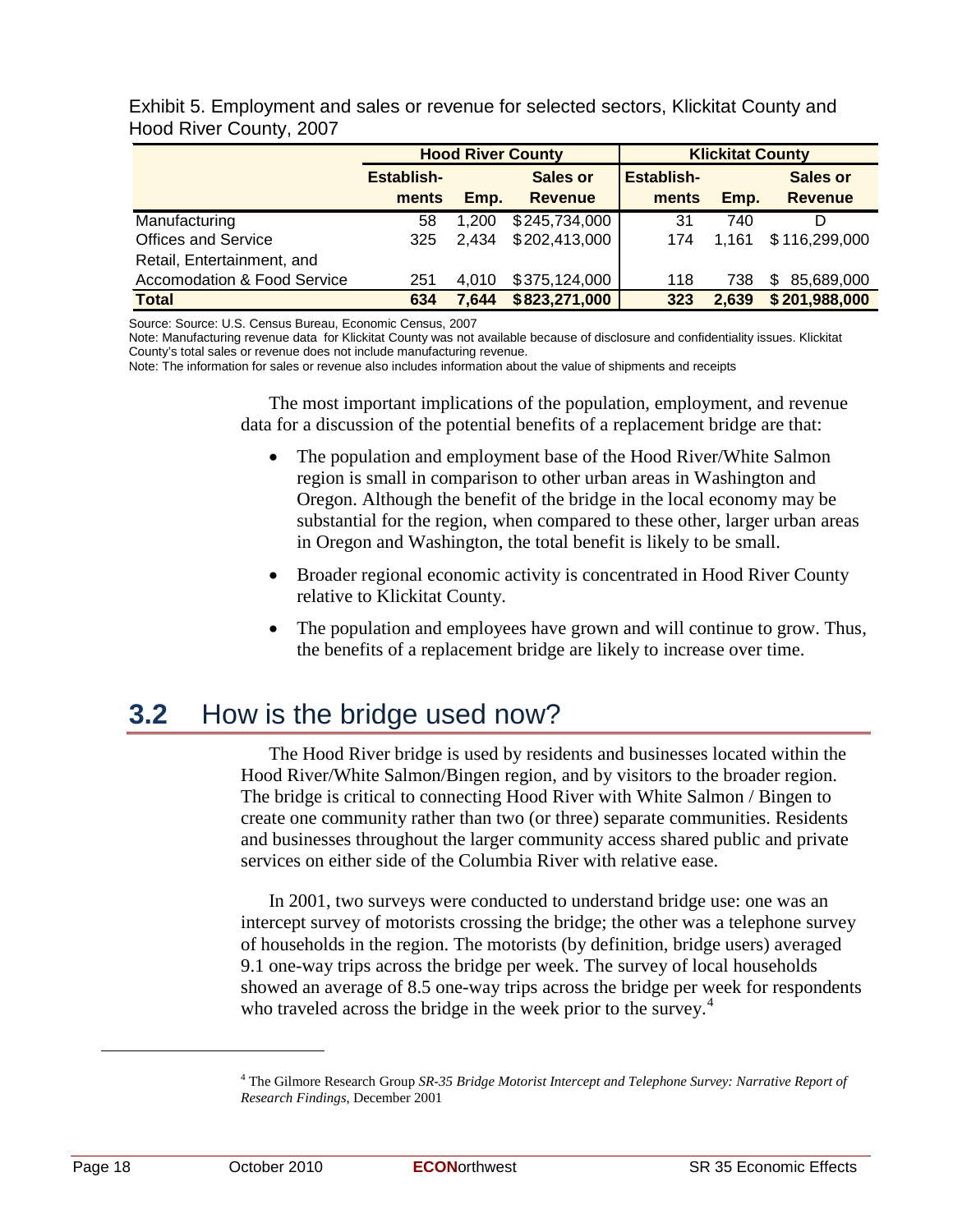Exhibit 6 shows the purpose of trips across the bridge. Respondents were allowed to choose multiple purposes for the trips. In both surveys, the most common trip purpose was shopping or personal business (e.g., groceries, banking, or medical appointment), followed by recreation or leisure activities.

| <b>Trip purpose</b>              | <b>Motorists</b><br>(intercept survey) | Local households<br>(telephone survey) |
|----------------------------------|----------------------------------------|----------------------------------------|
| Shopping or personal business    | 37%                                    | 69%                                    |
| Recreation or leisure activities | <b>20%</b>                             | 38%                                    |
| Commute to work or school        | 18%                                    | 25%                                    |
| Business travel as a part of job | 13%                                    | 25%                                    |
| Visiting friends or relatives    | 10%                                    | 28%                                    |
| Other purposes                   | 3%                                     | 3%                                     |

Exhibit 6: Purposes of trips across the Hood River bridge, 2001

Source: The Gilmore Research Group *SR-35 Bridge Motorist Intercept and Telephone Survey: Narrative Report of Research Findings*, December 2001

Although residents and businesses on both the Washington and Oregon sides of the bridge are dependent on the bridge for crossing the River, residents on the Washington side use the bridge more frequently than residents of Oregon. The survey of motorists using the bridge showed that more than half of motorists originated from Washington and the most common destinations were: Hood River (32%), White Salmon (21%), Bingen (8%), other Washington destinations (26%), and other Oregon destinations  $(13%)$ .<sup>[5](#page-28-0)</sup> These results are consistent with a 1990 Origin-Destination Survey that was conducted for the Washington State Legislative Transportation Committee, which showed that the majority of trips on the bridge originated from Washington.<sup>[6](#page-28-1)</sup>

Exhibit 7 shows change in annual traffic volumes from 1971 to 2000. Traffic volumes grew most consistently and fastest during the 1970's and 1980's. Since 2000, annual bridge crossings increased from 2.9 million in fiscal year 2000-2001 to 3.5 million crossings in fiscal year 2009-2010, an increase of 25% or more than 725,000 crossings over the nine year period. Growth in bridge crossings in the 2000s slowed compared to the 1970s and 1980s, from an average annual growth rate of nearly 6% in the 1970's and 1980's to an average annual growth rate of nearly 3% since 2000.

<span id="page-28-0"></span><sup>5</sup> The Gilmore Research Group, *SR-35 Bridge Motorist Intercept and Telephone Survey: Narrative Report of Research Findings*, December 2001

<span id="page-28-1"></span><sup>6</sup> Parsons Brinckerhoff, *SR-35 Columbia River Crossing Feasibility Study Tier I Report*, July 16, 2001.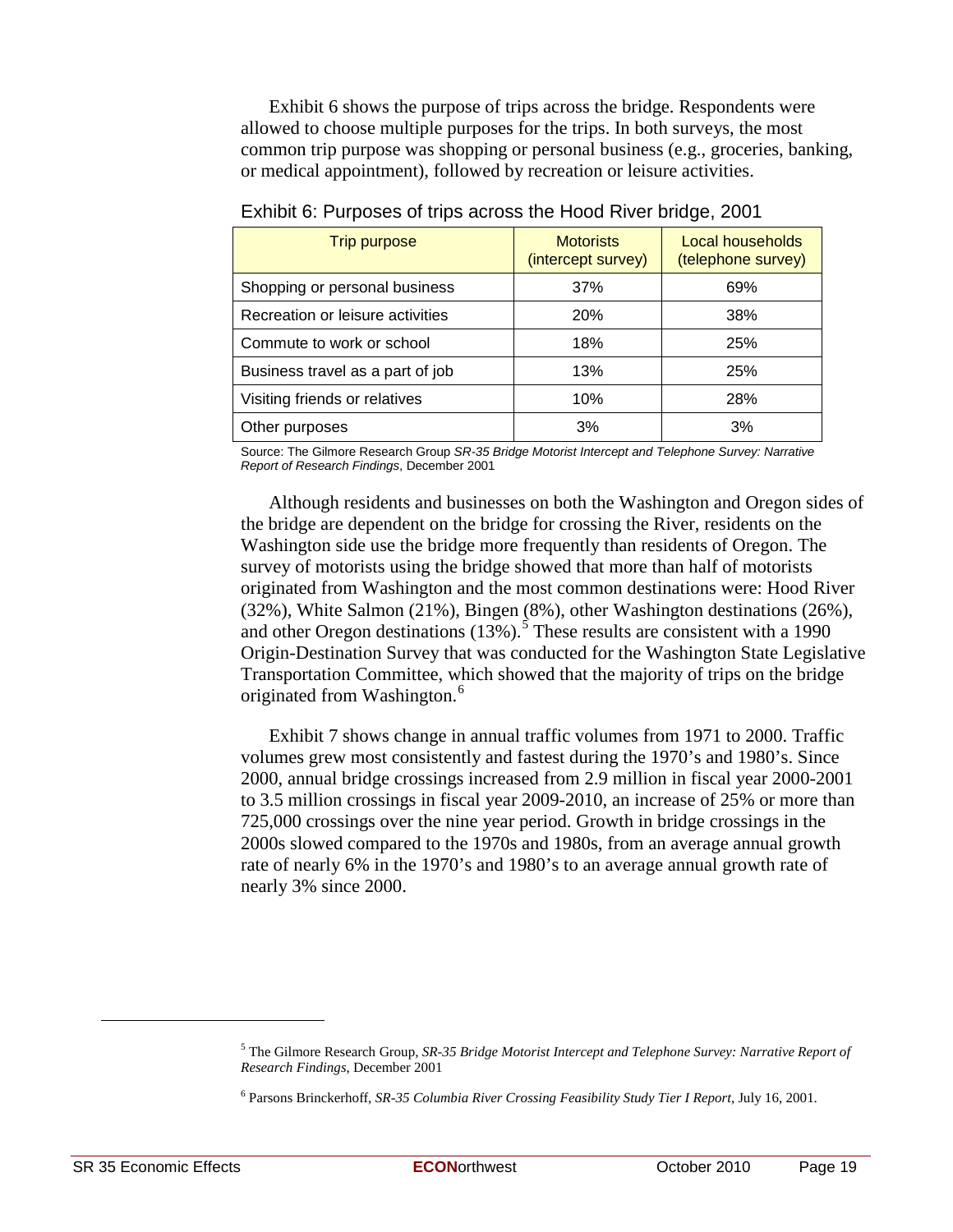

Exhibit 7. Annual traffic volumes, Hood River bridge, 1971 to 2000

Source: Port of Hood River from the *Baseline Conditions Report*, Parsons Brinckerhoff, January 8, 2001

Exhibit 8 shows average daily traffic (ADT) in both directions across the bridge in fiscal years 2000-2001 and 2009-2010. ADT has increased from about 8,000 to about 10,000 over the nine-year period, a 25% increase in trips. ADT increased each year, with the possible exception of 2004-2005, when the bridge was closed during the night for maintenance.

|                            |         |         |            | Change 00-01   |
|----------------------------|---------|---------|------------|----------------|
|                            |         |         |            | to 09-10       |
|                            | 2000-01 | 2009-10 | <b>ADT</b> | <b>Percent</b> |
| July                       | 9,969   | 11,932  | 1,963      | 20%            |
| August                     | 9,792   | 11,744  | 1,952      | 20%            |
| September                  | 8,877   | 10,890  | 2,013      | 23%            |
| October                    | 7,814   | 10,085  | 2,271      | 29%            |
| November                   | 7,143   | 9,126   | 1,983      | 28%            |
| December                   | 6,449   | 8,507   | 2,057      | 32%            |
| January                    | 6,463   | 8,327   | 1,864      | 29%            |
| February                   | 6,843   | 9,151   | 2,309      | 34%            |
| March                      | 7,413   | 9,508   | 2,095      | 28%            |
| April                      | 8,123   | 9,888   | 1,766      | 22%            |
| May                        | 8,439   | 10,225  | 1,787      | 21%            |
| June                       | 9,024   | 10,896  | 1,872      | 21%            |
| <b>Fiscal Year Average</b> | 8,036   | 10,029  | 1,993      | 25%            |

| Exhibit 8. Average Daily Traffic, Hood River Bridge, |
|------------------------------------------------------|
| Fiscal Years 2000-2001 and 2009-2010                 |

Source: Port of Hood River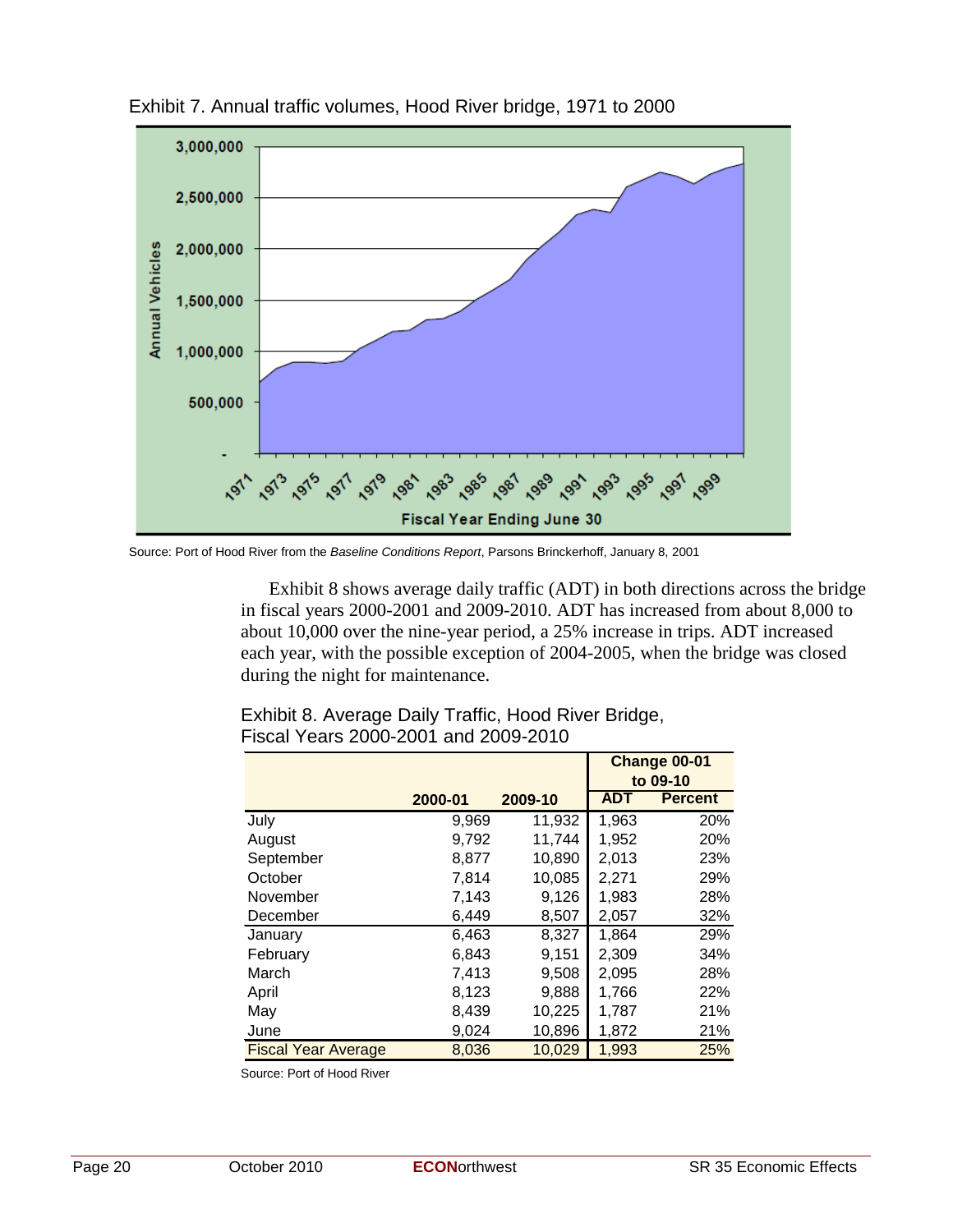Exhibit 8 shows that traffic on the Hood River Bridge is seasonal, with the largest amount of traffic during May through October, with a peak in June through August. Trips were lower during November through April, with the fewest trips in December and January. The traffic peak corresponds with activity in the fruit growing industry and with summer tourism.

Exhibit 9 shows ADT by vehicle type between July 2009 and June 2010. The annual ADT for all vehicles was 10,028 crossings, nearly all of which (9,819) were two-axle vehicles. An average of 2% (164) of daily trips were made by vehicles with three or more axles (i.e., mainly trucks). Crossings by three-axle vehicles peaked in the summer and early fall, with an average of about 200 daily crossings. For comparison, truck travel on interstate highways is typically in the range of 10- 20% of total vehicle traffic, while truck travel on urban arterials tends to be on the order of 2%. In other words, the bridge exhibits truck volumes more like that of an urban arterial than an interstate highway.

|                       | 2 Axle          | $3 + Ax$ le     |                   |              |
|-----------------------|-----------------|-----------------|-------------------|--------------|
|                       | <b>Vehicles</b> | <b>Vehicles</b> | <b>Motorcycle</b> | <b>Total</b> |
| July                  | 11,614          | 204             | 114               | 11,932       |
| August                | 11,397          | 244             | 103               | 11,744       |
| September             | 10,529          | 280             | 81                | 10,890       |
| October               | 9,862           | 199             | 24                | 10,085       |
| November              | 8,980           | 136             | 10                | 9,126        |
| December              | 8,391           | 111             | 5                 | 8,507        |
| January               | 8,213           | 107             | 7                 | 8,327        |
| February              | 9,018           | 117             | 17                | 9,152        |
| March                 | 9,338           | 147             | 22                | 9,507        |
| April                 | 9,727           | 131             | 31                | 9,889        |
| May                   | 10,049          | 131             | 44                | 10,224       |
| June                  | 10,654          | 162             | 80                | 10,896       |
| <b>Annual Average</b> | 9,819           | 164             | 45                | 10,028       |

#### Exhibit 9. Average daily trips by month by vehicle type, Hood River bridge, July 2009 to June 2010

Source: Port of Hood River

Participants in the small-group discussions said that the economies on the Washington and Oregon sides of the River had become more intertwined over time, especially during the last decade. The increase in bridge crossings over time supports this idea. The following sections describe the importance of the bridge, in support of both local economic activity and livability of the region.

### **3.2.1** Commuting

One of the uses of the bridge is commuting to work. According to the Census, in 2008 about 430 workers commuted from Klickitat County to Hood River County and 252 workers commuted from Skamania County to Hood River County. The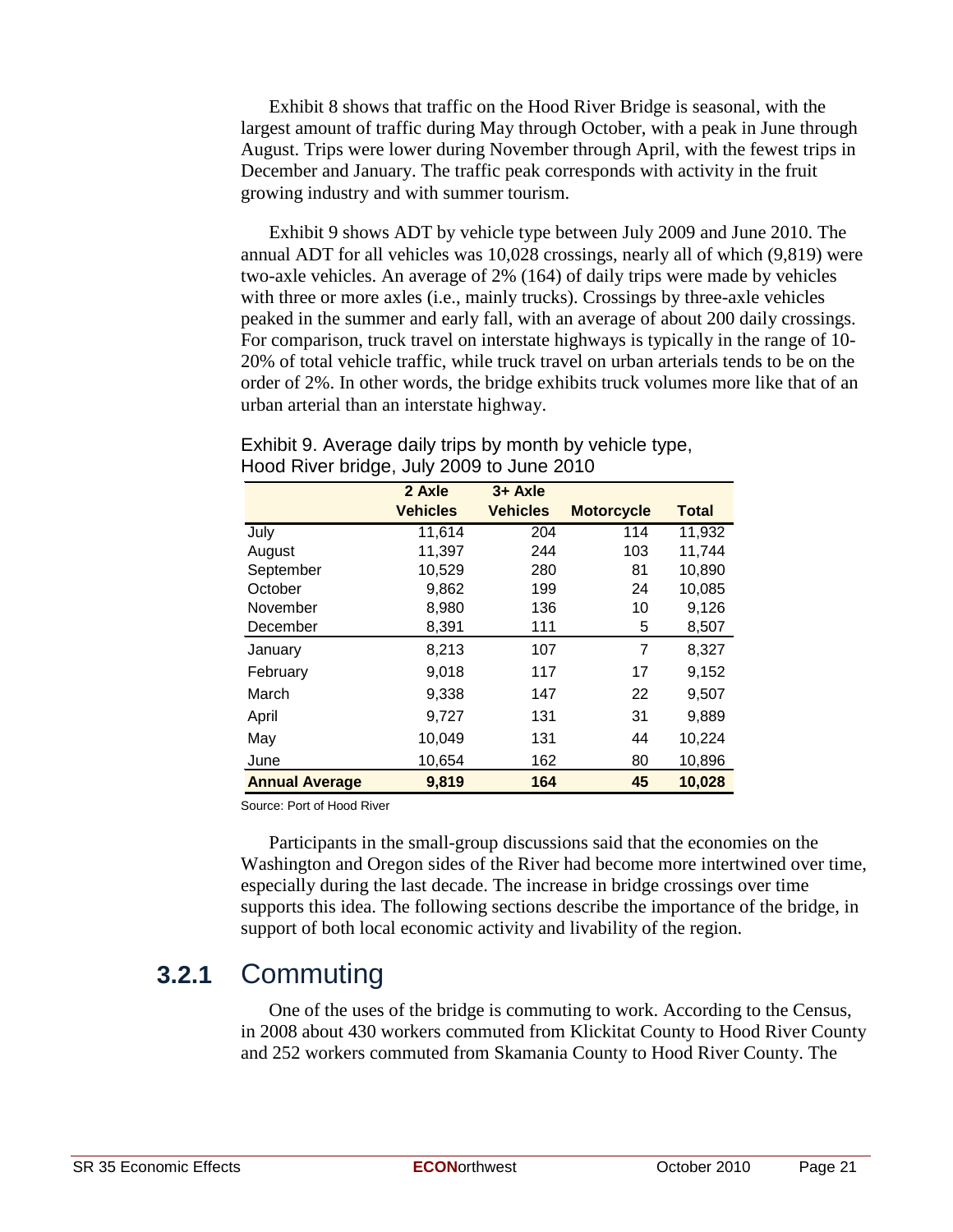majority of whom live in western Klickitat County and eastern Skamania County. About 140 workers commuted from Hood River County to Klickitat County.<sup>[7](#page-31-0)</sup> This suggests that about 10-15% of the 10,000 ADT are commuting traffic, which is confirmed by the respondents to the 2001 bridge user surveys, which indicated that between 16% to 18% of trips across the bridge were for commuting to work or school. By comparison, 20% of trips are commute trips in a typical urban area. Given that workers have to cross the bridge to commute and that a large percentage of daily trips are for personal business or recreation, the bridge exhibits commute characteristics similar in nature to an urban arterial.

Participants in the small-group discussions agreed that commuting across the Hood River bridge is relatively easy and allows residents of the region to choose on which side of the River to reside. The majority of the jobs have historically been (and still are) located on the Oregon side of the River. Businesses located in Oregon depend on employees who live in Washington and, to a lesser degree, businesses in Washington depend on Oregon for employees. Several Oregon-based business people indicated that about 20% to 30% of their employees commute from Washington.

A negative effect of the cross-river commuting is congestion on the bridge during peak commuting hours: in the morning from 7 AM to 9 AM, at noon, and from 4 PM to 6 PM in the evening.

### **3.2.2** Retail and services

The economies of the three communities within the region are inter-dependent. Participants in the small-group discussions and the 2001 surveys indicated that some people drive across the bridge during the day to engage in shopping, children's activities, and recreation. Businesses located in Oregon are dependent on customers from Washington. Additionally, businesses in Washington are also dependent on Oregon customers, to a lesser degree. Several Oregon-based business people indicated that about 20% to 40% of their customers were from Washington.

Exhibit 10 shows retail sales in Klickitat and Hood River Counties in 1997 and 2007. The incorporated cities had \$150.9 million in retail sales in 1997 and \$257.9 million in retail sales in 2007, an increase of about \$107 million. More than 90% of retail sales were in the City of Hood River, which had about \$237 million in retail sales in 2007.

<span id="page-31-0"></span> $7 \text{ U.S.}$  Census Bureau Local Employment Dynamics OnTheMap,

http://lehd.did.census.gov/led/datatools/onthemap4.html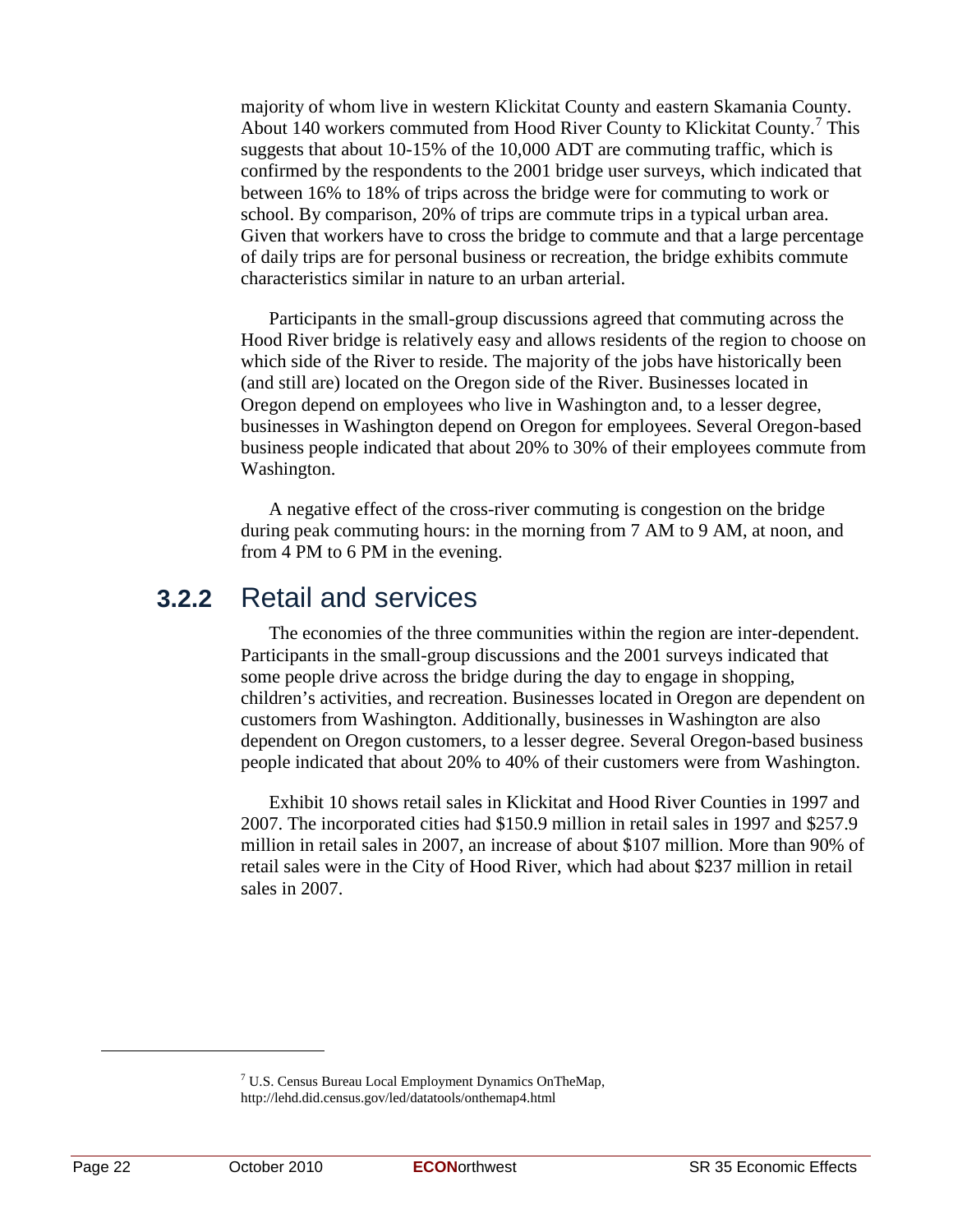|                            | 1997              |                     |    | 2007                |                     |                     |
|----------------------------|-------------------|---------------------|----|---------------------|---------------------|---------------------|
|                            | <b>Per Capita</b> |                     |    |                     | <b>Per Capita</b>   |                     |
|                            |                   | <b>Retail Sales</b> |    | <b>Retail Sales</b> | <b>Retail Sales</b> | <b>Retail Sales</b> |
| <b>Klickitat County</b>    | \$                | 47,399,000          | \$ | 2.545               | \$<br>65,712,000    | \$<br>3,302         |
| White Salmon*              | \$                | 9,942,000           | \$ | 15,064              | \$<br>12,234,711    | \$<br>17,992        |
| Bingen*                    | \$                | 5,405,000           | \$ | 2,656               | \$<br>8,695,235     | \$<br>3,961         |
| <b>Hood River County</b>   | S                 | 170,254,000         | \$ | 8,735               | \$<br>293,665,000   | \$<br>13,678        |
| <b>Hood River City</b>     | \$                | 135,547,000         | \$ | 26,762              | \$<br>236,965,000   | \$<br>35,315        |
| <b>Incorporated Cities</b> | S                 | 150,894,000         |    |                     | \$<br>257,894,945   |                     |

Exhibit 10. Retail sales, Klickitat County, White Salmon, Bingen, Hood River County, and Hood River, 1997 to 2007

Source: Source: U.S. Census Bureau 1997 and 2007 Economic Census and Washington State Department of Revenue

\*Note: for White Salmon and Bingen, the 1997 Estimate was based on County Sales Tax Distribution and 2007 estimate based on each city's portion of taxable retail sales in the county

Exhibit 11 shows household buying power in Klickitat and Hood River Counties: an estimate of the potential for household expenditures such as retail expenditures. The number of households was in relatively similar in each county, with about 400 households more in Klickitat than Hood River County. The median household income is about \$10,000 greater in Hood River County, giving households in Hood River County greater buying power than in Klickitat County.

Exhibit 11. Household buying power, Klickitat County and Hood River County, 2008

|                          | <b>Median</b>     |                  |                     |  |  |  |  |  |
|--------------------------|-------------------|------------------|---------------------|--|--|--|--|--|
|                          | Number of         | <b>Household</b> |                     |  |  |  |  |  |
|                          | <b>Households</b> | <b>Income</b>    | <b>Buying Power</b> |  |  |  |  |  |
| <b>Klikitat County</b>   | 8,215             | \$<br>40,015     | \$328,723,225       |  |  |  |  |  |
| <b>Hood River County</b> | 7.777             | \$<br>50,301     | \$391,190,877       |  |  |  |  |  |

Source: Source: U.S. Census Bureau American Community Survey, Data set 2006-2008 3-Year Estimates Note: Buying power was calculated by multiplying the number of households with median household income.

The total buying power of households in Klickitat County (\$328.7 million) is about 84% of the total buying power of households in Hood River County (\$391.2 million). Thus, if the economies on both sides of the river are similar, one would expect that retail sales would be similar in both counties. Exhibit 10, however, shows that per capita retail sales in Klickitat County were 24% of per capita sales in Hood River County, which supports the point that retail sales are concentrated in Hood River County.

This pattern of retail sales and household buying power is consistent with the fact that Hood River County has a larger share of employment in retail and related sectors (25%) than Klickitat County (12%). The pattern of retail sales within the region shows that the bridge provides an important retail connection within the region. This conclusion is supported by: (1) the 2001 surveys that showed shopping and personal business as the most common reasons for bridge crossings and (2) a key finding in the small-group discussions was that the three communities function as a region, for both local and visiting consumers.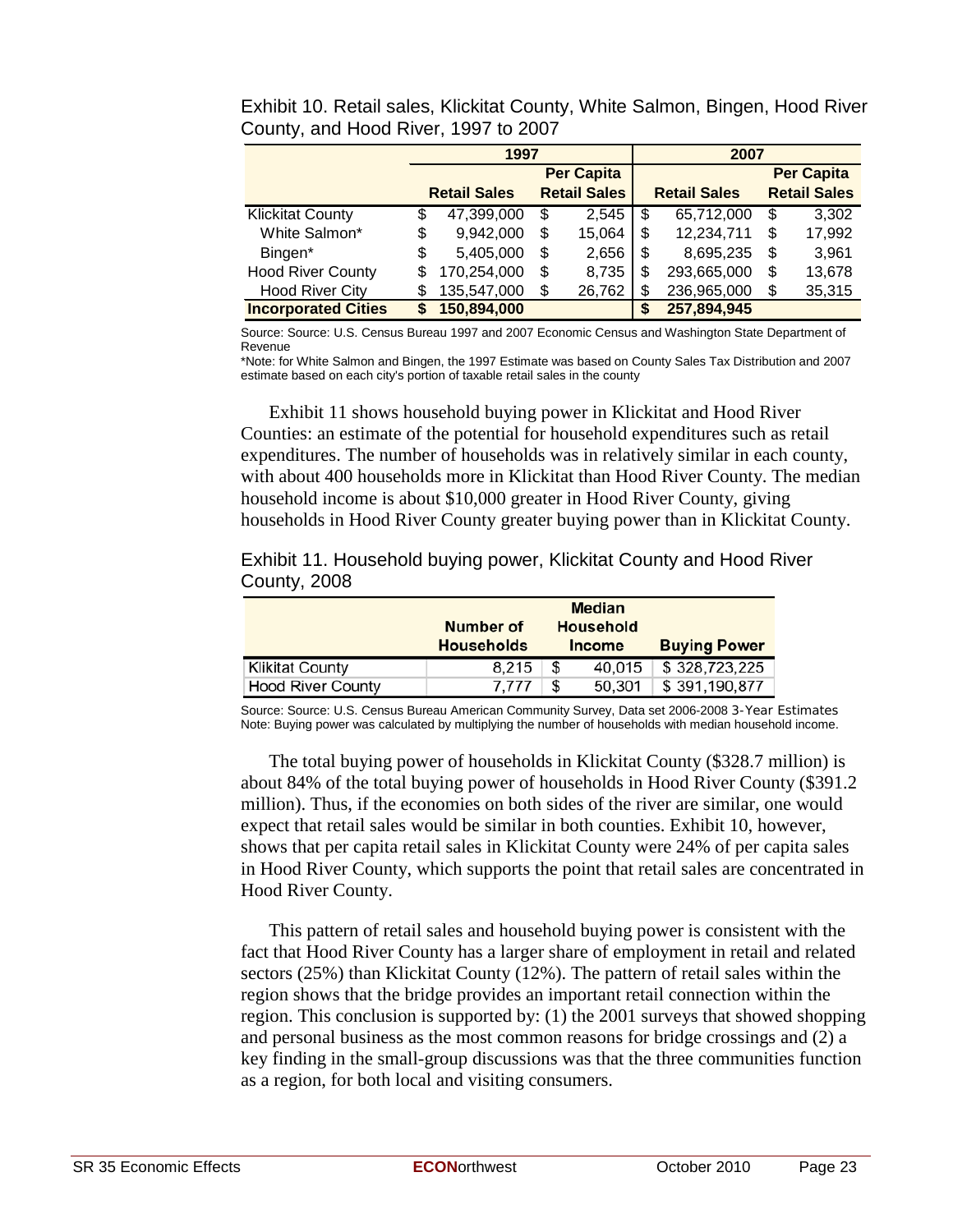An important segment of consumers not directly represented in the small-group discussions is visitors to the broader region. Direct travel spending  $\delta$  in 200[8](#page-33-0) in Klickitat County was \$31.8 million and \$64.8 million in Hood River County. Between 2001 and 2008, direct travel spending grew faster in Klickitat County, increasing by \$8.5 million (36%), compared with a \$5.3 million (9%) increase in Hood River County over the same period. <sup>[9](#page-33-1)</sup> Not all of this spending occurs in the Hood River/White Salmon/Bingen region, but it is reasonable to assume that a large share of travel spending in the broader region currently occurs in Hood River or White Salmon/Bingen. The bridge is an important link to allow tourists to visit attractions on both sides of the river.

### **3.2.3** Manufacturing and freight

The majority of freight in the region passes through on I-84, without crossing the Hood River Bridge. Exhibit 9 shows the average monthly number of vehicles with three or more axles to cross the bridge was 164 over the July 2009 to June 2010 period. Most freight that crosses the bridge is from local lumber and wood product manufacturers, fruit growers and processors, and businesses with suppliers on one side and the business on the other. In 2007, the value of manufactured goods in Hood River County was \$245.7 million.<sup>[10](#page-33-2)</sup> The market value of agricultural products in 2007 from Hood River County was \$100.4 million, \$95.9 million of which was from fruits, tree nuts, and berries, which includes cherries, apples, and pears. The market value of agricultural products in 2007 from Klickitat County was \$57.3 million, \$29.5 million of which was from fruits, tree nuts, and berries and \$13.4 million was from livestock and poultry.<sup>[11](#page-33-3)</sup>

The small-group discussions and follow-up discussions with individual businesses found:

- **Wood product** businesses frequently use the bridge for moving freight (e.g. lumber, wood chips, or sawdust) across the River. For example, Allen Brown Wood hauls multiple loads of wood chips and sawdust across the bridge daily. Being able to move freight across the Hood River bridge, rather than making a detour to a more distant bridge, is key to the success of this business.
- **Fruit growers and processors** are major users of the bridge. Their use of the bridge occurs mainly during the summer and early autumn: June to July for cherries and August through October for apples and pears. Fruit growers process fruit either in White Salmon (Washington) at Underwood Fruit and

<span id="page-33-0"></span><sup>&</sup>lt;sup>8</sup> Direct travel spending includes spending on accommodations, transportation, food, retail sales, and entertainment and recreation.

<span id="page-33-1"></span><sup>9</sup> Dean Runyan Associates, *Washington Travel Impacts 1991-2008* and *Oregon Travel Impacts 1991-2009*

<span id="page-33-2"></span><sup>&</sup>lt;sup>10</sup> U.S. Census Bureau 2007 Economic Census. No about the value of manufactured goods in Klickitat because of data confidentiality requirements.

<span id="page-33-3"></span><sup>&</sup>lt;sup>11</sup> USDA National Agricultural Statistics Service, 2007 Census of Agriculture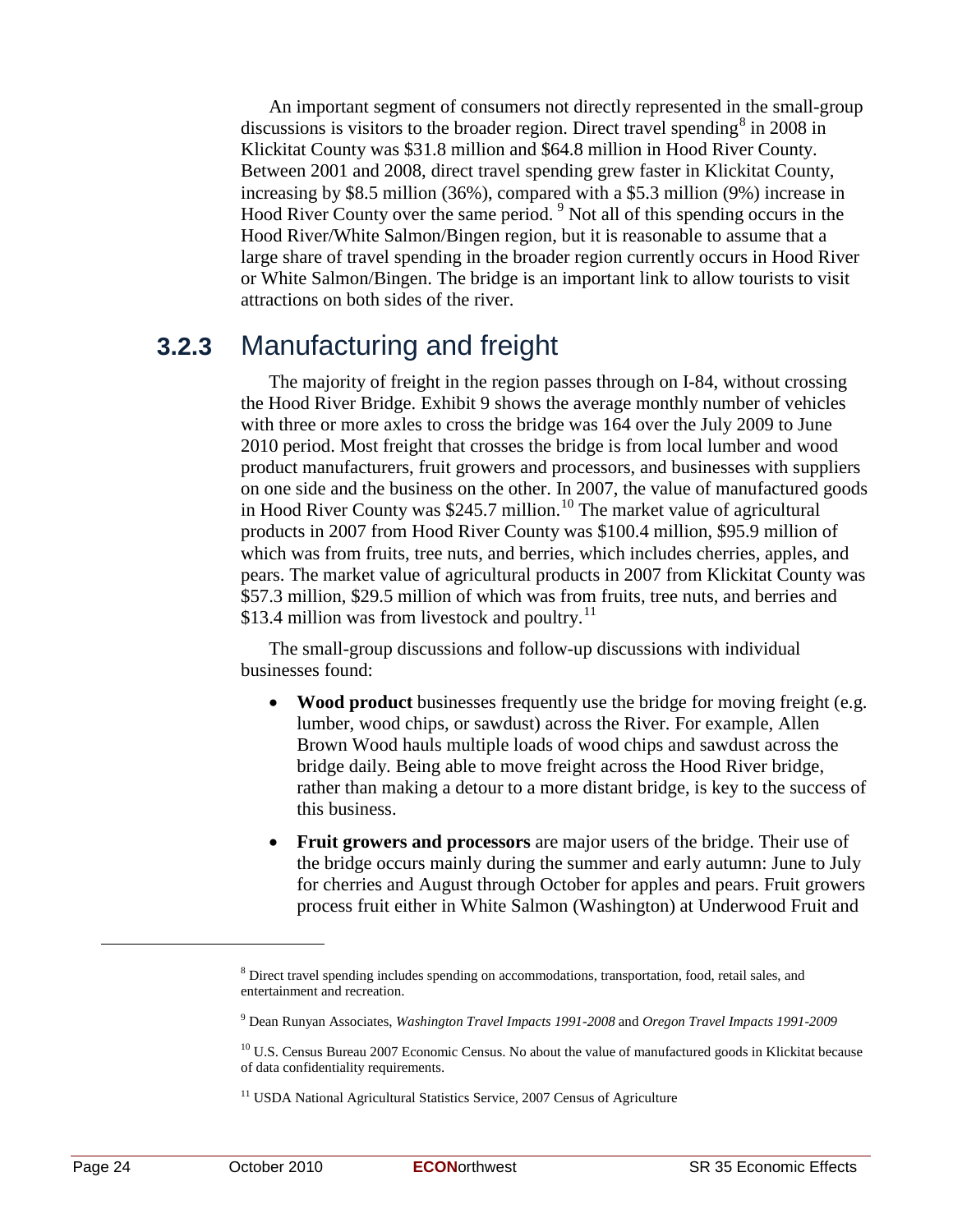Warehouse Company or in Odell (Oregon) at either Diamond Fruit Growers or Duckwall-Pooley Fruit Company. Processing fruit may require crossing the bridge for processing and crossing the bridge for shipping fruit out of the region. Moving fruit across the bridge is time sensitive because the unprocessed fruit, especially cherries, will spoil with prolonged exposure to the sun.

• **Other manufacture and freight businesses** depend on the bridge to connect their operations on either side of the River or to move goods across the River. Examples of large industries located in the region, are Insitu Inc. (manufacture of aircraft systems), Hood River Sand and Gravel, and Cardinal Glass.

### **3.2.4** Emergency services

The Hood River Bridge provides an important connection between Washington and Oregon in the event of an emergency, such as a natural disaster (e.g., flood or wild fire), weather emergency (e.g., the closure of I-84 as a result of winter storms or a landslide), or for emergency management. The bridge also provides local emergency service providers the opportunity to combine resources and support each other. Currently, inter-local agreements exist between fire services in the region, allowing for mutual aide response on 911 emergencies and the ability to combine department resources (e.g. fire personnel, funding, and fire equipment).Without the bridge, emergency services would have difficulty coordinating and crossing the River in a timely fashion. In addition, SR 14 has recurring rock slides, which could close SR 14, making I-84 an important transportation route.

The bridge provides quicker access to hospitals from the Washington side. According to small-group discussion participants, transportation from the Washington side to Portland hospitals saves 5 to 15 minutes using the existing bridge, which may be significant for critical patients, rather than traveling to Portland via SR 14 and crossing the river at the Bridge of the Gods or on I-205.

### **3.2.5** Education

The White Salmon Valley School District and Hood River County School District use the bridge to take students across the River for field trips and extracurricular activities. On the Washington side, school buses traveling east-west through the Gorge cross the bridge to travel on I-84 or Highway 30. The school district risk managers advise against allowing buses to travel on SR-14 in Washington because of the narrowness and height of the tunnels, which requires large vehicles to travel in the middle of the tunnel by using both traffic lanes, and the potential for rock slides along SR-14 during the rainy season.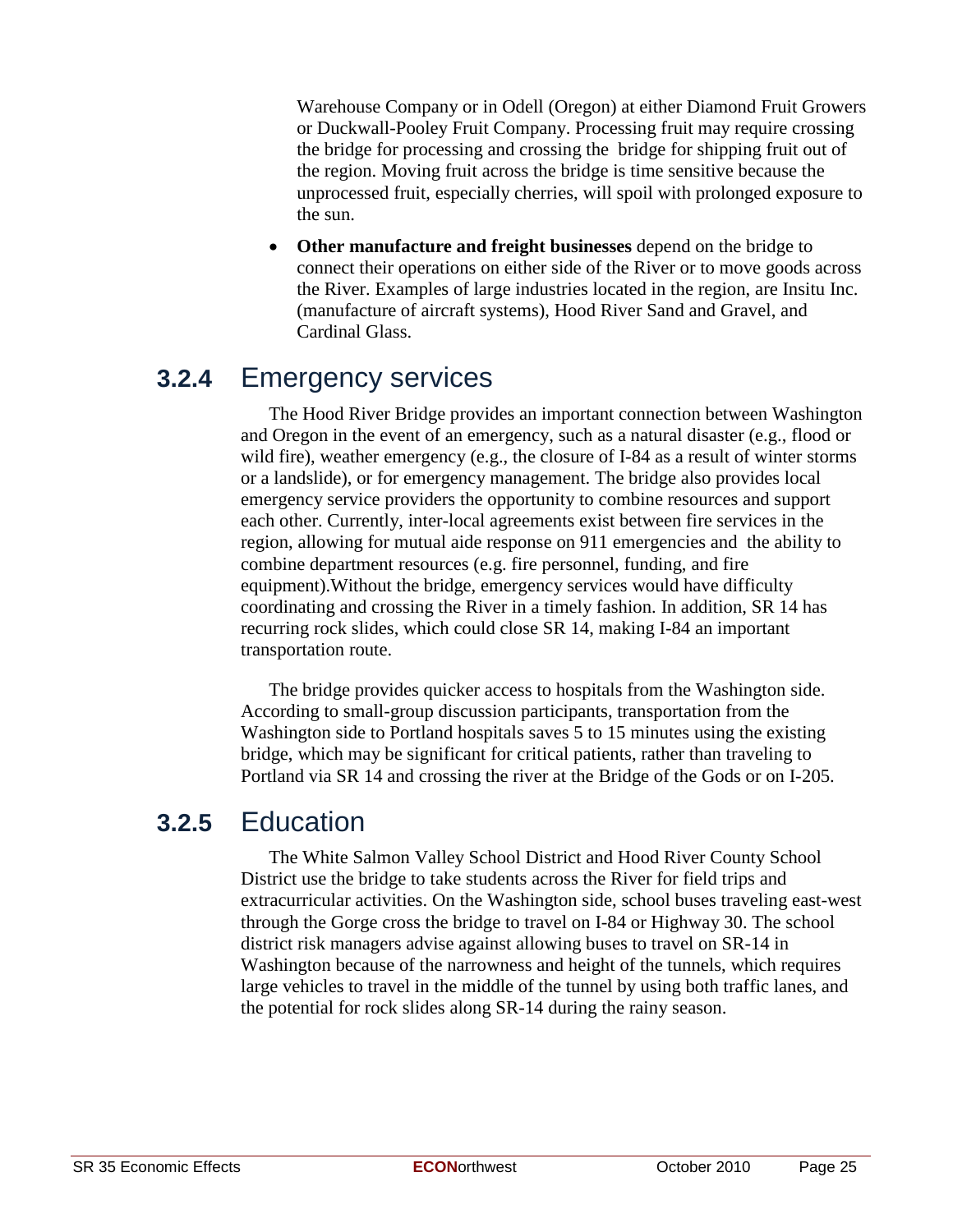### **3.2.6** Winter travel

Interstate 84 can be closed several times per year because of inclement weather, and SR-14, which is on the south-facing side of the River, is more likely to be open. The bridge allows people on the Oregon side to cross to Washington and travel to Portland during winter storms. Without the bridge, travelers would need to cross the river at The Dalles and drive back to White Salmon, adding 40 miles of travel. Being able to travel during winter storms is important for people who need to get to essential services in Portland, such as a hospital or the airport.

### **3.3** What role does the bridge play in the regional economy?

This section seeks to answer the question: What role does the bridge play in the economy of the White Salmon/Bingen/Hood River region? It considers the anecdotal information provided from the small group discussions and the data presented in the preceding section.

The fundamental role of the bridge is clear: it connects the communities of White Salmon/Bingen with Hood River, allowing the communities to share a common workforce, retail, commercial services, and public services. Moreover, it is not one of several transportation links making that connection: it is the *only* link making that connection. The way to understand the importance of the bridge to the region's present and future economy is (as we noted in Section 2) to imagine how that economy would function without it. The answer is that there would be substantial inefficiency and dislocation in the short run. Infrastructure and development have oriented around the existence of the connection: remove it, and many economic activities are, quite literally, located in the wrong place. In the longer run, adaptations would be made, but the economy would always function at a lower level than it would if the bridge existed. Consider some of the evidence in support of this conclusion that we provided in earlier sections:

- **Use of the bridge.** The amount of traffic crossing the bridge has increased steadily since the early 1970s. Between 2000 and 2009, average annual bridge crossings increased by more than 25%. Peak usage of the bridge occurs in May through October, corresponding with activity in the fruit growing industry and with summer tourism. The increased usage of the bridge supports the conclusion of the small group participants that the communities on either side of the bridge have become more economically interdependent over time.
- **Commuting.** Businesses are dependent on access to workers on both sides of the bridge. On average, about 10% to 15% of daily trips on the bridge are made by people commuting to work. The majority of regional employment is located in Oregon, making Oregon businesses potentially more dependent on access to workers in Washington. About 9% of workers living in Klickitat County commuted to work in Wasco or Hood River Counties in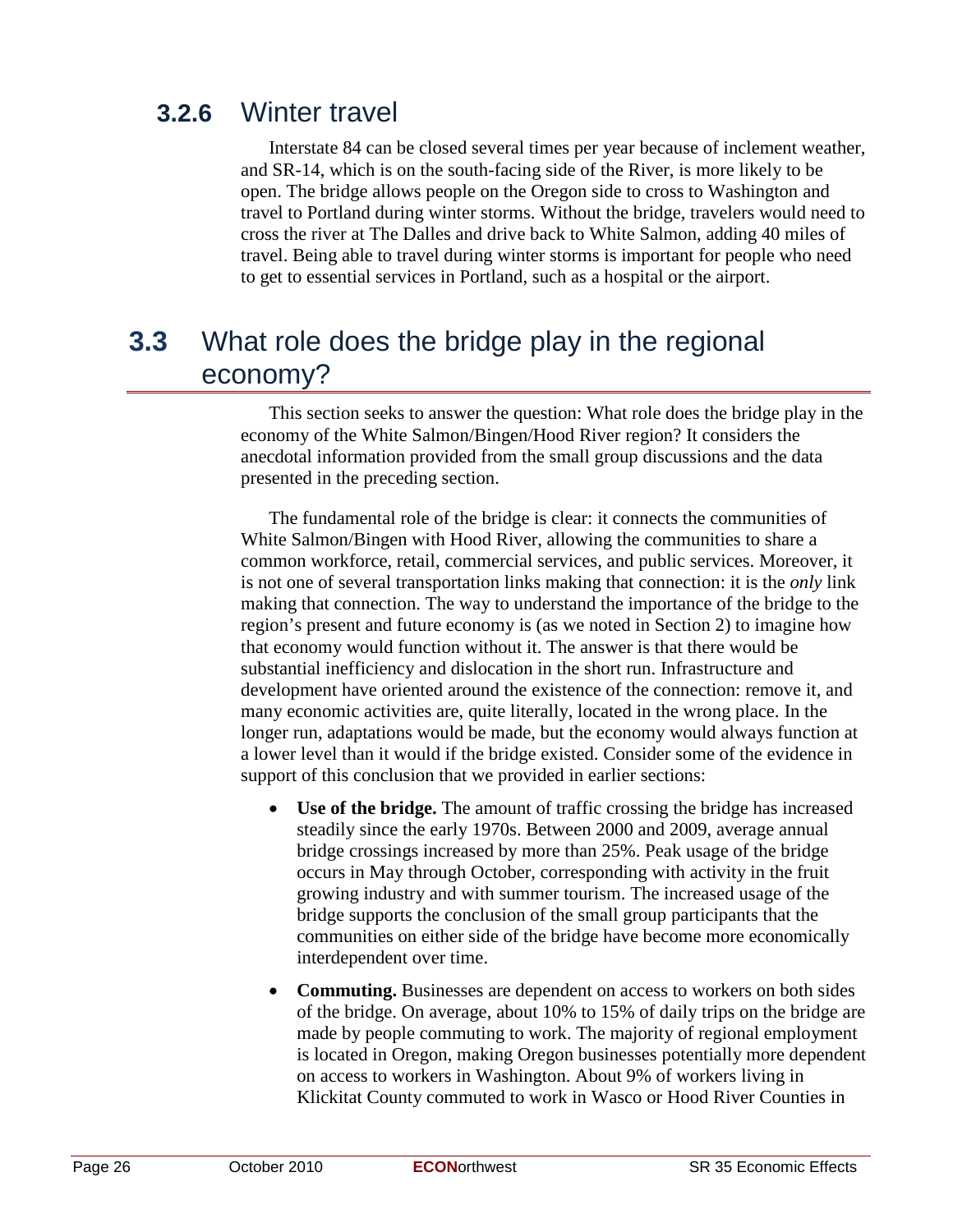Oregon. About 6% of workers living in Hood River County commuted to work in Klickitat or Skamania Counties. Not all of these workers commute via the Hood River Bridge because some workers commute to The Dalles (OR) or Stevenson (WA) by way of the Bridge of the Gods or The Dalles Bridge. Several Oregon-based business people indicated that about 20% to 30% of their employees commute from Washington.

• **Retail and services.** The economy of Hood River County is larger than Klickitat County, despite the fact that the counties have a similar number of residents. The total buying power of households in Klickitat County is about 84% of that of households in Hood River County. If the economies on both sides of the river were similar, one would expect that retail sales would be similar in both counties. But per capita retail sales in Klickitat County are 24% of per capita sales in Hood River County: retail sales are concentrated in Hood River County.

These statistics and others support a point that is obvious from simple observation: that the City of Hood River is the economic center of the broader region; residents on the Washington side of the river cross the bridge to shop and conduct business in Hood River. Many businesses in Hood River are dependent on residents of Washington for customers; some would grow slower, reduce in size, or go out of business in the absence of the bridge. Several Oregon-based business people indicated that about 20% to 40% of their customers were from Washington.

- **Manufacturing and freight.** The majority of freight goods that cross the bridge are wood products and fruit: for processing, use within the region, or for export outside of the region. The raw lumber and agricultural products are processed on both sides of the bridge. For example, fruit processors are located in White Salmon (Washington) at Underwood Fruit and Warehouse Company or in Odell (Oregon) at either Diamond Fruit Growers or Duckwall-Pooley Fruit Company. Information about the value of manufacturing and agricultural products that cross the bridge for shipping and/or processing is not available. Assuming that 10% to 20% of manufactured products and fruit grown in the region crosses the bridge, the value of freight crossing the bridge is between about \$35 million to \$75 annually.<sup>[12](#page-36-0)</sup> The bridge allows for relatively easy freight movement across the river, allowing manufacturers and producers some choice in where to have materials processed.
- **Tourists.** Visitors to the region use the bridge to access attractions or recreational opportunities on both sides of the river, as well as the retail and accommodations services available primarily in Hood River. The bridge plays an important role in allowing visitors to easily cross the river, rather

<span id="page-36-0"></span><sup>&</sup>lt;sup>12</sup> This assumption is based on the following information: (1) in 2007 the value of manufactured goods in Hood River County was \$245.7 million and (2) in 2007 the value of fruits, tree nuts, and berries grown in Hood River County was \$95.9 million and \$29.5 million in Klickitat County.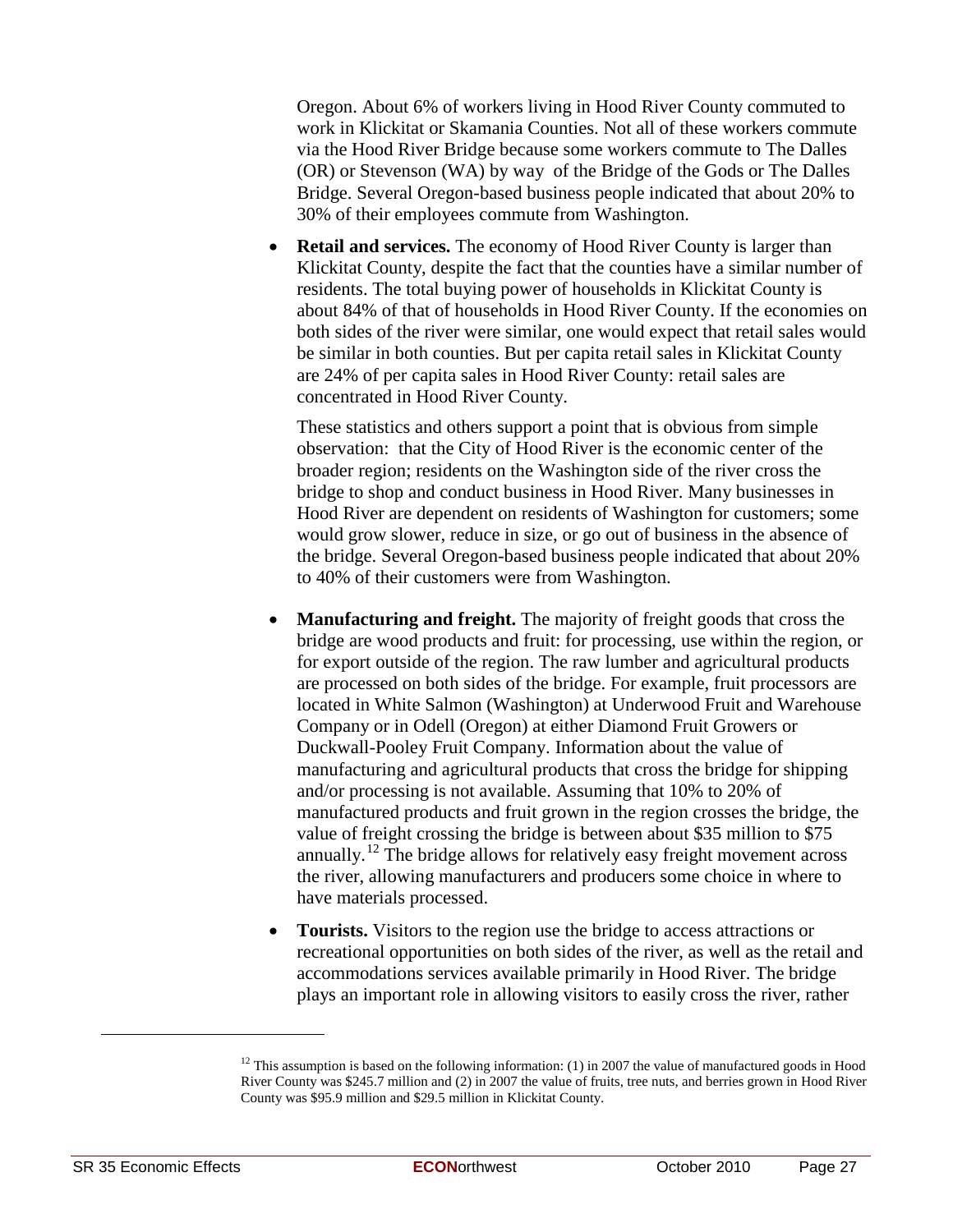than traveling 20 miles to the nearest river crossing. The attractiveness of the region as an outdoor recreation destination decreases if the bridge is not available, and evidence from the Focus Group process indicates that the lack of bicycle and pedestrian facilities on the Hood River Bridge may be constraining recreational-based economic growth as well. The attractiveness of the area is so strong, however, that the lack of a bridge or the inability to cross on bike or as a pedestrian does not cause a collapse of the region's tourism industry but does constrain its growth.

It is hard to answer the question about the importance of the bridge without talking about an unlikely situation in which the bridge is no longer available. The likely broad effects in that hypothetical situation are: (1) the short-run effects are worse than the long-run ones; (2) over the long-run, the economy still grows, but only after a period of readjustment (one to five years), and it may grow at a slightly lower rate; and (3) that change in growth rate would not be uniformly experienced: there will be some big losers (households in Washington; certain retail businesses in Oregon), but also some gainers (certain retail businesses in Washington).

Thinking about the impacts of the loss of the bridge is useful for making the case that it is worth doing some planning and, ultimately, investment to make sure that the access and mobility that the bridge now provides is never lost or even significantly reduced. But, realistically, no one is talking about closing the bridge. Its importance to the economy is generally recognized and, even if that were to be discounted, the politics of closing a functioning bridge would be horrendous. So the bridge is very likely to continue to function into the indefinite future and to continue supplying a transportation linkage that is very important to the economy. The key question then becomes: is it worth improving the functionality of the existing bridge (its capacity, its safety, the speed of crossing, its availability to bicyclist and pedestrians) by building a new one? Sections 3.4 and 3.5 begin to address that question.

### **3.4 HOW DO CURRENT CONDITIONS AFFECT THE USE OF THE BRIDGE?**

This section seeks to answer the question: Do the current bridge conditions affect decisions about how and when to travel? It considers the following types of bridge conditions: bridge width, weight limitations on the bridge, and congestion during peak commuting times.

### **3.4.1** Safety issues

The main safety issue on the bridge is the narrowness of the bridge, which leads to minor crashes. The most common type of minor crash is side-view mirrors being damaged while crossing the bridge, either by making contact with the bridge or vehicles traveling in the opposite direction. In addition, some vehicles may get too close to the outer edge of the bridge and have their tires ride-up on the guard rail,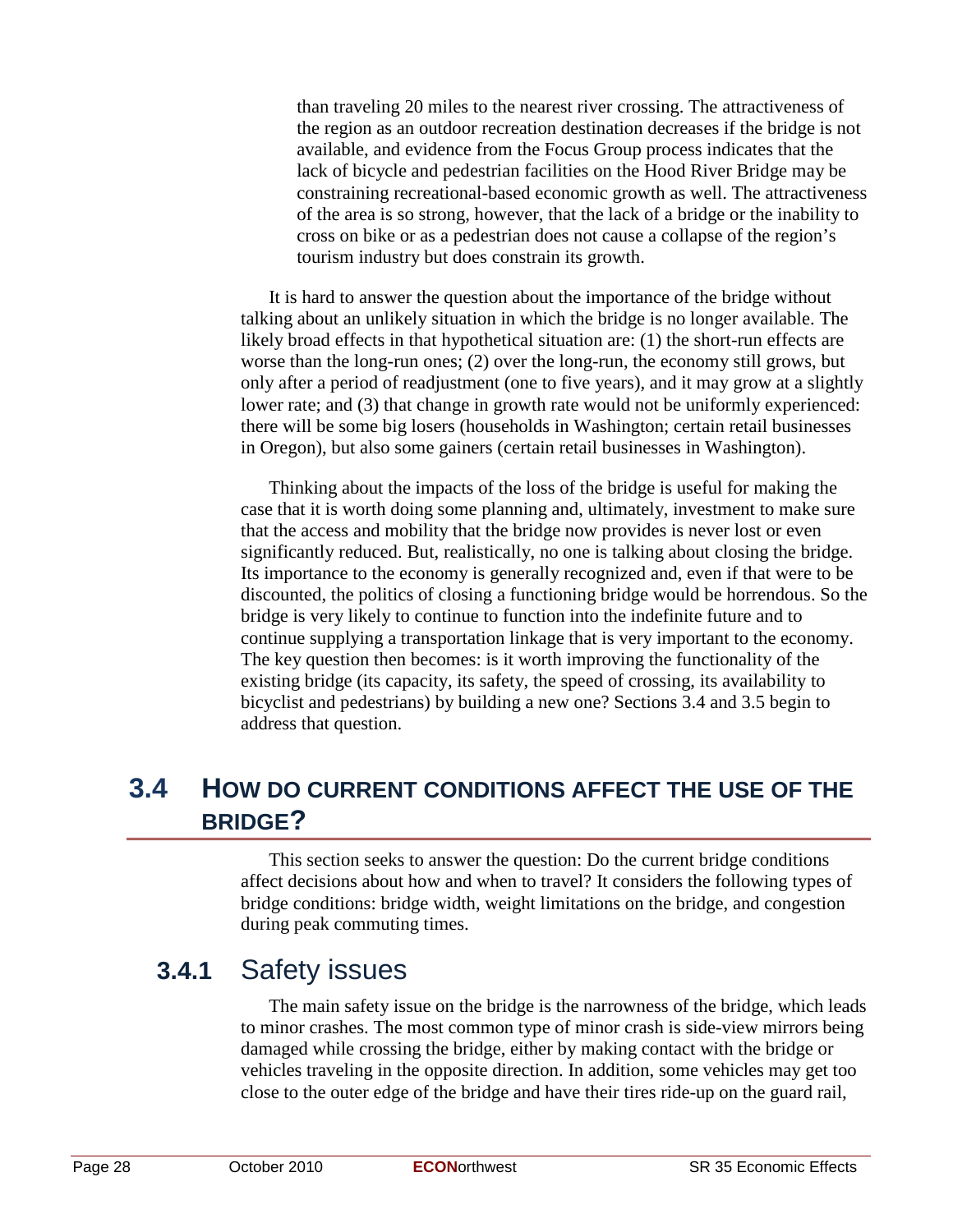risking a potential for overturning the vehicle. As a result, many bridge users, including businesses, residents, and tourists, perceive the bridge as unsafe. Participants in the small-group discussions said:

- The narrowness of the bridge frightens people crossing the bridge, both local resident and visitors alike. Some local residents refuse to cross the bridge or will only cross the bridge with someone else driving.
- Some bridge users consolidate their trips across the bridge because of concerns about safety crossing the bridge or the cost of the toll. For example, the Wal-Mart on the Oregon side is a large draw, but due to safety concerns with the bridge and the cost of crossing (tolls and gas), many consumers consolidate their trips across the River. A focus group participant estimated that as many as 2 in 10 customers consolidate trips across the bridge because they do not feel safe crossing the bridge.
- Some RV drivers ask for advice to find an alternative way to cross from the Washington to Oregon side of the River.
- Children on school buses are required to keep windows up out of fear that metal and glass from a clipped mirror will harm them.
- Traffic congestion on both sides of the bridge, at the interchanges of SR 14 and I-84, creates safety issues. Traffic queuing on I-84 is especially hazardous.

Other bridge safety issues include:

- Motorcyclists have a hard time riding on the grating of the bridge.
- The bridge's narrow span, strong cross winds in the Gorge, and the lineup for the span when approaching from the downstream side makes the Hood River bridge the most challenging bridge on the Columbia River system for barge operators. Barges from the most frequent barge operator, Tidewater Barge Lines, have struck the bridge twice in the last decade, resulting in no physical damage to the bridge and small damage to the barges. The cost of the incidents was low (less than \$100,000) but there is potential for a serious incident that could involve loss of life, negative environmental impacts (depending on what goods the barge is carrying), and could significantly damage the bridge. $13$

Despite these safety concerns, crossing via the Hood River bridge is obviously a better alternative to its users than crossing at the Bridge of the Gods or The Dalles Bridge. Aside from the fact that both of these bridges require a 40-mile round trip detour, conditions on SR-14 (e.g., the narrow tunnel or danger of rock slides) make crossing the Hood River bridge a better alternative than crossing elsewhere. This is especially true for school buses and heavy or tall trucks.

<span id="page-38-0"></span><sup>&</sup>lt;sup>13</sup> Based on a discussion with Brian Fletcher Port Capitan for Tidewater Barge Lines.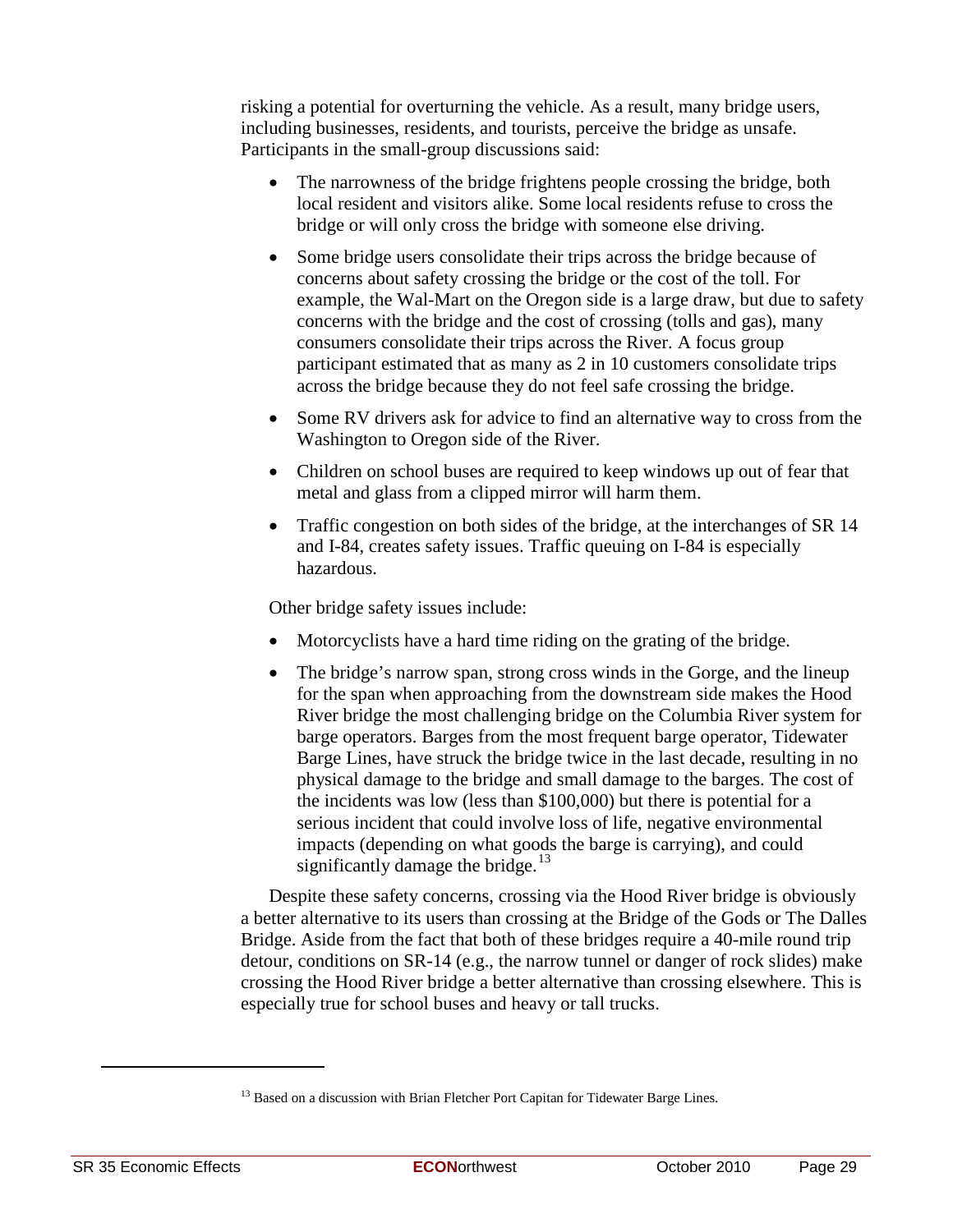### **3.4.2** Freight limitations

The weight limit for vehicles crossing the bridge is 80,000 pounds, which is the same weight limit on the Bridge of the Gods. This weight limit impedes efficient freight movement. Participants in the small-group discussions said:

- Some freight haulers would make fewer trips across the bridge if the weight limitation were higher. The weight limit forces some wood products businesses to make more cross-bridge trips than they would with a higher weight limit.
- Fruit growers and processors are major users of the bridge and the limitation for them is the width of the bridge. The movement of fruit (especially cherries) is time sensitive because fruit cannot stay in the sun for long periods; delays caused by the bridge hurt these users.
- Very heavy equipment and construction trucks (for road construction and logging) are overweight for the bridge. The Port allows this type of heavy equipment to cross under very controlled situations, rather than requiring them to detour to a different bridge crossing.

### **3.4.3** Commuting constraints

Commuting creates traffic congestion during peak periods at the intersections at either end of the bridge. The capacity problem is with the intersections and not the bridge itself. The construction work being performed on the I-84 interchange exacerbates this issue in the short-term but should help address the issue in the long-term.

A 1990 study of bridge use showed that the peak hour of travel on the bridge is 4:00 PM to 5:00 PM.<sup>[14](#page-39-0)</sup> Participants in the small-group discussions said that there is a morning commute peak, from 7:00 AM to 9:00 AM. Traffic is fairly steady throughout the day until the evening commute peak, which ends around 6:00 PM, after which traffic decreases for the rest of the day.

### **3.5** What are the potential new benefits of a replacement bridge?

This is the fundamental question that this report is to address. Consistent with the discussion in Section 2, we describe the new benefits of a replacement bridge. The existing bridge already delivers substantial benefits. Standard practice for the evaluation of public policy and investment decisions (actually, for the evaluation of any choices—public sector, private sector, or personal—that are complicated and important enough to merit critical thinking) is to compare what is likely to happen

<span id="page-39-0"></span><sup>&</sup>lt;sup>14</sup> "SR-35 Columbia River Crossing Draft Environmental Impact Statement and Section 4(f) Evaluation," December 2003.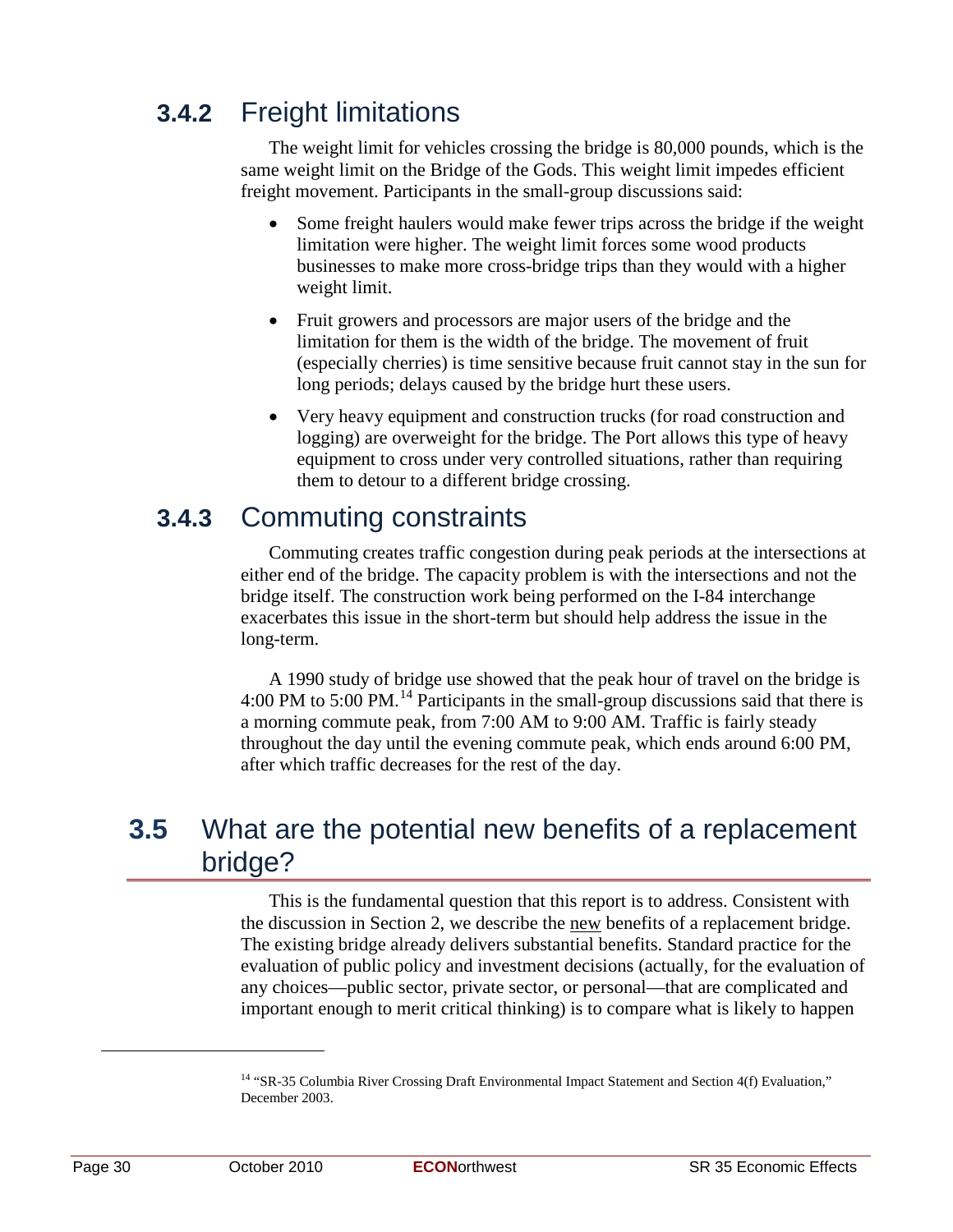without new action to what is likely to happen with new action. In this case, without new action the existing bridge is likely to be maintained and (for all its inadequacies) to continue to allow traffic to move between Washington and Oregon. The current bridge has an estimated remaining useful life of 25 years.<sup>[15](#page-40-0)</sup>

A replacement bridge would make the travel safer, faster, more reliable, and available to alternative modes. Those improvements would, in turn, have effects on the economy and development, the environment, and other things people in the region care about. It is the **additional** direct and indirect benefits of a replacement bridge that this study and this section are addressing.

This section divides benefits of a replacement bridge into (1) transportation benefits for automotive and alternative modes of travel, and (2) non-transportation benefits for economic development, the environment, land use, and other benefits.

### **3.5.1** Transportation benefits

Section 2 discusses transportation benefits, which are things that people want a transportation system to give them, such as improvements in mobility or in safety. Exhibit 2 (in Section 2) summarizes the typical transportation benefits of transportation investments. This section discusses how these transportation benefits are likely to increase with a replacement bridge relative to the existing bridge.

#### **3.5.1.1** Automobile travel and shipping

The automotive benefits of a replacement bridge are described the following section, based on the framework described in Section 2.

• **Access.** The existing bridge provides a connection between Hood River and White Salmon/Bingen. While a replacement bridge would not provide additional access (as opposed to speed), a replacement bridge will provide access over a longer period of time. The replacement bridge would have a design lifetime in excess of 75 years and would be designed to better withstand earthquakes.

In addition, a replacement bridge would provide access to oversized weight trucks, which are either not allowed to cross the existing Hood River bridge or do so on a very controlled basis. Allowing large trucks to cross the bridge has an economic benefit to the region. Haulers of wood products said they would like to be able to cross with larger trucks, which would result in fewer crossings to move the same amount of freight. As an order-ofmagnitude estimate of value, going from a limit of 80,000 pounds per truck to 105,500 pounds trucks and subtracting out the unloaded weight means that larger trucks could carry the same total freight weight in 2/3 the number of trips. If, for example, 30 truck-trips a day might take advantage of this

<span id="page-40-0"></span><sup>&</sup>lt;sup>15</sup> "SR-35 Columbia River Crossing Draft Environmental Impact Statement and Section 4(f) Evaluation," December 2003.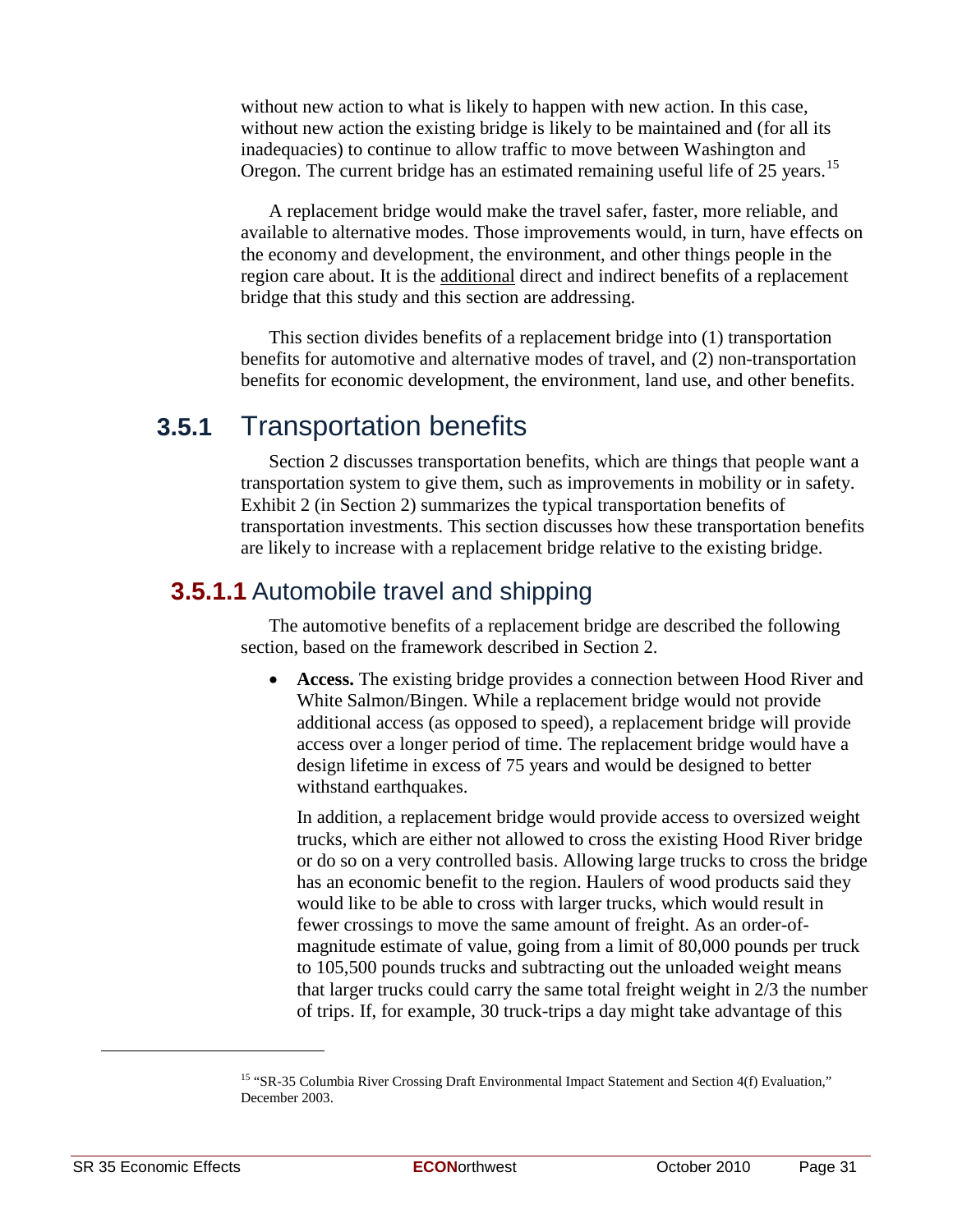lowered restriction, then there would 20 loads instead of 30; if each trip were 50 miles, the savings is around \$500 per day and \$125,000 in a 250- day work year.<sup>[16](#page-41-0)</sup>

The majority of access benefits for the replacement bridge are preventative: in other words, a replacement bridge reduces the probability of losing or decreasing the access provided by the existing bridge. The rest of this section discusses what those negative effects on access might be. A proper consideration of those effects must, however, consider the probability that the existing bridge would be unavailable permanently because of a catastrophe, or temporarily because of the need for increasing maintenance as it ages. We do not have any information about those probabilities, but believe that:

- Catastrophic failures of major infrastructure do occur, but they are rare given all the infrastructure in the U.S. (tens of thousands of bridges, highway miles, dams and levees, electric towers and lines, sewer treatment plants, and so on). We do not have any engineering evidence from structural inspections on the Hood River bridge that would allow the quantification of risk which in turn would allow for a value-of-risk calculation. Our point is that though the effects of a failure are large, the chances of such failure occurring are very small, and the effects must be discounted appropriately.
- Increases in temporary closures are likely when equipment and facilities approach the end of their design life. Such closures can be scheduled to reduce negative impacts (e.g., at night, on and off peak days and seasons), but they do have some effect (the existing bridge had lower travel when it closed at nights for major maintenance in 2004).

The existing bridge has an estimated remaining useful life of 25 years. As the end of the useful life of the existing bridge approaches, safety concerns may lead to additional restrictions on bridge use, such as limiting or prohibiting use by trucks, buses or emergency vehicles. If a replacement bridge is not built by the end of the useful life of the existing bridge or if the bridge is damaged or destroyed by a natural or human-caused event, Hood River and White Salmon/Bingen will be much less accessible to each other. Without a bridge, the trip between White Salmon/Bingen and Hood River would require an additional 40 miles of travel, to either The Dalles or Cascade Locks.

The small-group discussions and 2001 survey results make it clear that a scenario without the bridge or with significant restrictions on bridge usage would have significant negative effects on the regional economy. Residents living on the Washington side of the bridge are dependent on businesses on

<span id="page-41-0"></span><sup>&</sup>lt;sup>16</sup> As no truck data were available for this study, we assumed average truck trip length of 50 miles; savings would vary in proportion to the different truck trip lengths.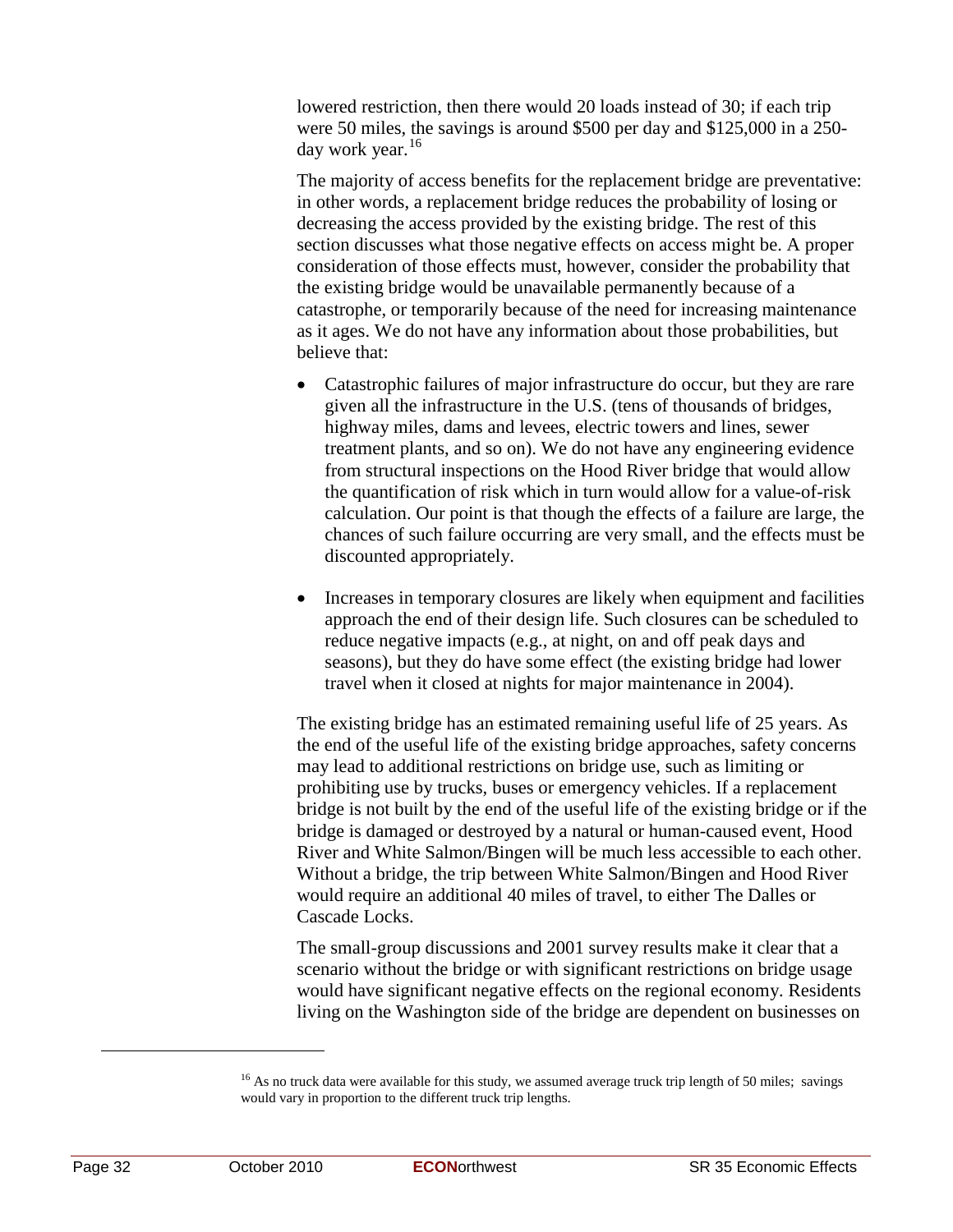the Oregon side of the bridge for employment, and for goods and services. Businesses on the Oregon side of the bridge are dependent on the Washington side of the bridge as a source of employees and customers.

Businesses dependent on the bridge crossing might choose to relocate or may close if there were an extended bridge closure, especially freightdependent businesses. For example, the wood products' industry is highly dependent on the ability to cross the bridge, with milling operations on both sides of the bridge and production that uses materials from both sides of the bridge. During extended maintenance on the bridge in 2004, which closed the bridge during the night, some businesses in Hood River were negatively impacted by the closure, with decreases in customers, and at least one business closed as a result.

The effects of bridge closure or significant restrictions on bridge usage would be felt throughout the Columbia River Gorge region by restricting transportation and increasing usage of the adjacent two bridges within the Gorge. Tourism and other businesses in the Gorge depend on the River crossings for the functioning of the regional economy.

Another consideration is access for emergency vehicles such as ambulances. In the absence of the Hood River Bridge, ambulances on the Washington side of the River would have to cross the River at the Bridge of the Gods, which can add 5 to 15 minutes on trips to Portland.

- **Speed (mobility).** Recent traffic modeling shows that the replacement bridge would save the average user 30 seconds for each cross-river trip in peak hour traffic. In 2030, with an average of about 16,700 daily crossings,  $17$  the replacement bridge would save about 51,000 hours of travel time per year or a time cost of nearly  $$350,000^{18}$  $$350,000^{18}$  $$350,000^{18}$  (in 2010 dollars). Under the same assumptions, in 2040 there would be 18,000 daily crossings, with a savings of nearly 55,000 hours of travel time per year or a time cost of nearly \$370,000 (in 2010 dollars).
- **Travel-time reliability.** The main sources of problems for travel-time reliability are: (1) recurrent congestion at the intersections at the ends of the bridge, (2) congestion at the toll booths, (3) delay from raising the drawbridge, (4) bridge closures to allow very wide or over-weight vehicles to cross, and (5) occasional traffic incidents. The on-going construction at the intersection with I-84 should address the first congestion problem. Congestion at the toll booths can be reduced independent of bridge

<span id="page-42-0"></span><sup>&</sup>lt;sup>17</sup> The estimate of 16,700 ADT in 2030 was extrapolated is based on Parsons Brinckerhoff's forecast of 16,000 ADT by 2025 and 18,000 ADT by 2040.

<span id="page-42-1"></span><sup>&</sup>lt;sup>18</sup> The time cost estimate uses the following assumptions: (1) 2009 average wage of about \$13.50 in Hood River County, (2) the standard assumption in transportation economics that, on average, drivers value delay time at about half their wage rate (sometimes higher ratios are used) for both work and non-work trips, and (3) business and truck travel value travel time at twice the rate of passenger vehicles. A more detailed analysis would disaggregate the estimate by type of trip (especially freight trips, which have much higher time values), driver income, and number of passengers.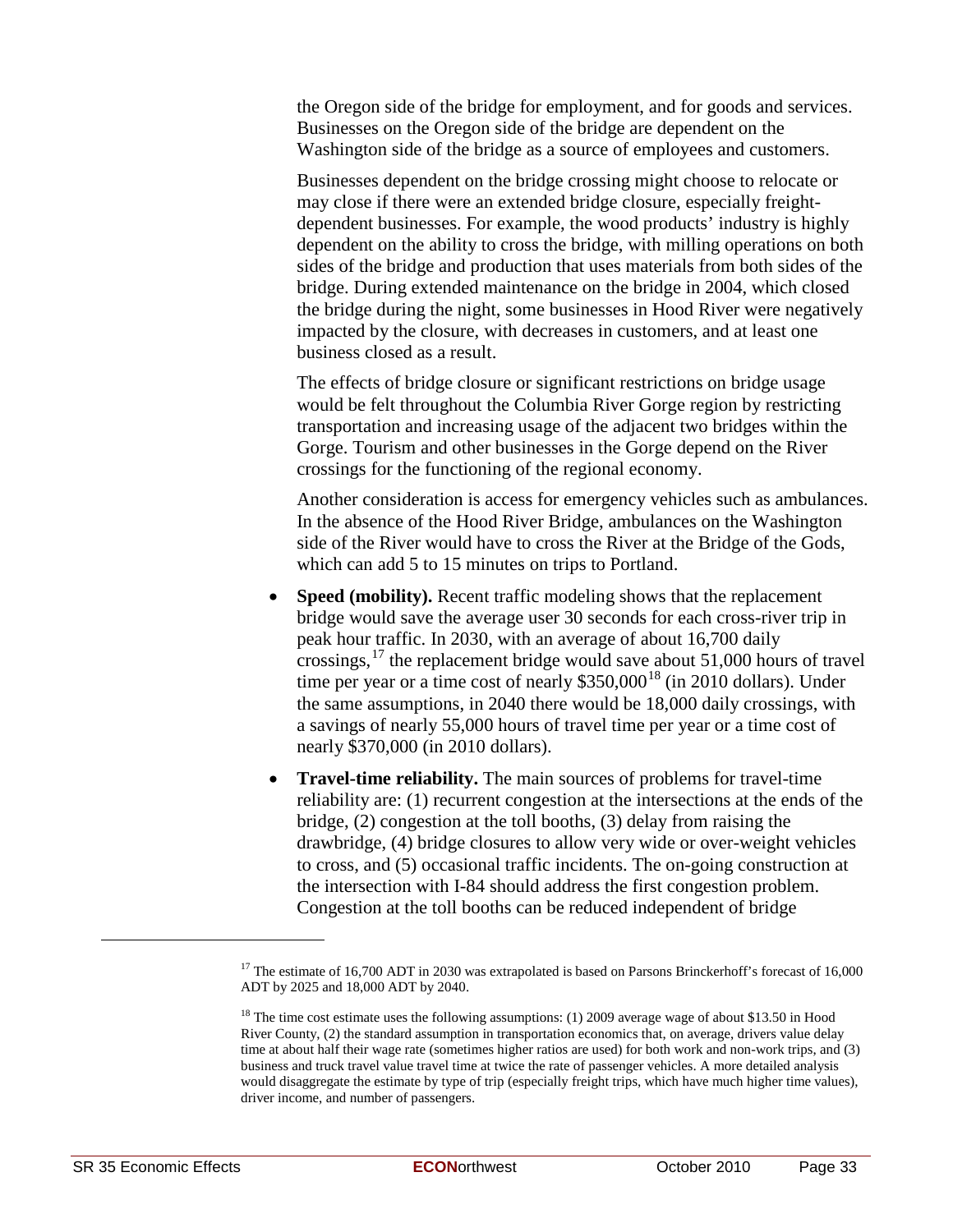replacement, through tolling in one direction (with the toll doubled in one direction and free in the other.)

Replacing the existing bridge would reduce all these impediments to reliability (though congestion at bridge toll booths and intersections could be reduced without having to replace the entire bridge, and projects to reduce intersection delay are underway already at the Oregon bridgehead and I-84). According to the Port of Hood River, the draw bridge is lifted between 12 to 15 times per year and the bridge is closed to allow large vehicles to pass about 10 to 12 times per year. When possible, the Port tries to time bridge closures at low-use times of day. If bridge closures last 30 to 45 minutes each, then this causes the bridge to be closed for 10 to 20 hours per year.

• **Safety.** There are no formal data about crashes on the Hood River bridge. Anecdotal evidence suggests that minor incidents, mostly involving damage to side-view mirrors and the sides of the car, are very common. To get a sense of the problem, we assume that there are about 200 minor incidents per year and that 80% of them would be avoided with a replacement bridge, and that it costs \$250 to \$500 to fix the damages (inclusive of damages to the vehicle and the time cost to owners of getting repairs made), the annual savings from decreasing these minor incidents by replacing the bridge would be between \$40,000 and \$80,000 (in 2010 dollars).

Although drivers would have savings from a reduction in minor incidents on the bridge, the net benefit to the region would be less because some of the cost of fixing broken mirrors goes to local businesses. A replacement bridge would decrease revenues for businesses such as auto body shops.

Beyond the costs of broken mirrors and scrapes, a replacement bridge, with wider lanes and a shoulder, may have fewer major incidents that result in time loss, automotive damage, and injuries.<sup>[19](#page-43-0)</sup> Assuming a major incident occurred at peak travel time, the cost of the incident might be between \$20,000 and \$50,000 in lost time, property damages, and injuries. If a replacement bridge were to eliminate six major incidents per year, the benefit would be on the order of \$100,000 to \$300,000 per year (in 2010 dollars).

• **Comfort.** A replacement to the existing bridge would be more comfortable to cross. Small-discussion participants said that crossing the existing bridge frightens a lot of residents and visitors, primarily because of the narrowness of the bridge and the bridge surface (which is a grid). A replacement bridge would be wider, have a shoulder, and have a solid deck surface.

Anecdotal information suggests that some potential bridge users avoid using the bridge and some bridge users consolidate trips across the bridge. The design of the replacement bridge should make people feel safer and more

<span id="page-43-0"></span> $19$  We are not aware of any crash-related fatalities on the bridge in many years.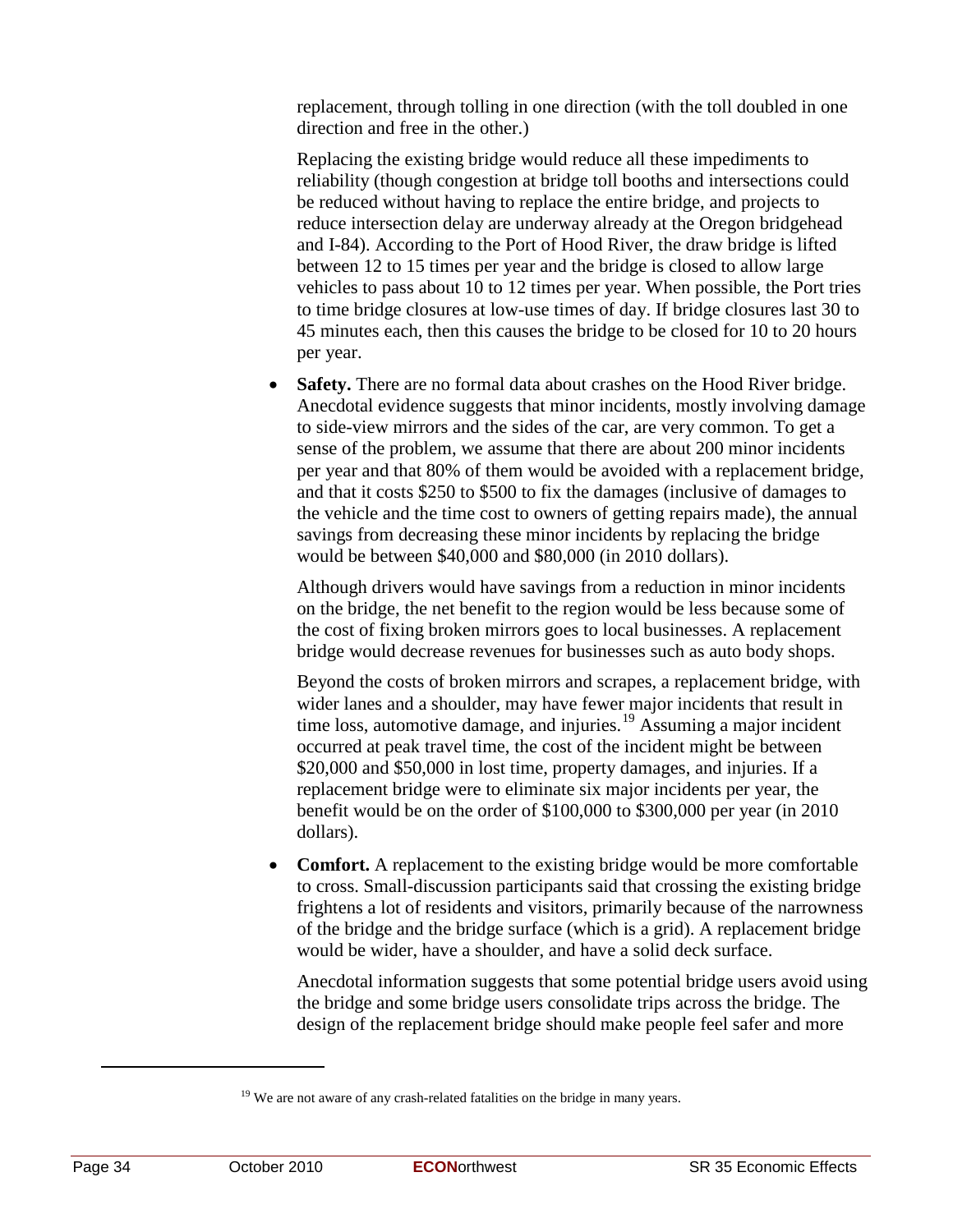comfortable crossing the bridge. On this basis alone, it seems reasonable to assume that a replacement bridge would have more trips per day. Without further analysis than we are doing in this report, however, we cannot tell whether an increased willingness to cross the bridge would be off-set by users' willingness and ability to pay an increased toll.

- **Operating cost.** If congestion is relieved and speeds and flow are improved, vehicles would be running less and running more efficiently. We suggested above that average travel speed might change from 25 mph to 35 mph, which would reduce fuel consumption for the average car by about 0.005 gallons per mile. At 16,700 ADT (in 2030) and \$3/gallon, the fuel cost savings for the one-mile crossing is on the order of \$90,000/year (in 2010 dollars).
- **Distribution of impacts (equity).** The current toll to cross the bridge is \$0.75. Based on results from the 2001 survey, previous studies concluded that bridge users would accept a toll of \$1.75 (in 2010 dollars) per crossing.<sup>[20](#page-44-0)</sup> The estimated cost of the replacement bridge is \$200 million (2010 dollars). The 2001 survey showed little support for using local taxes (e.g., property or sales tax) as a source of funding the cost of the replacement bridge.<sup>[21](#page-44-1)</sup>

Participants in the small-group discussions said that some residents and businesses in the area recognize that increasing the toll may be necessary. Increasing the toll from \$0.75 to \$2 each way may be supportable. (\$2 was the hypothesized increase in the prior toll study based on optimizing toll revenues). If the toll were much higher some people may choose to shop in The Dalles rather than Hood River. A long-term consequence of a higher toll may be that people change trip behavior, especially for casual trips for shopping. Increases in tolls may have modest negative impacts on freight use and could even be positive if a replacement bridge has fewer weight, width, and safety limitations.

Some participants were concerned that a replacement bridge might not be a benefit to the region if it would result in an unaffordable toll. There is clearly a tension here: (1) it is critical to the economy and well-being of the region to have a replacement for the existing bridge when that bridge ultimately is deemed unusable, but (2) funding that bridge will almost certainly mean paying higher tolls. Participants had the general desire that the bridge tolls be "affordable" to support the regional economy and allow easy interchange across the River, for businesses, private individuals, and transit crossing.

<span id="page-44-0"></span><sup>20</sup> *SR-35 Columbia River Crossing Feasibility Study*, September 2004

<span id="page-44-1"></span><sup>21</sup> The Gilmore Research Group *SR-35 Bridge Motorist Intercept and Telephone Survey: Narrative Report of Research Findings*, December 2001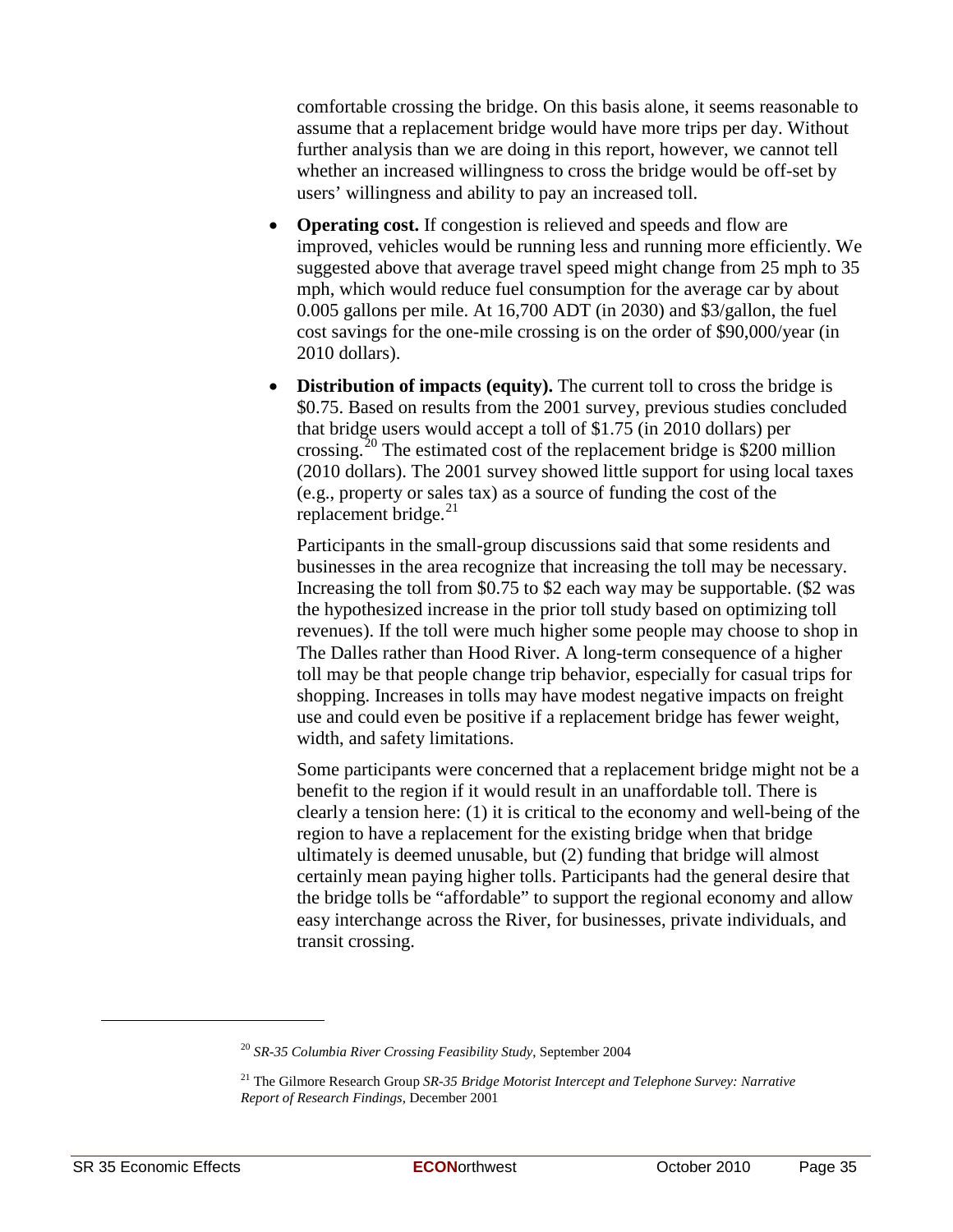### **3.5.1.2 Alternative modes**

A replacement bridge would allow for alternative modes of crossing the bridge bicycle or on foot, which is a benefit of a replacement bridge. In addition, crossing a replacement bridge would be easier for transit vehicles, which might open possibilities for establishing regular transit service across the bridge.

#### **Pedestrian and bicycle**

The design and regulations of the bridge do not allow pedestrians and bicyclists to cross. Residents and businesses generally agree that the bridge's lack of pedestrian and bicycle facilities is a deficiency. The feedback from the small-group discussions provides some context for the importance of replacing the bridge with one that has pedestrian and bicycle access:

- Residents and employees within the region want to be able to commute across the bridge by bicycle. At a recent bicycle summit, people in the region supported providing a way for bicyclists and pedestrians to cross the bridge. Even if pedestrians and bicycles were allowed to use the bridge, the narrowness and bridge's gridded surface and narrowness would be a barrier to crossing the bridge because of safety concerns.
- Some bicyclists, visitors and residents alike, wait on the Washington side of the bridge until a driver stops to pick them up to cross the bridge and offer to pay the toll in exchange for the ride across the bridge.
- Even if the bridge is replaced, a replacement bridge is unlikely to be completed for at least 10 years. Local efforts are underway to address the lack of bicycle facilities on the bridge until the bridge is reconstructed or replaced. The Mid-Columbia Economic Development District (MCEDD) is working to develop a demonstration project that would offer shuttle service to cross the bridge for bicyclists.

While it is clear that residents want to have the option to cross the River as pedestrians or on bicycle, it is not clear how many people would actually do so. The demand for pedestrian and bicycle facilities can be estimated through use of the Bridge of the Gods in Cascade Locks, about 20 miles west of the Hood River bridge. While the Port of Cascade Locks does not keep detailed records of pedestrian or bicycle counts, the Port estimated that 2,100 pedestrians and 3,000 bicycles crossed the Bridge of the Gods in 2003, accounting for about 0.5% the annual crossings.

The 2001 survey of the Hood River bridge asked about potential bicycle and pedestrian usage. Bridge users were asked whether they would have made the current trip or recent trips by bicycle or foot if facilities were available and the toll were either reduced or free. Responses to the motor intercept survey suggest that between 14% to 27% of the trips made by automobile might be made by foot or on bike. Responses by bridge uses on the phone survey suggest that between 11% to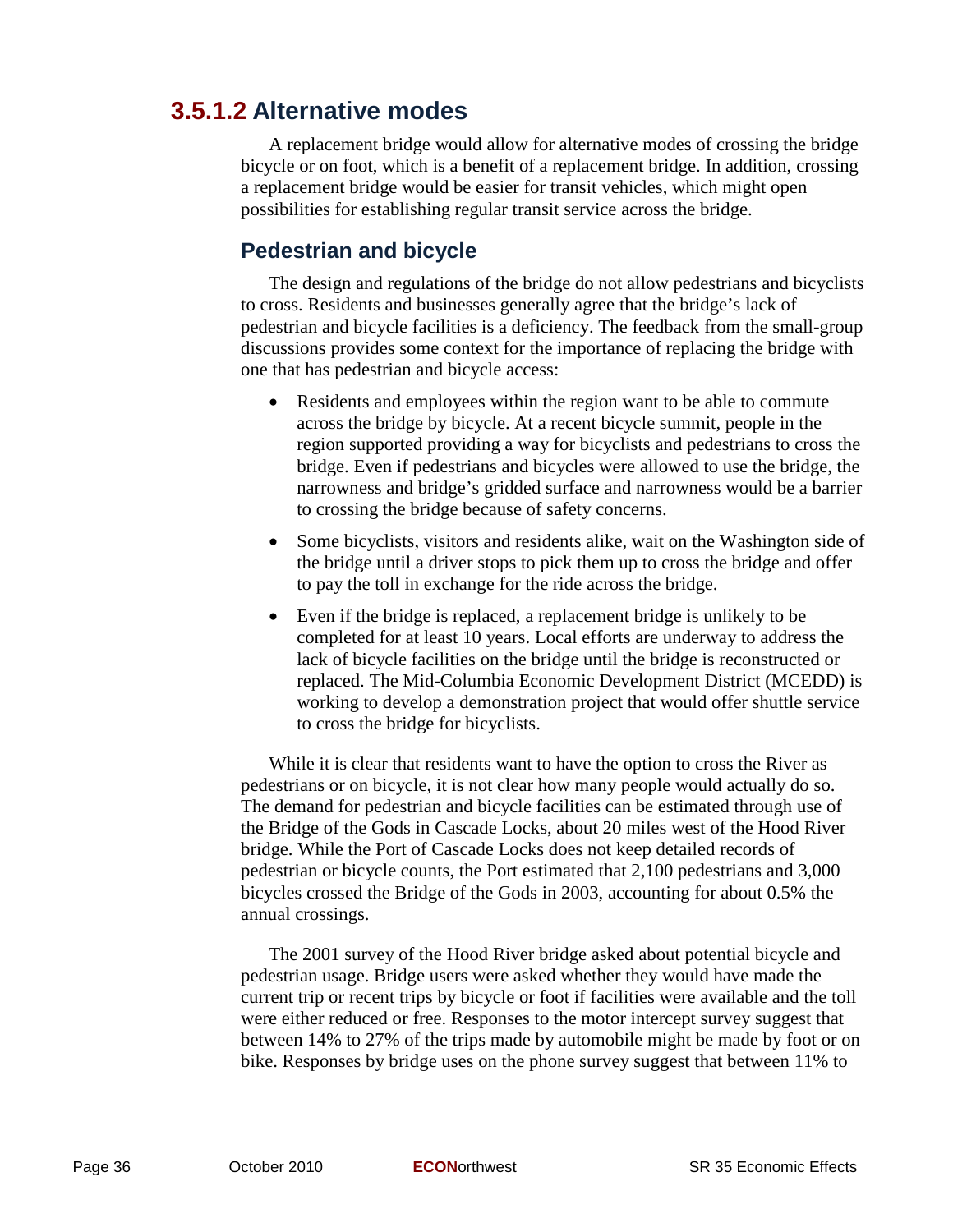20% of the trips made by automobile might be made by foot or on bike.  $^{22}$  $^{22}$  $^{22}$  Our experience with contingent valuations like this one (i.e., "what would you do if...?" rather than observation of actual behavior) is that people tend to overestimate the degree to which they would shift modes. A reasonable estimate for the SR 35 Columbia River Crossing might be a little higher than that experienced by the Bridge of the Gods (0.5% bike/pedestrian mode share per year) that 1% to 10% of total person crossings would be by foot or by bicycle.<sup>[23](#page-46-1)</sup>

There are multiple benefits to allowing pedestrian and bicycle access across the bridge, including:

- **Reduced VMT and greenhouse gas emissions.** Allowing pedestrians and bicycles to cross the bridge would reduce vehicle miles traveled (VMT) and greenhouse gas emissions for the people crossing the bridge. Using the Bridge of the Gods as a model, about 5,000 people might choose to cross the bridge on foot or bicycle annually, rather than by car. The number of people crossing the bridge by bicycle would probably increase with growth in bicycle tourism.<sup>[24](#page-46-2)</sup>
- **Alternative means of commuting.** Building a replacement bridge with bicycle facilities gives workers an alternative means of commuting. Providing multimodal transportation options could be important for people who cannot afford an automobile, giving them an opportunity to find work on either side of the bridge. In addition, some people prefer to commute by bicycle or by foot as a means of living a healthier lifestyle.

#### Transit

There are two transit agencies within the region: Klickitat County Mt. Adams Transportation in Washington and the Hood River County Transportation District in Oregon. Both transit agencies make on-demand trips across the bridge. Mt. Adams Transportation crosses the bridge more frequently than the Hood River County Transportation District, most frequently for passengers to conduct personal business in Hood River, such as medical appointments. The Hood River County Transportation District occasionally takes passengers across the bridge, most frequently to the hospital in White Salmon, Washington.

<span id="page-46-0"></span><sup>22</sup> The Gilmore Research Group *SR-35 Bridge Motorist Intercept and Telephone Survey: Narrative Report of Research Findings*, December 2001

<span id="page-46-1"></span><sup>&</sup>lt;sup>23</sup> The foot traffic count might be higher if one counts all tourist trips that just go to mid-span and back for the view. Those might contribute modestly the region's ability to attract tourist business, but they do not relieve congestion on the bridge by replacing automobile trips.

<span id="page-46-2"></span><sup>&</sup>lt;sup>24</sup> Standard calculations are about 20 pounds of  $CO<sub>2</sub>$  per gallon of fuel (gasoline or diesel) burned, and a value of  $CO<sub>2</sub>$  in the range of \$5 to \$50 per metric ton (today, but probably increasing in the future at a rate faster than inflation). Further assuming that each of the 5000 trips saved is an average of 5 miles long, and 20 miles per gallon of fuel, the value of the GHG reduction is on the order of a few hundred dollars per year. It may be more important as a policy objective, but its current benefits are small using standard economic estimation techniques.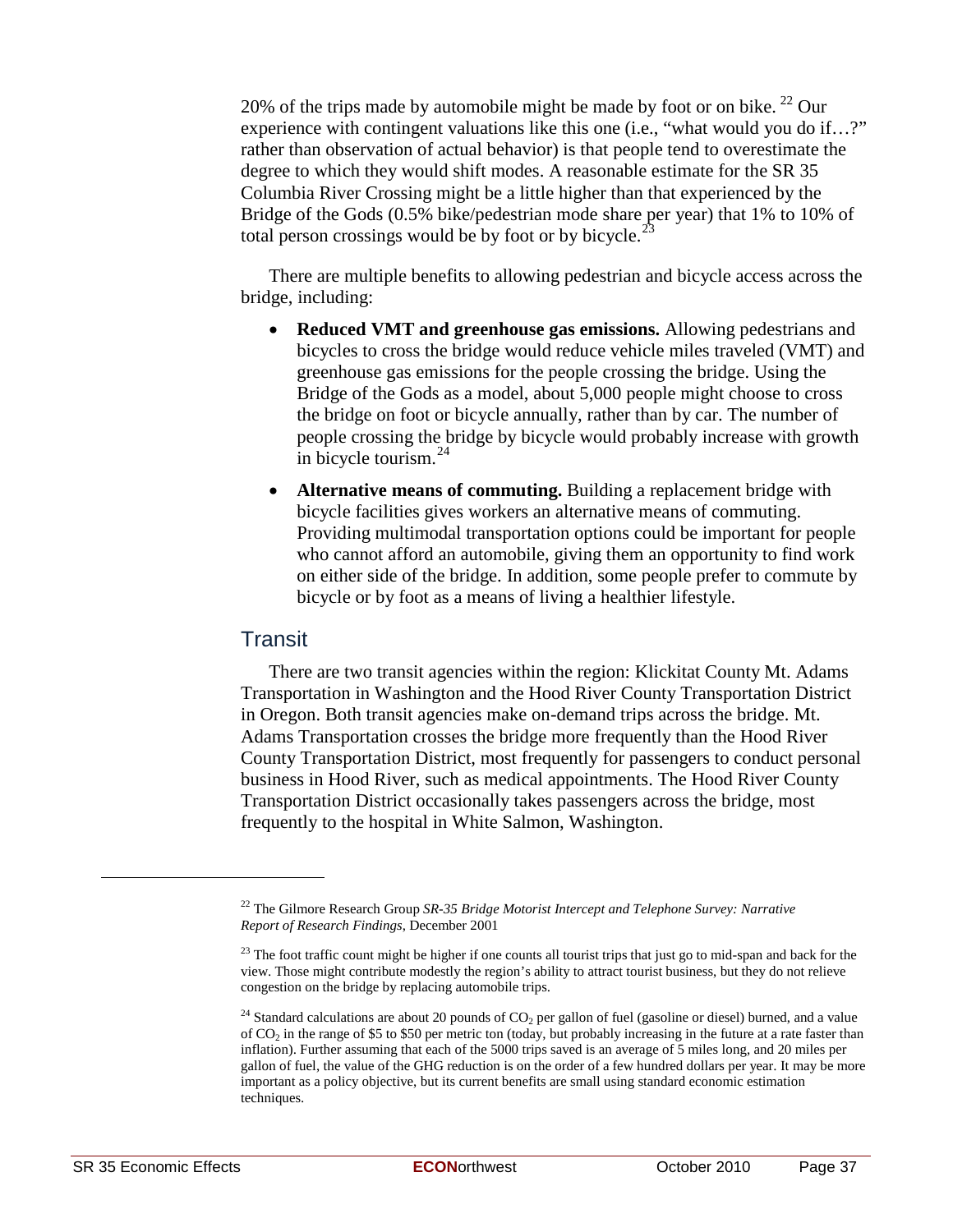There is no fixed transit route that crosses the bridge. The barriers to a fixed transit route are: (1) both agencies' service districts are limited to one state (either Oregon or Washington) because the agencies are separated by state bureaucracies and funding sources and (2) the agencies are reluctant to cross the bridge more frequently because the narrowness of the bridge occasionally results in damage to the transit buses, such as broken mirrors or vehicle body damage.

While a replacement bridge would not resolve the barrier to providing service between states, it would address the safety issues with bus crossings on the bridge because a new, wider bridge could better accommodate transit buses. The option of taking transit across the bridge would be most important for people who cannot afford an automobile, giving them an opportunity to find work on either side of the bridge. In addition, transit crossings on the bridge would reduce total VMT, all else being equal. The demand for transit crossing on the bridge could increase if the toll is increased substantially.

### **3.5.2** Non-transportation benefits

#### **3.5.2.1** Economic development

The most tangible economic benefits of a replacement bridge are largely captured in the additional user benefits (particularly savings in travel time and reliability). But there are other likely or possible benefits that are harder to measure.

- **Commitment to a long-run, reliable connection.** The construction of a replacement bridge is a major infrastructure project that will have to occur in the next 10 to 50 years. Over time, business and development decisions will be affected (though probably in a small way) by that uncertainty. More specifically, but also impossible to measure and probably small, is the economic-development message large infrastructure projects send about economic development.
- **Regional landmark.** A replacement bridge could make modest contributions to the region's tourism, especially if it were done as a landmark infrastructure project that fits within the Gorge Management Plan design requirements. An observation deck mid-river would offer stunning views of Mt. Hood unavailable to most visitors to Hood River.<sup>[25](#page-47-0)</sup> For example, some visitors walk across the Bridge of the Gods to enjoy a different view of the Columbia River and the Gorge.
- **Bicycle tourism.** The lack of bicycle facilities on the bridge is an economic constraint for bicycle tourism. Bicyclists visiting the area want to be able to safely cross the River and explore areas on both sides of the River. For example, the Centennial Celebration of the Columbia River Highway will

<span id="page-47-0"></span> $^{25}$  Sydney, Australia, offers a three-hour bridge-walk tour that climbs through an interior stairway to the top of the bridge. It runs tours 24 hours a day. The price: over \$2000 per person.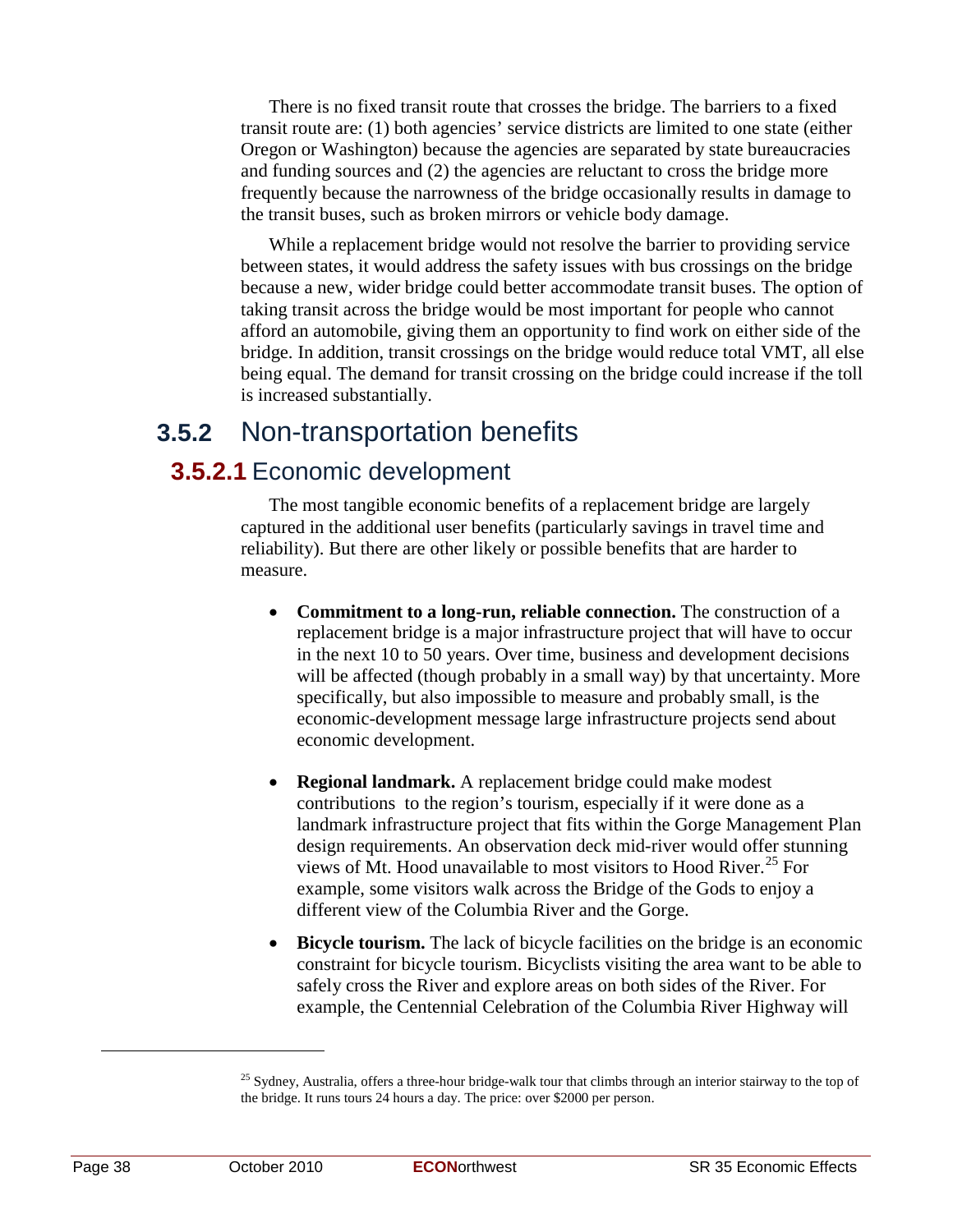occur in 2016 and will attract bicyclists from across the nation to ride along the newly restored Columbia River Highway. If bicyclists are unable to cross to the Washington side, tourism opportunities will be missed both by visitors and businesses. In addition, some bicycle supporters hope that allowing bicycling across the bridge would decrease parking pressure in Hood River during the summer.

Furthermore, the Columbia River Gorge National Scenic Area is becoming a national and international bicycling destination. A bridge that accommodates bicycles and pedestrian traffic could support the transformation of the Columbia River Gorge Scenic Area into a world-class tourism destination.

**River traffic.** A replacement bridge may reduce barriers to river traffic on the Columbia River. The design of the replacement bridge would include a widened navigation clearance that is wide enough and better aligned with the navigation channel to safely accommodate barges, reducing the potential for barge collisions with the bridge.

#### **3.5.2.2** Land use

The policies that regulate growth within the Columbia River Gorge Scenic Area are intended to limit development to urban areas. The characteristics of the Gorge itself (e.g., the beauty of the area and the proximity to Portland) make it a desirable area to live in. Growth pressures in the Gorge region are likely to continue into the future.

The land use pattern in the region has developed for over 80 years with the bridge connecting the two sides of the River. The unspoken presumption has been that the access provided by the bridge will always be available. That access allows land use specialization. All three communities have some capacity to accommodate growth. The connection provided by the bridge has allowed the communities to develop specializations for accommodating specific types of growth. For example, the Washington side of the bridge has specialized in affordable housing and Hood River is the economic center of the region. The result of this development pattern is that people living in Washington commute to Oregon for work or for services, such as retail or medical services. A replacement bridge would continue to support the existing land use development pattern over the next 75 years or longer, allowing for residential growth in areas best able to provide affordable housing and employment growth around existing businesses.

Replacing the bridge also provides an opportunity for increasing natural hazard preparedness, by building a more seismically designed bridge.

#### **3.5.2.3** Environment

The existing bridge deck is an open steel grate allowing all storm water runoff (and vehicle fluids) to drain directly into the Columbia River. A replacement bridge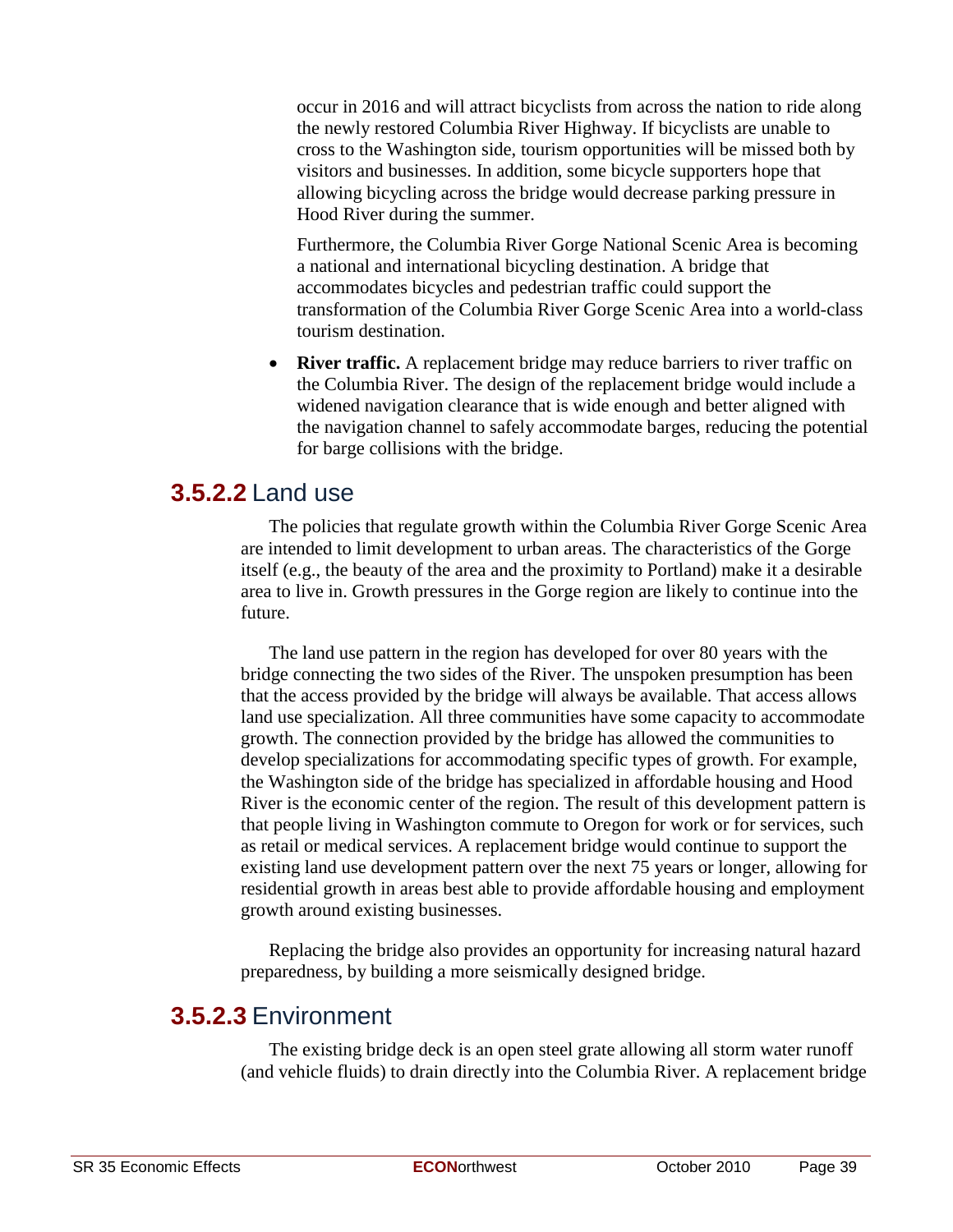would contain storm water in catchment facilities that would channel all runoff to detention areas on either side of the River.

A few studies have quantified the economic cost of oil spills, but there is essentially no systematic research on the costs of the other impacts of water pollution, such as runoff from traffic.There are environmental benefits from preventing water pollution via runoff from the bridge but the monetary benefits are very small per vehicle mile traveled. Research suggests that the cost of runoff is about \$0.0001 per mile.<sup>[26](#page-49-0)</sup> With a replacement bridge that collects storm water, the benefit of eliminating storm water runoff would be about \$600 per year in 2030, assuming 16,700 ADT.

The river is home to several federally-listed protected species. Replacing the existing bridge may affect these species in multiple ways, including through a decrease in water pollution from runoff with a replacement bridge. Estimating the economic benefits of potential impact of a replacement bridge on protected species is challenging (and beyond the scope of this project), especially in the context of the whole river system.

<span id="page-49-0"></span><sup>&</sup>lt;sup>26</sup> External Costs of Transport in the U.S., by Mark Delucchi and Don McCubbin, Institute of Transportation Studies University of California, Davis, Forthcoming in Handbook of Transport Economics, ed. by A. de Palma, R. Lindsey, E. Quinet, and R. Vickerman, Edward Elgar Publishing Ltd. (2010).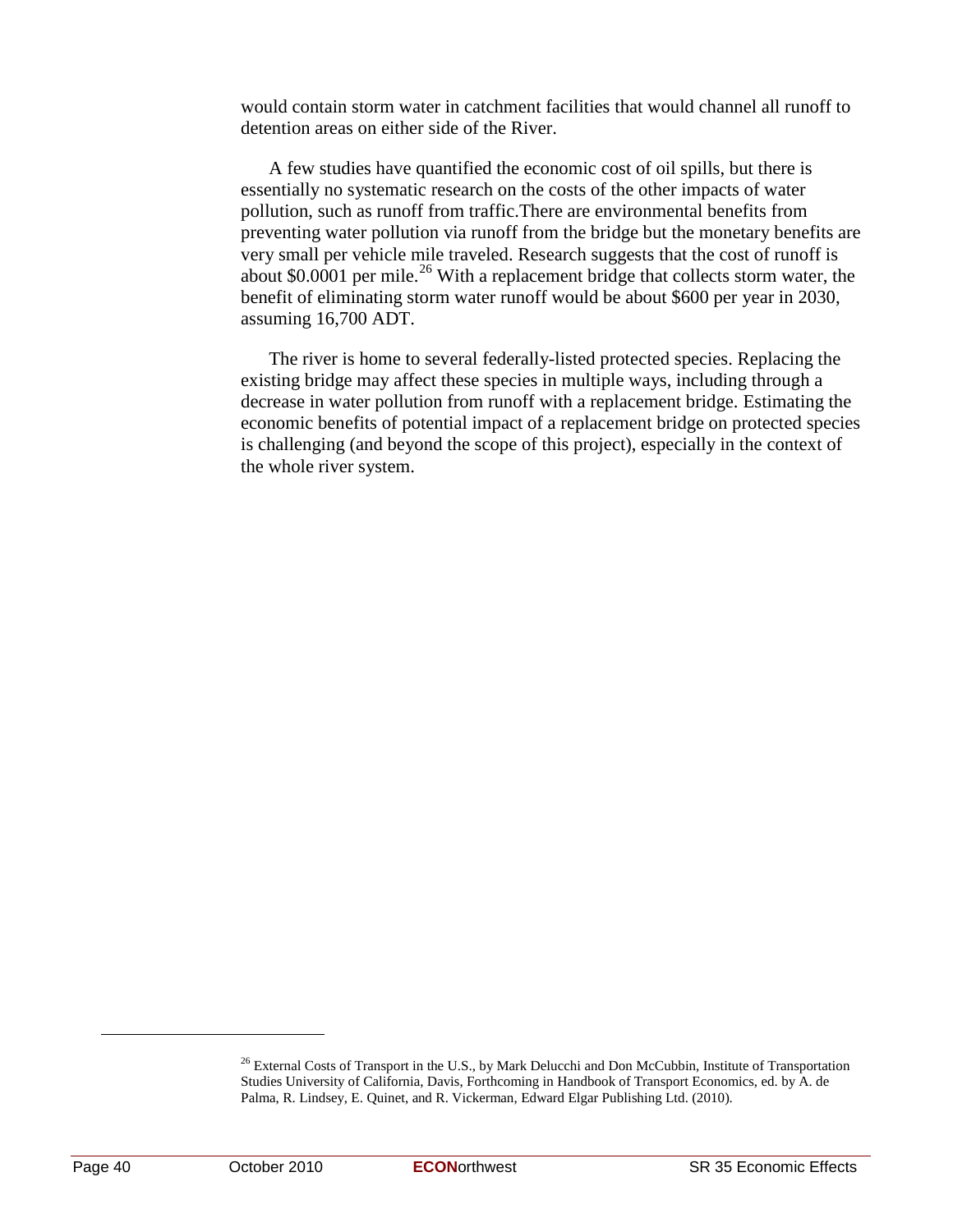Section 3 provides a full discussion of the role of the current bridge in and benefits of a replacement bridge. This section summarizes the role of the bridge and the key benefits of a replacement bridge.

### **4.1** Roles of the existing bridge

The fundamental role of the bridge is to connect the communities of White Salmon/Bingen with Hood River, allowing the communities to share a common workforce, retail services, and public services. It is not one of several transportation links making that connection: it is the *only* link making that connection for 20 miles in either direction. More specifically, the bridge:

- The amount of traffic crossing the bridge has increased steadily since the early 1970s. Between 2000 and 2009, average annual bridge crossings increased by more than 25%. This usage trend supports the conclusion that the three communities have become more economically interdependent over time.
- Businesses are dependent on access to workers on both sides of the bridge. On average, about 10% to 15% of daily trips on the bridge are made by people commuting to work. The majority of regional employment is located in Oregon, making Oregon businesses potentially more dependent on access to workers in Washington. About 9% of workers living in Klickitat County commuted to work in Wasco or Hood River Counties in Oregon, while about 6% of workers living in Hood River County commuted to work in Klickitat County. Not all of these workers commute via the Hood River bridge: some commute to The Dalles (OR) or Stevens (WA). Several Oregon-based business people indicated that about 20% to 30% of their employees commute from Washington.
- Hood River is the economic center of the broader region. Residents of Washington depend on the bridge to be able to shop and conduct business in Hood River. Many businesses in Hood River depend on residents of Washington for customers. The majority of retail and services are located in Hood River County. If the economies of Klickitat and Hood River Counties were similar, one would expect retail sales to be similar in each county, certainly on a per capita basis, and even on an absolute basis since the two counties have similar numbers of people. But (1) per capita retail sales in Klickitat County are only about ¼ of those in Hood River County, and (2) the City of Hood River accounts for 90% of the approximately \$260 million in retail sales that occur in White Salmon, Bingen and Hood River combined (2007).
- The majority of freight goods that cross the bridge are wood products and fruit: for processing, use within the region, or for export outside of the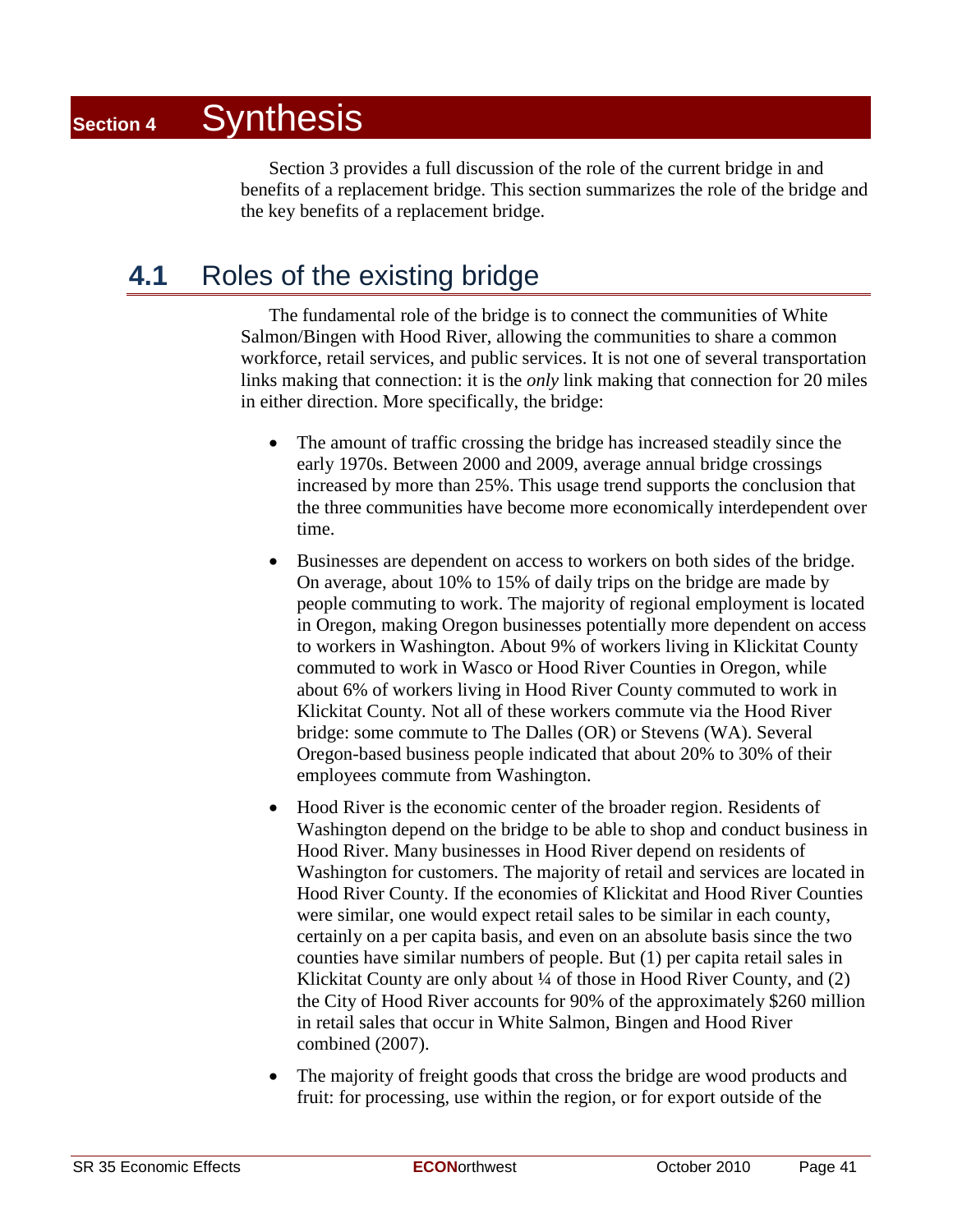region. The bridge allows for relatively easy freight movement across the river, allowing manufacturers and producers some choice in where to have materials processed. While direct counts are not available, interviews with businesses suggest that it is reasonable to assume that on the order of 10% to 20% of manufactured products and fruit grown in the region crosses the bridge, which would have a value of the value of freight crossing the bridge is between about \$35 million to \$75 million in 2007.

- Visitors to the region use the bridge to access attractions or recreational opportunities on both sides of the river, including the growing wine industry on both sides of the River, as well as the retail and accommodations services available primarily in Hood River. The bridge provides visitors with a direct connection between the main tourism centers, rather than traveling 20 miles to the next-nearest river crossing.
- The bridge also allows local emergency-service providers with the opportunity to combine resources and support each other. Currently, interlocal agreements exist between fire services in the region, allowing mutual aide on 911 emergencies and combining department resources (e.g. fire personnel, funding, and fire equipment). Additionally, the Hood River bridge provides the Washington-side emergency-service providers access to Interstate 84 in Oregon, allowing for a quicker emergency response time to Portland area hospitals.

In summary, the existing bridge allows workers, customers, freight, and visitors to cross relatively freely across the river. The economy in the region depends on this level of access to continue functioning as a region with public and private services and employers located on both sides of the bridge.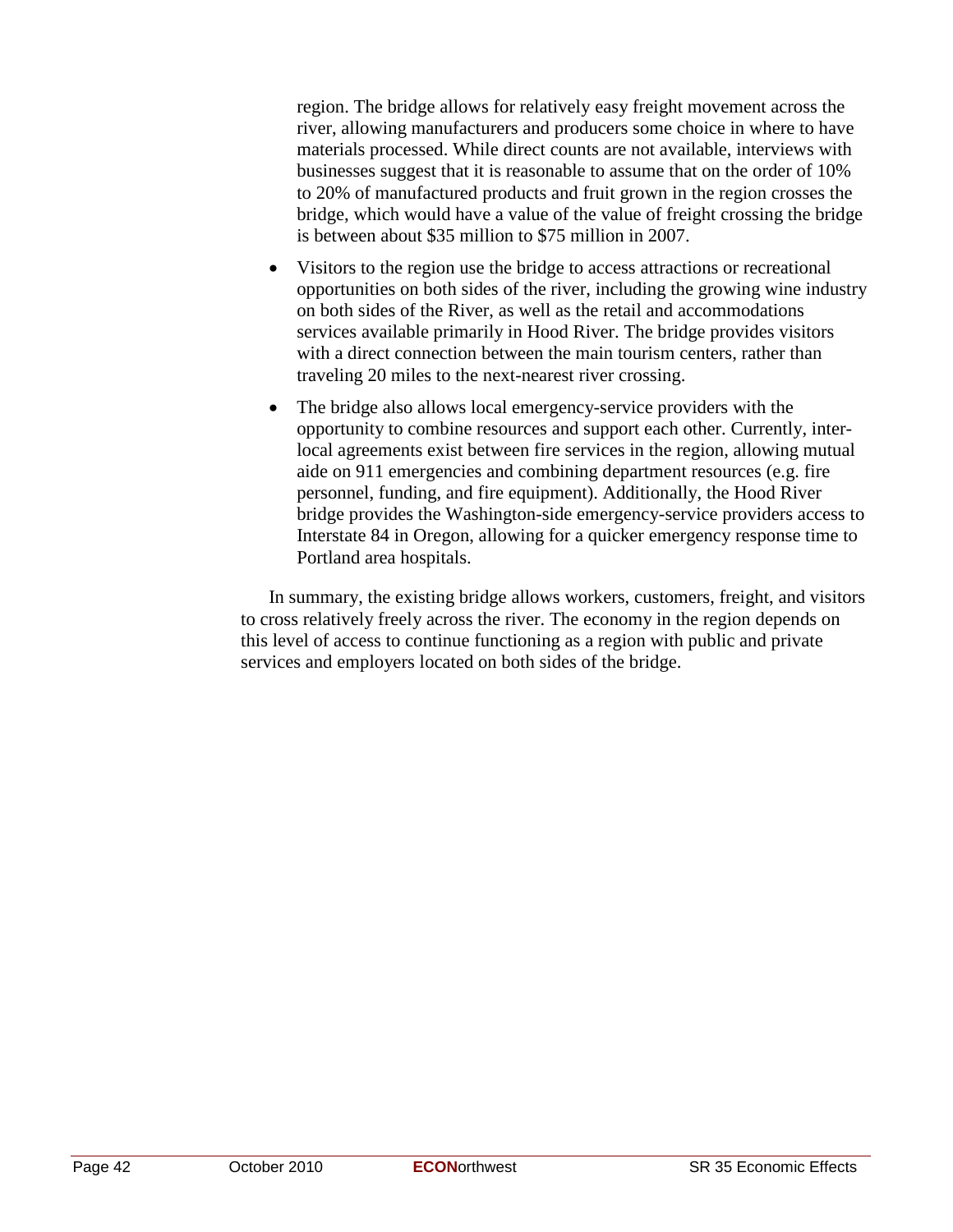### **4.2** Benefits of a replacement bridge

The analysis assumes the current bridge will continue to function until a replacement bridge is built and, thus, tries to estimate the additional benefits a replacement bridge would provide:

- A replacement bridge would provide access between Hood River and White Salmon/Bingen beyond the existing bridge's estimated remaining useful life of 25 years. A replacement bridge would have a design lifetime in excess of 75 years.
- A replacement bridge would provide access to wide or over-weight trucks, which would allow for movement of more freight per truck, reducing the number of River crossings to move the same amount of freight.
- Increases in the maximum freight load allowed on the bridge, from a limit of 80,000 pounds per truck to 105,500 pounds, would have a savings of around \$125,000 (in 2010 dollars) per year.
- Increases in the speed of bridge crossings, from 25 to 35 miles per hour, would reduce the time it takes to cross the bridge. Based on projected bridge crossings by 2030, the annual savings would be on the order of \$350,000 (in 2010 dollars).
- If congestion is relieved and speeds and flow are improved, vehicles are running less and running more efficiently. Average travel speed might change from 25 mph to 35 mph, which would reduce fuel consumption for the average car, resulting in savings on the order of \$90,000 per year (in 2010 dollars).
- Replacing the existing bridge would eliminate delays from raising the draw bridge or from closures to allow wide or over-sized vehicles to pass. These savings are relatively minor, generally averaging 10 to 20 hours per year.
- Safety improvements on a replacement bridge would result in fewer minor incidents (scrapes and broken mirrors): a savings on the order of \$40,000 and \$80,000 per year. Though we lack information about current or future major incident rates, the savings from fewer major incidents is on the order of \$100,000 to \$300,000 per year (in 2010 dollars).
- The bridge is the most challenging on the Columbia River system for barge operators. While there have been relatively few barge strikes on the bridge, with a cost of less than \$100,000, there is potential for a serious barge incident that could involve loss of life, negative environmental impacts (depending on what goods the barge is carrying), and could significantly damage the bridge.
- Pedestrian and bicycle facility accommodations on a replacement bridge would result in a decrease in Vehicle Miles Traveled (VMT) and greenhouse gas emissions, and would provide an alternative means of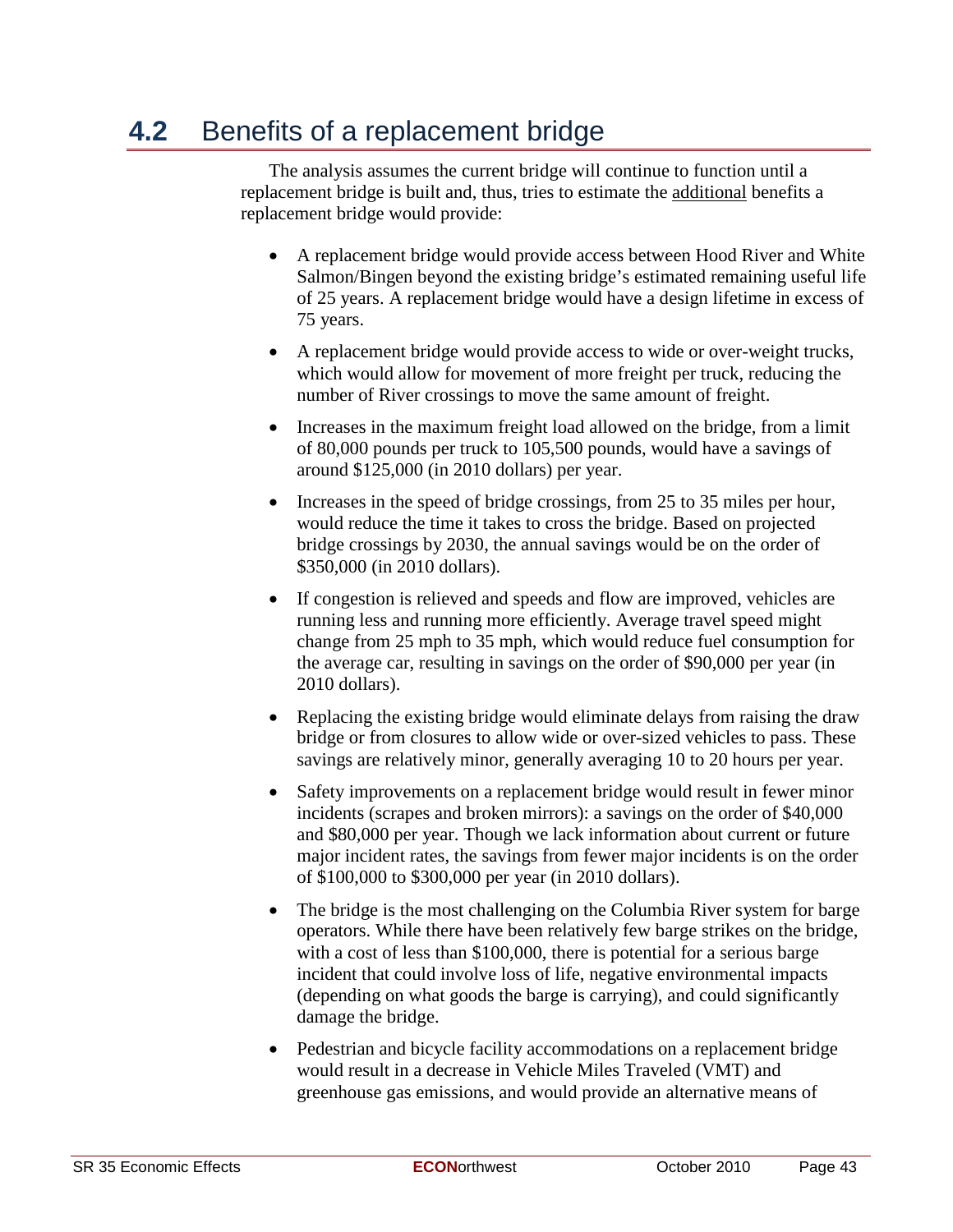commuting, which is important for people who cannot afford an automobile.

- A replacement bridge could better accommodate transit buses and would open the possibility of establishing a fixed-route across the bridge. The option of crossing the bridge via transit would result in a decrease in VMT and provide an alternative means of commuting, which is important for people who cannot afford an automobile.
- The economic development benefits of a replacement bridge are: (1) a longterm, reliable connection between Hood River and White Salmon/Bingen, (2) contribution to tourism as an attraction, and (3) increasing bicycle tourism with development of the Columbia River Gorge Scenic Area as a world-class tourism destination for bicyclists.
- A replacement bridge would continue to support the existing land use development pattern, allowing for residential growth in areas best able to provide affordable housing and employment growth around existing businesses.
- The replacement bridge would contain storm water catchment facilities that would channel all runoff to detention areas on either side of the River, reducing or eliminating storm water runoff. There are environmental benefits from preventing water pollution via runoff from the bridge but the monetary benefits are very small per vehicle mile traveled.
- Replacing the bridge provides an opportunity for increasing natural hazard preparedness, by building a seismically safer bridge.

In summary, a replacement bridge would add to typical user benefits, but would provide non-traditional user benefits (especially for bicyclists) and benefits to non users as well. Non-user benefits could be in terms of economic development, tourism development, and environmental quality.

The benefits notwithstanding, a fundamental reason to be evaluating options for a replacement bridge is that the existing bridge, while functional, is old and fails to meet the design and multi-modal standards of a modern bridge.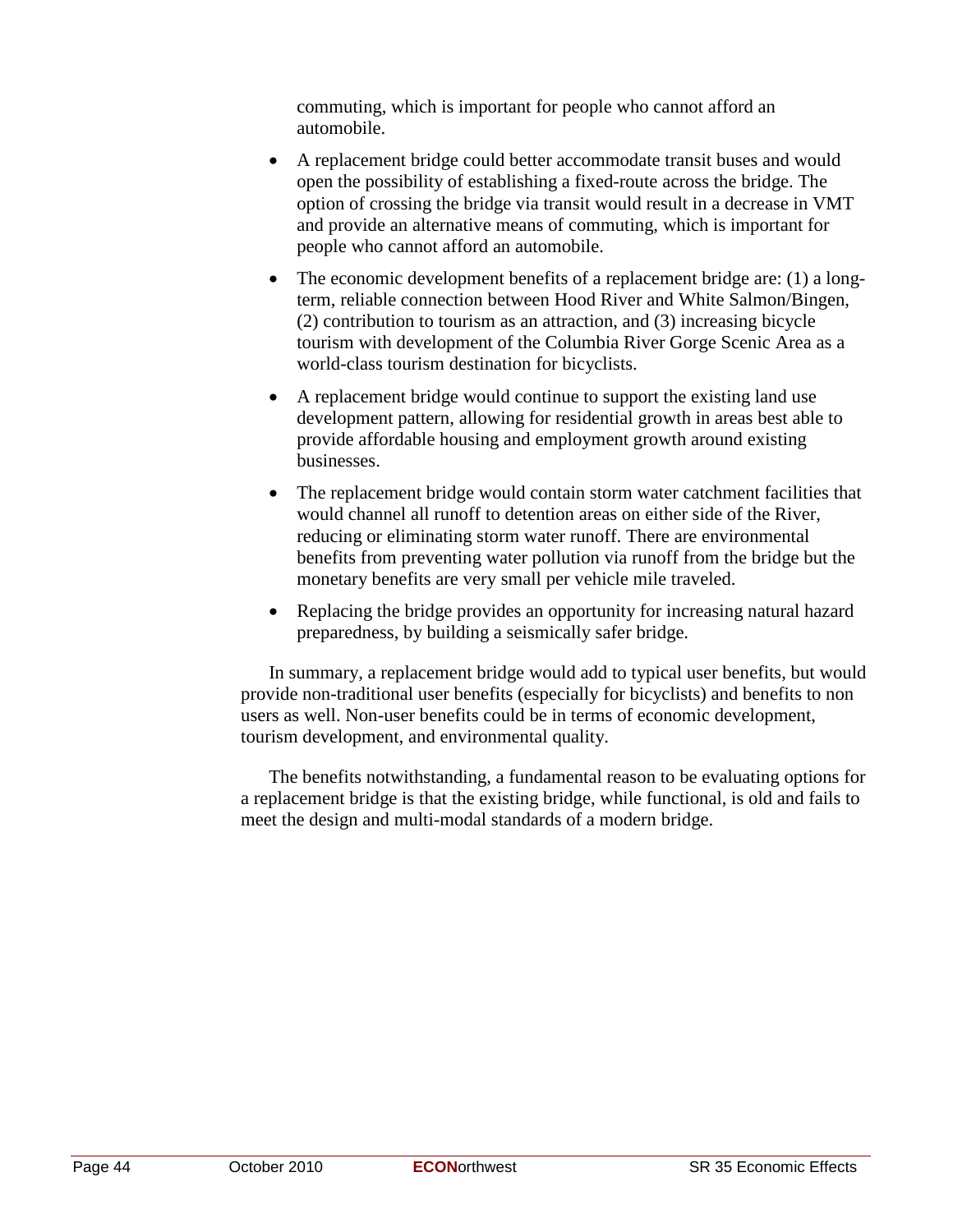## Appendix A Summary of Focus Group Discussions

A key part of this project is assessing the economic role the Hood River bridge plays within the Hood River, White Salmon, and Bingen region and within the larger Columbia River Gorge region. The economic analysis evaluates the dependence of the region on the existing bridge and the economic benefits to the region of a replacement bridge.

One part of the evaluation of the role of the bridge within the region is talking with local business and residents who use the bridge regularly. ECONorthwest conducted several focus group meetings to discuss with local agencies, residents and business the role of the bridge in the regional economy, with substantial assistance from Parsons Brinckerhoff (the prime contractor on the study), the Southwest Washington Regional Transportation Council (RTC), and staff from Washington State Department of Transportation (WSDOT), Oregon Department of Transportation (ODOT).

This appendix summarizes the methodology used to conduct the focus group meetings and the results from these focus group discussions

### **Methodology**

The focus group meetings were held on June 3, 2010 in the Port of Hood River's conference room, with four focus groups meeting for 90 minutes each. The following section describes the methodology used to organize and facilitate the focus group meetings.

- **Select and invite participants.** The RTC developed a list of participants to invite to these four focus group meetings based on input from the Project Management Team (which includes staff from RTC, WSDOT, and ODOT) and the consulting staff. Participants represented a broad range of interests, such as commuters to businesses, freight operators, recreational traffic and those with environmental interests. The RTC first tried to invite people by telephone and then by mail. The RTC sent out letters confirming focus group attendance for invitees that said they would participate and made reminder phone calls the day before these focus group meetings to confirm attendance. A complete list of focus group attendees is found in at the end of this appendix.
- **Separate participants into groups.** The optimal size of a focus group is between 6 and 10 participants. The consultants and RTC worked together to separate participants into groups based on common interests among participants. The groups were: (1) public agencies and transportation providers; (2) business, retail, and commute interests; (3) private companies and freight-dependent businesses; and (4) recreational economy interests. Scheduling conflicts resulted in some mixing of the groups (e.g., people from the recreational economy group participating in the focus group with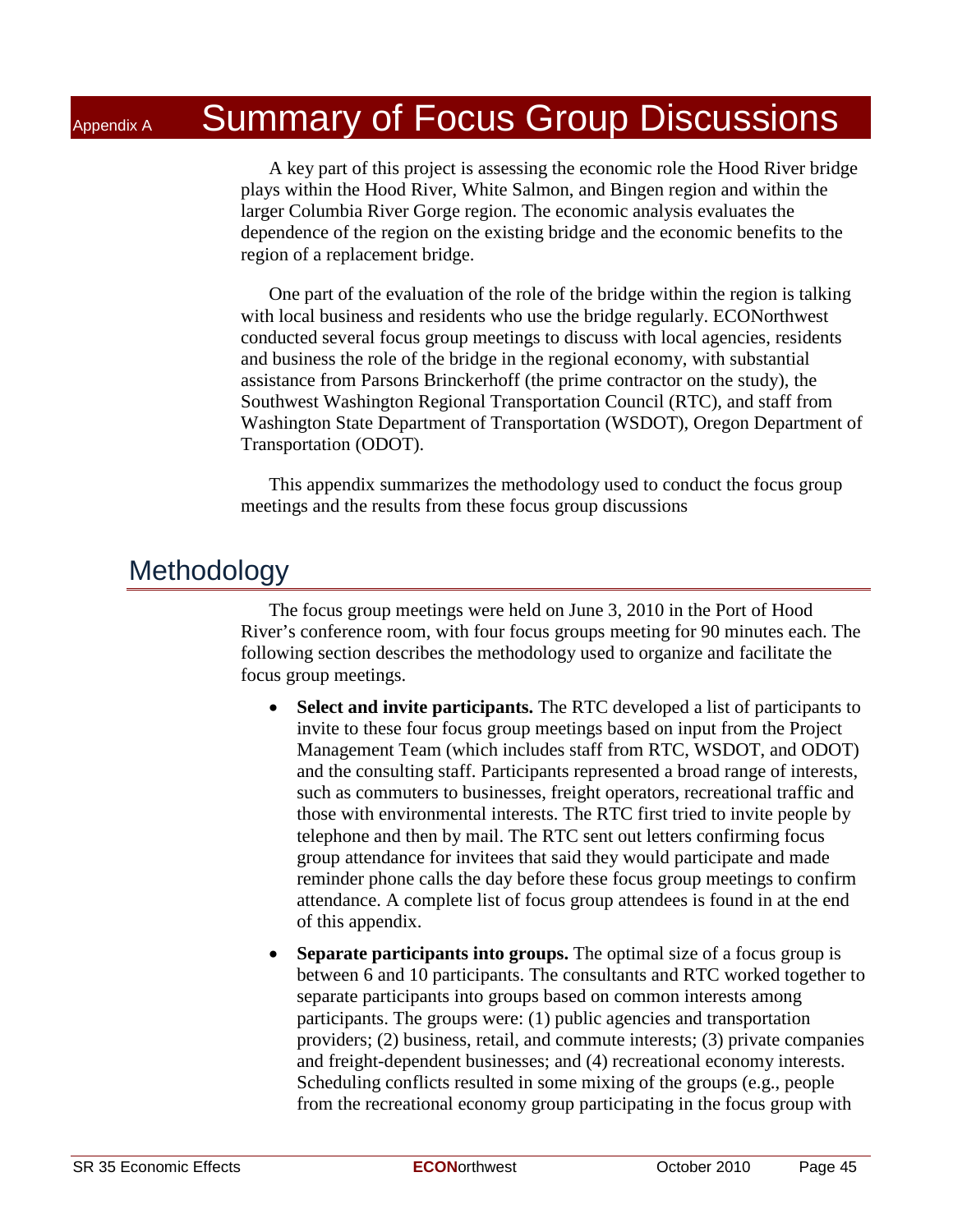business, retail, and commute interests) but did not create issues for the focus groups.

- **Agree on discussion topics.** ECONorthwest worked with the consulting team and the Project Management Team to develop broad topics to discuss during the focus groups. The topics were covered to varying degrees in each group, with some groups choosing to focus more or less on certain topics:
	- o Use of the bridge by business customers, employees, shippers, and others and ways that use of the bridge differs by business type, such as manufacturers, retailers, offices, or tourism.
	- o Whether the current bridge conditions (width, weight limits, congestion, tolls) affect decisions about how and when to travel.
	- o Use of the bridge by bicyclists and pedestrians (who are currently prohibited), and transit.
	- o Measuring benefits of the project beyond transportation, such as growth in businesses that may not use the bridge much, but that provide goods or services to businesses that do use the bridge.
- **Hold the focus groups.** The four focus groups met for 90 minutes each, beginning in the morning and ending in the early evening. Terry Moore facilitated the focus groups, ensuring that each participant had an opportunity to talk and that all the topics of discussion were covered to some degree in each group. The discussions were relatively conversational and free flowing. Terry recorded key ideas on notes that he arranged on the wall. while the consultant staff took formal meeting notes.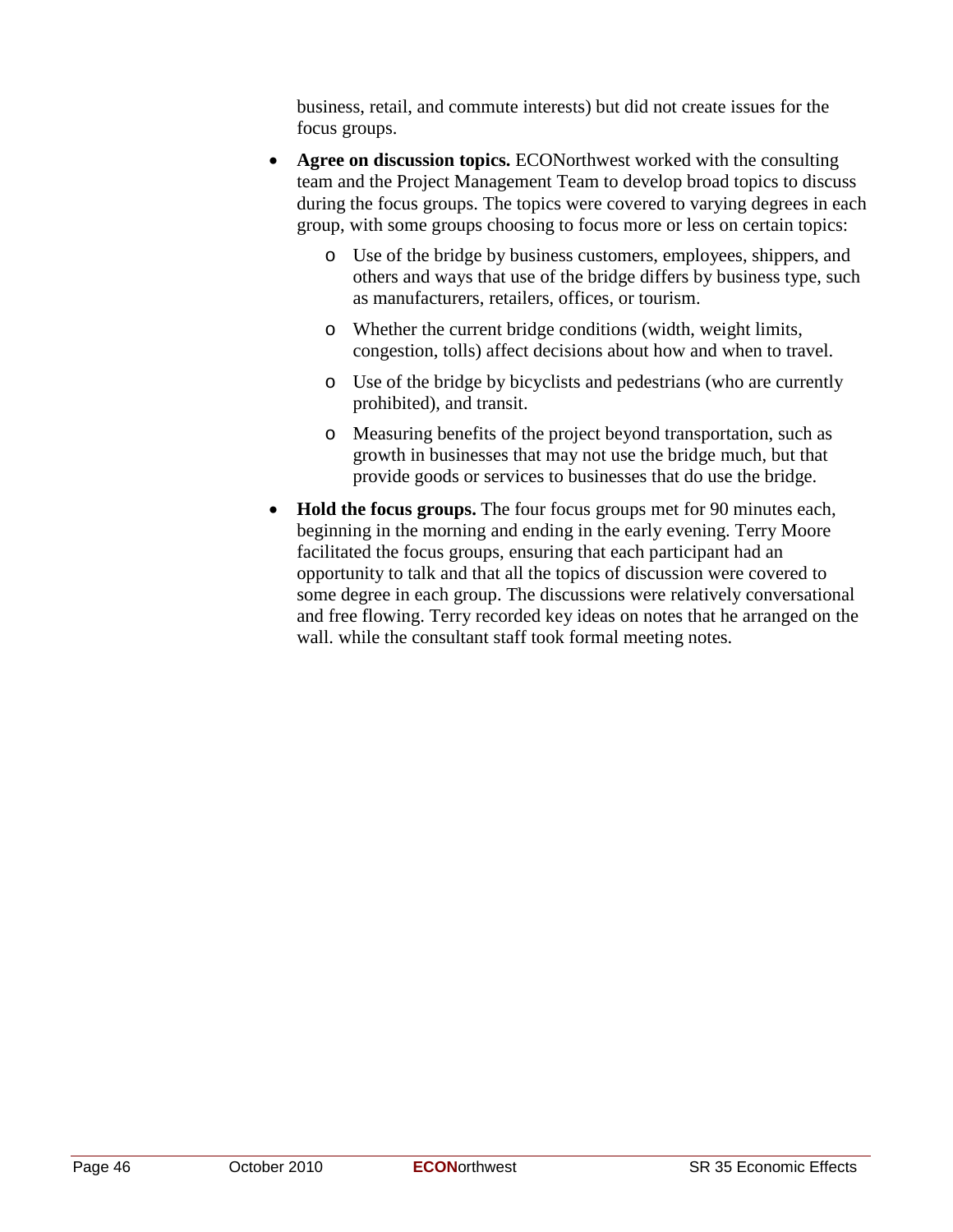### Focus Group Discussion Results

The consulting team conducted four focus group sessions to discuss the role of the bridge in the regional economy. Forty-eight people were invited to participate and 27 people attended and participated in the in the focus groups. Participants represented a broad range of interests, from commuters to business and freight operators to recreational and environmental interests.

The following section summarizes the discussions and key ideas from all four of the focus groups. The results are organized by the four broad topics of discussion described in the section above. Within those topics, the results are organized by themes that emerged from the discussions.

### Use of the bridge by business and ways that use of the bridge differs by business

#### Interdependence of communities within the region

- The bridge allows the cities of Hood River, Bingen, and White Salmon to operate as one community rather than two (or three) separate communities. Residents and businesses throughout the larger community access shared public and private services on either side of the River. For example, the Veterans' Service Office in Hood River has clients from both sides of the River.
- The economies of the three communities within the region are closely inter-dependent on each other. Businesses located in Oregon are dependent on employees and customers from Washington. Businesses in Washington are also dependent on Oregon for employees and customers, although perhaps to a lesser degree. Several Oregon-based business people indicated that about 20% to 30% of their employees and roughly 20% to 40% of their customers were from Washington. The cities have grown more economically intertwined over the last 10 years.
- The affect of a prolonged closure of the bridge, such as a bridge failure caused by a natural disaster, would cause an economic catastrophe within the region because the economies are so intertwined. Past closures of the Hood River Bridge resulted in business closures on the Oregon side of the River. A prolonged closure of the bridge would have a large negative effect on Hood River, which is the regional economic center, but it would have a larger negative effect on White Salmon and Bingen, which might "dry up" if the bridge was closed for long. In addition, closure of the bridge would have a negative effect on the larger Columbia River Gorge region by restricting transportation and increasing usage of the other two bridges within the Gorge. A bridge failure will also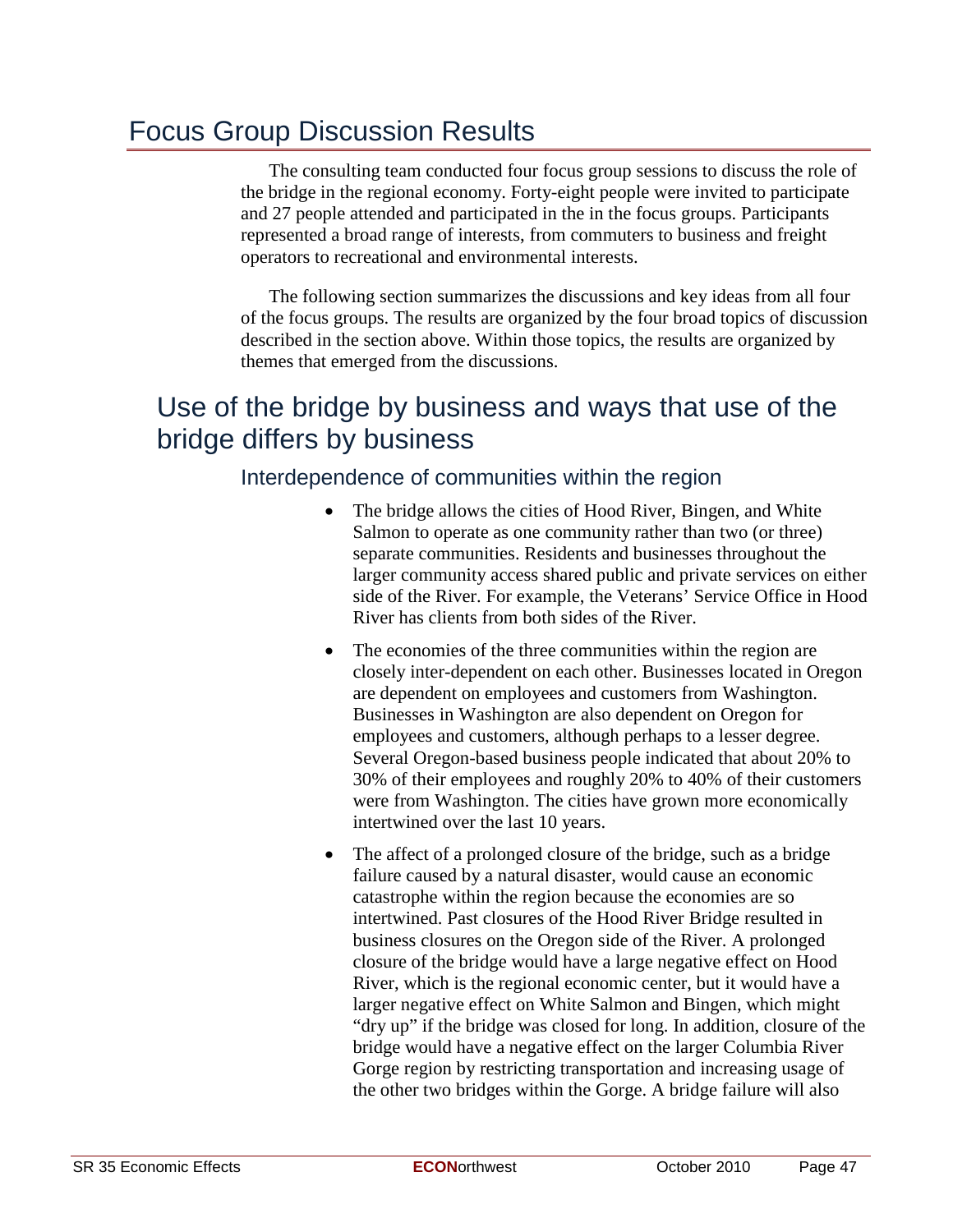result in a disruption of utility service between both sides of the river: gas, phone, and cable utilities, supplied out of Hood River, cross the river on the bridge.

#### Commuting across the bridge

- Workers in both Oregon and Washington are dependent on the bridge for their daily commute. It is not uncommon for people to live and work on different sides of the bridge. The majority of the jobs have historically been located on the Oregon side of the River. Workers need the ability to easily get across the river via the bridge. The level of commuting results in difficulty crossing the bridge in the morning from 7am to 9am, at noon, and during the evening 4pm or 5pm period.
- Non-workers also create a large demand for bridge travel. A lot of people drive across the bridge during the day to engage in shopping, children's activities, and recreational opportunities. These people usually leave by 6 pm at which point traffic levels drop. It is important that these people have access to both sides of the river because they promote tourism and business.
- Peak commuting times create traffic congestion at the intersections at either end of the bridge. The capacity issue lies with the intersections and not the bridge itself. The construction work being performed on the I-84 interchange during 2010 and 2011 exacerbates this issue.

#### Retail and service customers use of the bridge

- Washington residents must cross the bridge to access shopping and services in Oregon. For example, shopping options on the Washington side do not include clothing retailers and the Washington side of the river also lacks nursing homes. Small retailers such as restaurants and recreation-related rentals in Hood River rely on patrons from White Salmon/Bingen and the reverse is true.
- Visitors view the communities as a united region and cross the bridge freely to access retail and services on either side of the bridge. The natural attractions and recreational opportunities are attractive to visitors on both sides of the bridge. The connection the bridge provides is important in the future development of the Columbia Gorge National Scenic Area as a national and international tourist attraction.

#### Manufacturer and freight business use of the bridge

• Most freight that crosses the bridge is from local lumber and wood products' manufacturers, fruit growers and processors. Much of the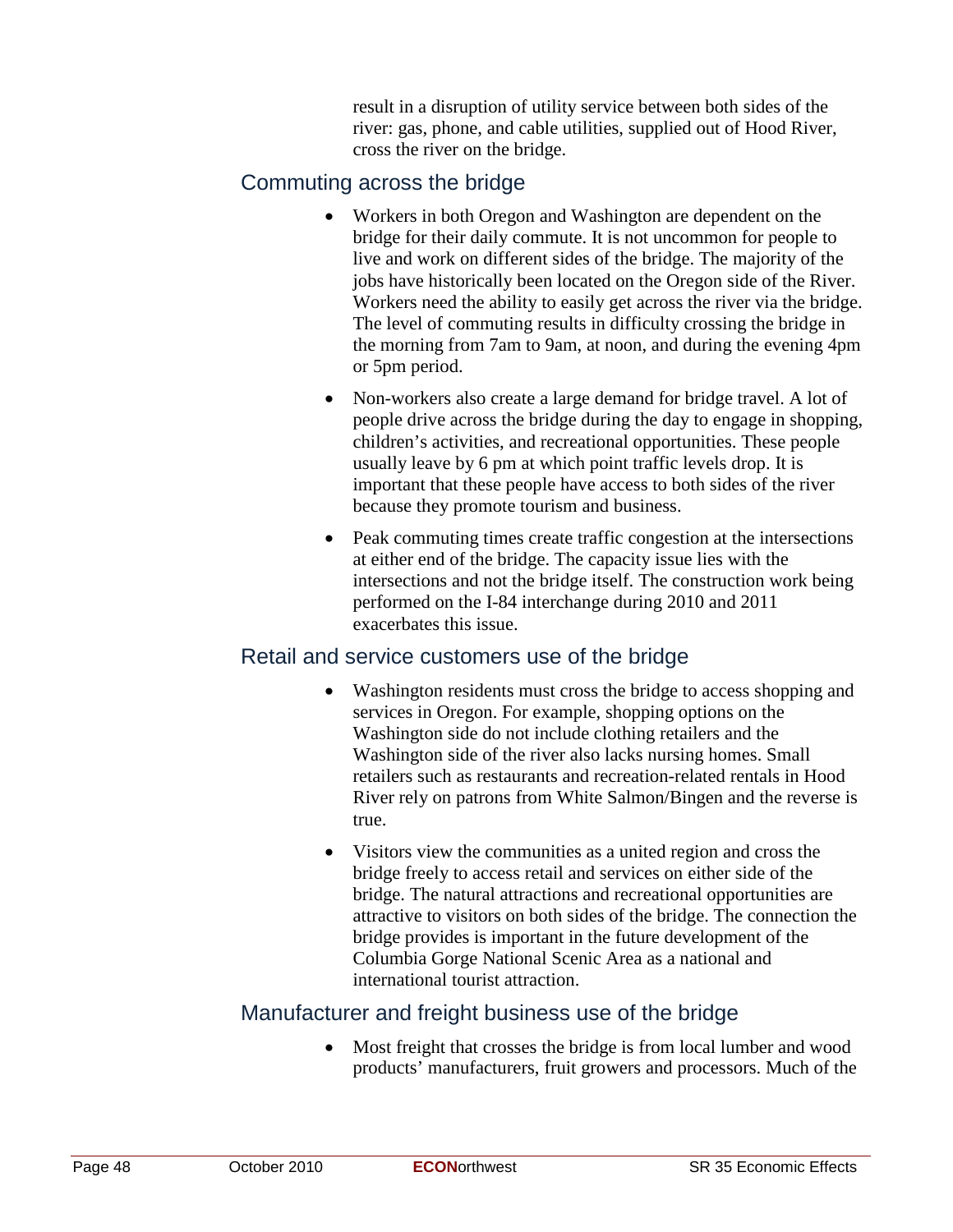freight that goes through the region does so on I-84, without crossing the Hood River bridge.

- Local businesses rely on the bridge to connect them with suppliers and customers. For example, there is a juice factory that buys fruit on the Washington side but will soon be located at the Port of Hood River. Specific manufacturing and freight businesses that rely on the bridge: lumber, fruit growers, juice factory, businesses with suppliers on one side and the business on the other.
- Fruit growers and processors are major users of the bridge. Their major use of the bridge occurs in the fall: August through October (apples/pears) and June to July (cherries). There are a lot of bins that go out of the Valley across the bridge.
- Wood products businesses frequently use the bridge for moving freight across the River. The lumber industry would be hurt badly if there was no bridge. For example, Allen Brown Wood hauls 20 to 30 loads of wood chips and sawdust across the bridge daily for local businesses. Being able to move freight across the Hood River bridge, rather than making a detour to a more distant bridge, is key to the success of this business.
- Truck freight originating on the Washington side of the River will need to cross the River to access I-84. Trucks prefer to travel west via I-84 because of height limitations in the tunnels on SR 14. Trucks traveling east have a choice of using the Hood River bridge or the bridge at SR 197, at the Dalles.
- Trucks have other incentives to use the Hood River bridge. There is some attempt by businesses and truck drivers to avoid being weighed in Oregon. Truckers might cross to the Washington side and cross back to Oregon at Hood River to avoid the truck scales.

#### Emergency uses of the bridge

- The bridge provides an important connection in the event of an emergency, such as a natural disaster (e.g., flood or wild fire) or weather emergency (e.g., the closure of I-84 as a result of winter storms). The bridge provides an important connection between both sides of the River for emergency management. Without the bridge, emergency personnel or equipment would have difficulty crossing the River in a timely fashion. In addition, SR 14 is has a danger of rock slides, which could close SR 14, making I-84 an important transportation route on the Oregon side of the River.
- The bridge provides quicker access to hospitals from the Washington side. Transportation from the Washington side to Portland hospitals saves 5 to 15 minutes using the existing bridge, which may be significant for some patients.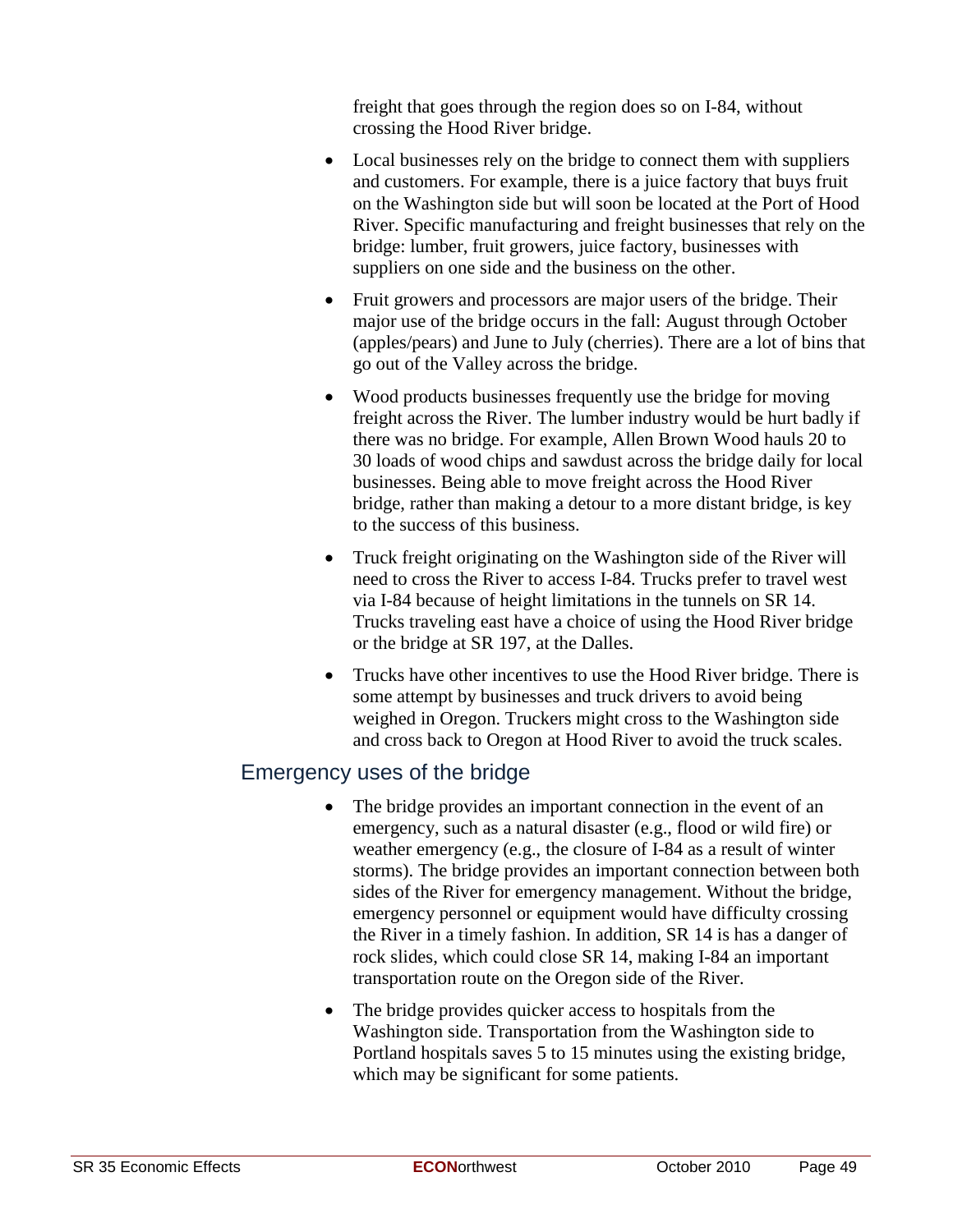### Affect of current bridge conditions on how and when to travel

#### Safety issues with the bridge

- Many users, including businesses, residents, and tourists perceive the bridge as unsafe. The participants reported that the bridge is very frightening to some people crossing the bridge. Some people refuse to use the bridge because they do not feel safe. This is true for some residents and visitors alike. Some RV users seek local advice to find an alternative way to cross from the Washington to Oregon side of the River. Motorcyclists have a hard time riding on the grating of the bridge.
- Users report that the bridge is narrow to the point that it causes safety issues. There are many instances of mirrors getting hit by either making contact with the bridge or vehicles traveling in the opposite direction. Children on school buses are required to keep windows up out of fear that metal and glass from a clipped mirror will harm them.
- For large vehicles, crossing the bridge is a better option than traveling on SR 14. The school district busses use the bridge for safety issues, as opposed to tunnels which are too narrow for many trucks. School district risk managers advise against allowing buses to travel through the tunnels. The narrowness of the tunnels and their arches forces large trucks to travel down the center of the tunnel in both lanes. Additionally, SR 14 suffers from dangerous rock slides during the rainy season.
- Some bridge users consolidate their trips across the bridge because of concerns about safety crossing the bridge or the cost of the toll. For example, the Wal-mart on the Oregon side is a large draw, but due to safety concerns with the bridge and the cost of crossing (tolls and gas), many consumers consolidate their trips across the river.
- Traffic congestion on both sides of the bridge, at the interchanges of SR 14 and I-84, creates safety issues. Traffic queuing on I-84 is especially hazardous.
- The bridge has the narrowest passages for Barges along the River, creating safety concerns for barges.

#### Commuting constraints on the bridge

• Peak commuting times create traffic congestion at the intersections at either end of the bridge, with the majority of people originating from the Washington side to destinations on the Oregon side. The capacity issue lies with the intersections and not the bridge itself. The construction work being performed on the I-84 interchange exacerbates this issue.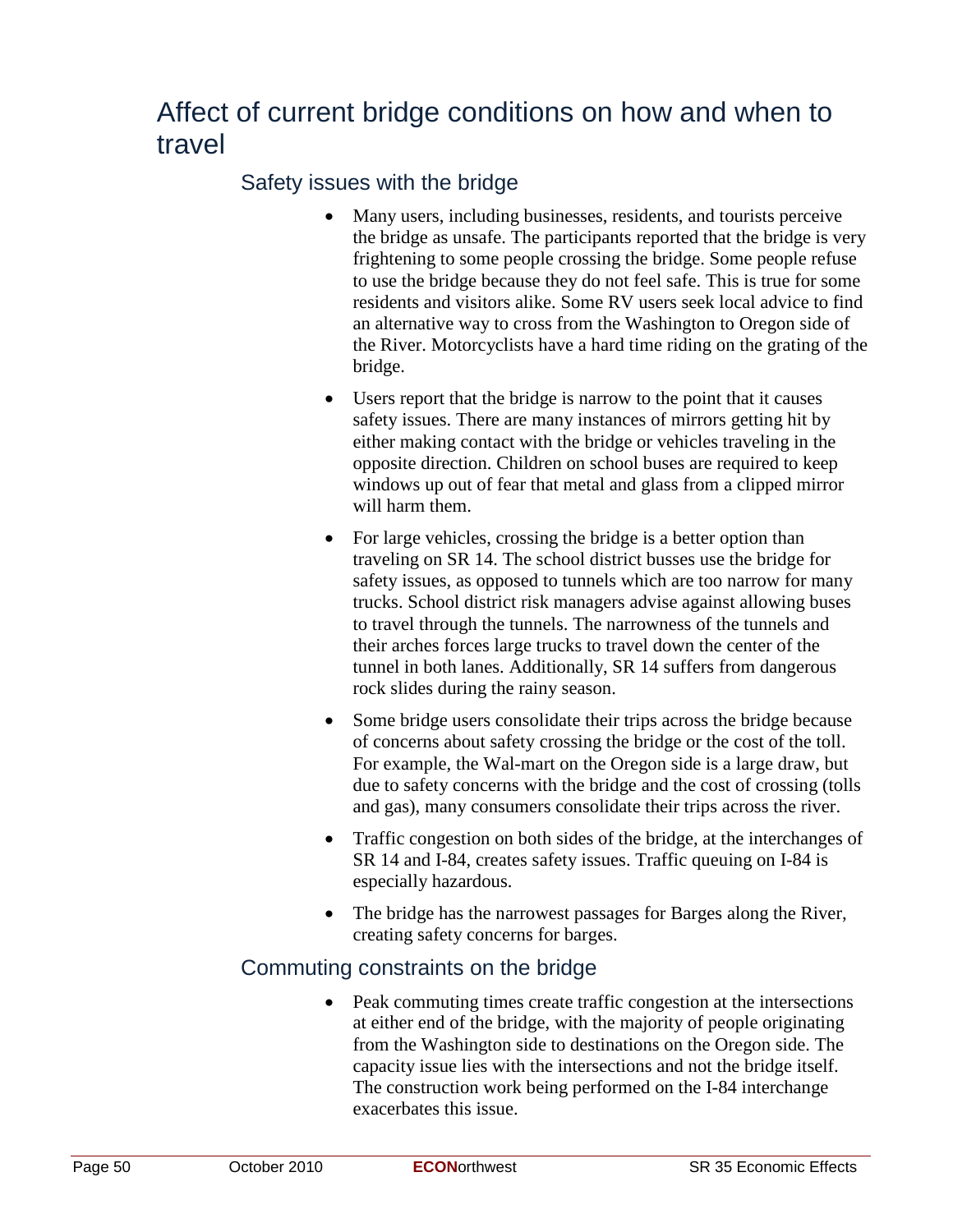#### Freight limitations on the bridge

- Weight limits on the bridge impede freight movement. One of the limiting effects of the bridge is the weight limitation of about 80,000 pounds. The bridge would facilitate more efficient freight movement if it allowed more weight. The Bridge of the Gods has the same weight limitation as the Hood River Bridge.
- Very heavy equipment and construction trucks (for road construction and logging) are overweight for the bridge. The Port of Hood River allows this type of heavy equipment to cross under controlled situations, rather than requiring them to detour to a different bridge crossing.
- On the Washington side, SR 14 was not built to accommodate high weight trucks and has tunnels that are too small for large trucks. Therefore, trucks need to cross the river at Hood River to use I-84.
- Wood products businesses have issues using the bridge, the biggest of which are the weight limitation and the width problems. The weight limit forces some wood products businesses to make more cross-bridge trips than they would with a higher weight limit. The width of the bridge is also a constraint. Some trucks have had near accidents on the bridge: some have nearly tipped up on to the rails and some lose their mirrors against the bridge or other large vehicles.
- Fruit growers and processors are major users of the bridge and the limitation for them is the width of the bridge. The movement of fruit (especially cherries) is time sensitive because fruit cannot stay in the sun for long periods; delays caused by the bridge hurt these users.
- Underwood is a fruit packing plant that uses semi-trucks to haul the fruit out of Hood River via the Hood River Bridge. These are some of the heavier trucks that use the bridge and they operate from September through May.

#### Tolling on the bridge

- There are multiple ways that toll collection could be improved. Tolls could be collected in one direction to minimize queuing on SR 35 or I-84. Toll collection could be dynamic: fees could vary throughout the day and a enhanced fast-pass method (e.g., a pass that allows bridge users to pre-purchase a pass or transponder on-line ) could be implemented. Further, fees should be reduced during non-peak hours to encourage shoppers and day users to cross the bridge.
- If the method of collecting tolls is changed (e.g. collecting tolls oneway), the new method should consider actual and perceived safety issues. Some bridge-users would strongly prefer not to queue on the bridge while waiting to pay the toll. Analysis shows that converting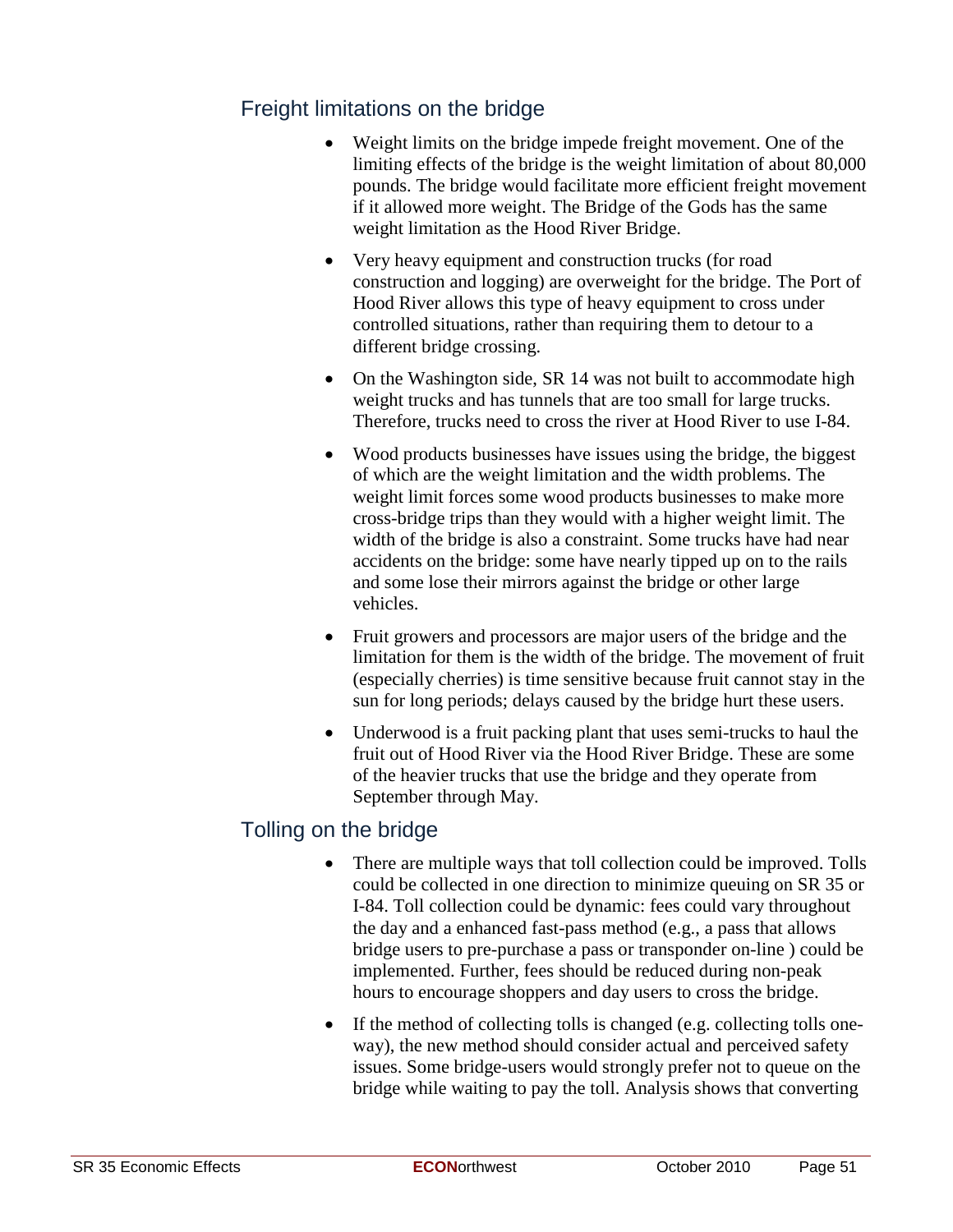to one-way tolls will not change the traffic queues in the tolled direction.

### Use of the bridge by bicyclists and pedestrians and transit

#### Desire for bicycle and pedestrian facilities

- There is desire to allow pedestrians and bicyclists a safe way to cross using the Hood River bridge. There is no safe way for pedestrians and bicyclists to cross the existing bridge, except by automobile. Some bicyclists, visitors and residents alike, will wait on the Washington side of the bridge until a driver stops to pick them up to cross the bridge and offer to pay the toll in exchange for the ride across the bridge.
- Residents and employees within the region have expressed a desire to be able to commute across the bridge by bicycle. At a recent bicycle summit, people in the region expressed strong support for providing a way for bicyclists and pedestrians to cross the bridge. As things currently stand, even if bicycles were allowed to use the bridge, the narrowness and the bridge's gridded surface would be a barrier to bicycling because of safety concerns.
- Housing on the Washington side of the River has historically been less expensive than on the Oregon side. And the majority of the jobs have historically been (and still are) located on the Oregon side of the River. The lack of a pedestrian and bicycle crossing limits lower-income residents, who may not be able to afford an automobile, from living in Washington and working in Oregon.
- The lack of bicycle facilities on the bridge is an economic constraint for bicycle tourism. Bicyclists visiting the area want to be able to safely cross the River and explore areas on both sides of the River. Some bicycle supporters hope that allowing bicycling across the bridge would decrease parking pressure in Hood River during the summer.
- The Columbia River Gorge National Scenic Area is becoming a national and international bicycling destination. In order to support this development, the Gorge's infrastructure, including the Hood River bridge, should accommodate bicyclists.
- Local efforts are underway to try to address the lack of bicycle facilities on the bridge and the fact that, even if the bridge is replaced, a replacement bridge is unlikely to be completed for at least 10 to 20 years. The Mid-Columbia Economic Development District (MCEDD) is working to develop a demonstration project, which would offer shuttle service to cross the bridge for bicyclists.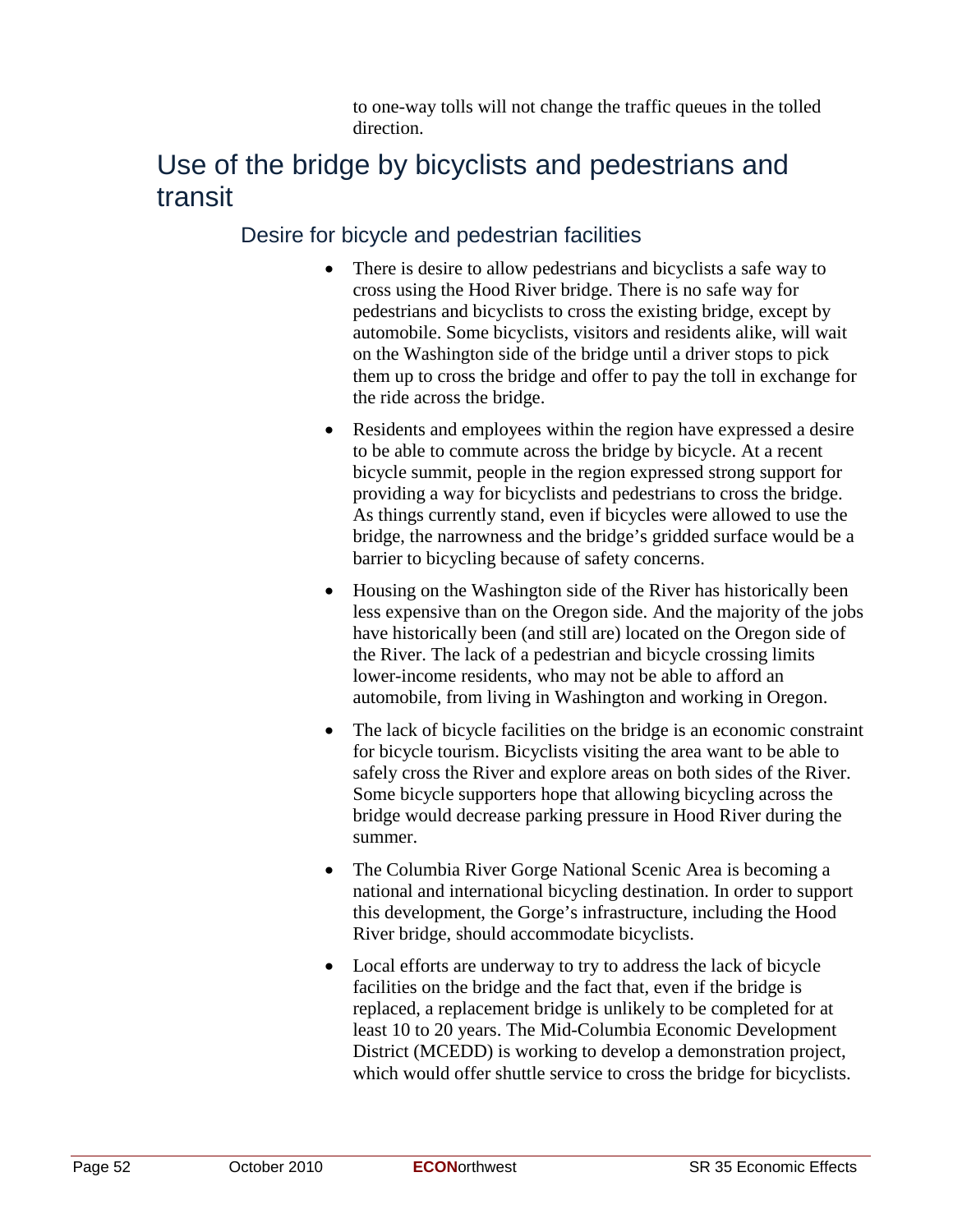#### Lack of regular transit service to cross the bridge

- There are two transit agencies within the region, the Klickitat County Mt. Adams Transportation in Washington and the Hood River County Transportation District in Oregon. The two transit agencies do not have fixed routes that cross the bridge, for several reasons: (1) the two agencies are separated by state bureaucracies and funding sources and (2) the narrowness of the bridge results in damage to the transit buses, such as broken mirrors or vehicle body damage.
- Washington residents, desiring to access services in Oregon, have a greater demand for transit to cross the bridge than Oregon residents. The Klickitat County Mt. Adams Transportation crosses the bridge several times per day, generally to take residents to medical appointments in Hood River. The demand for transit crossing on the bridge could increase if the toll is increased substantially.
- Oregon residents need to cross the bridge to the Washington side, but to a lesser degree, than Washington residents need to cross in the opposite direction. The Hood River County Transportation District occasionally takes residents across the bridge, most frequently to the hospital in White Salmon. Another source of demand for transit from the Oregon side include the fact that the Amtrak stop is on the Washington side of the River, making it difficult for Amtrak riders in Oregon to get to the train station.

### Benefits of a replacement bridge beyond transportation

- A bridge that accommodates bicycles and pedestrian could support the transformation of the Columbia River Gorge Scenic Area into a world-class tourism destination. The Centennial Celebration of the Columbia River Highway will occur in 2016 and will attract bicyclists from across the nation to ride along the newly restored Columbia River Highway. If bicyclists are unable to cross to the Washington side, tourism opportunities will be missed both by visitors and businesses.
- The construction of a replacement bridge opens the opportunity for an added attraction to the area. A replacement bridge could be an attraction in and of itself, both as a man-made feature in the Gorge and as a pedestrian destination and observation point.
- Replacing the bridge potentially provides ecosystem benefits, through promoting "clean" commuting solutions (e.g., bicycling or transit) or decreasing air and water pollution. In addition, the design of a replacement bridge could incorporate "clean" energy features, such as wind turbines.
- Replacing the bridge provides opportunities for increasing regional linkages and economic opportunities. It also provides an opportunity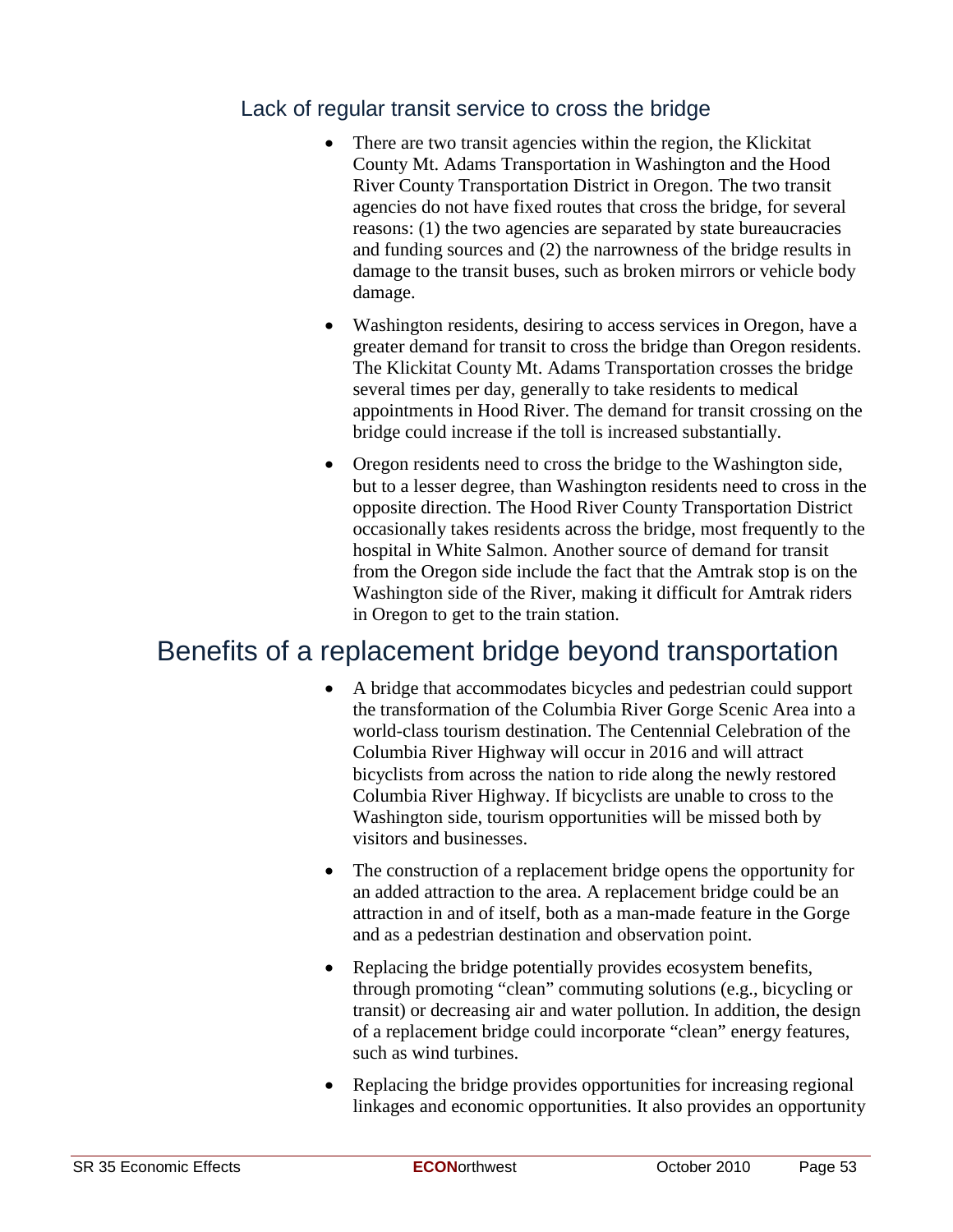for increasing natural hazard preparedness, by building a seismically safer bridge.

#### Supporting the regional connections and development patterns

- The policies that regulate growth within the Columbia River Gorge Scenic Area are intended to limit development to urban areas. The characteristics of the Gorge itself (e.g., the beauty of the area and the proximity to Portland) make it a desirable area in which to live. Growth pressures in the Gorge region are likely to continue into the future.
- The development pattern in the local region was developed around the bridge and provides opportunities with more housing opportunities, on either side of the River, regardless of where an individual's job is located. All three communities have some capacity to accommodate growth but there may be more capacity for residential growth on the Washington side of the bridge. Hood River is likely to continue to be the economic center of the region, meaning that people will need to be able to commute from Washington to Oregon for work.
- One way to support the continued growth and prosperity of the region is to replace the bridge with one that better accommodates automotive, freight, bicycle, pedestrian, and transit users.

### Other considerations of replacing the bridge

#### Potential effect of increasing the tolls

- Increasing the bridge toll may have negative economic consequences for area businesses, depending on the amount of the increase. Currently the difference in sales tax brings retail customers from Washington to Oregon.
- Some residents and businesses in the area recognize that increasing the toll may be necessary and acceptable. There is a desire, however, for positive and tangible use of toll money that improves the existing bridge or that there is a concrete plan to use toll increase to build a replacement bridge.
- The cost of the toll will affect willingness to travel. Increasing the toll from \$0.75 to \$2 each way may be supportable. If the toll is \$5, for instance, some people may choose to use a different bridge and shop in Cascade Locks or The Dalles, rather than in Hood River. The long-term consequence of a higher toll may is that it may cause people to change trip behavior, especially for casual trips for shopping.
- Business and residents on the Washington side of the River are generally aware of their dependence on the bridge. But those in Oregon may not be aware that a change in travel behavior could hurt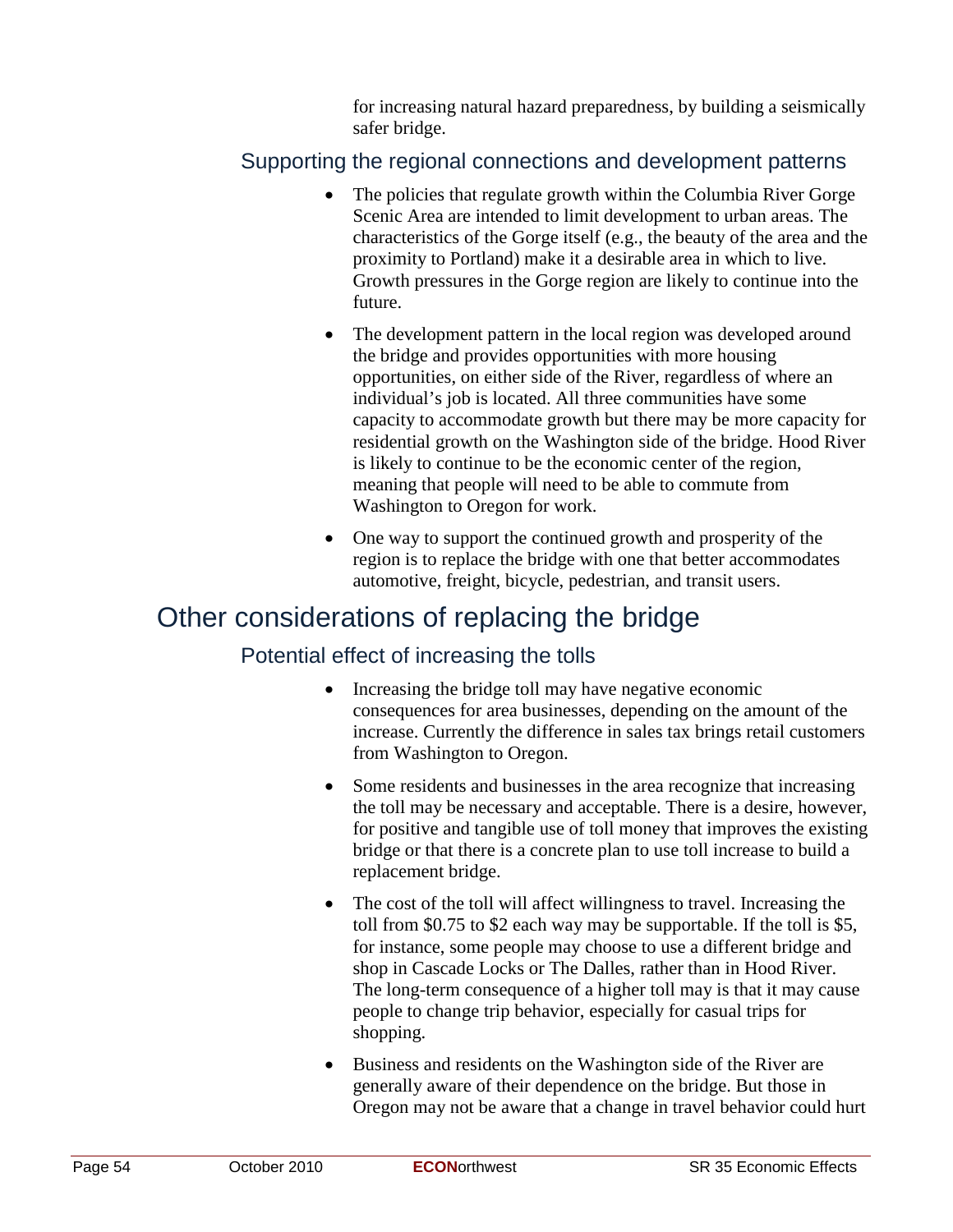businesses in Oregon because 20% to 40% of their customers and a substantial amount of employees come from Washington.

• Increases in tolls may be tolerable for freight businesses that depend on the bridge, especially if a replacement bridge has fewer weight, width, and safety limitations.

#### Cost of replacing the bridge

- The current bridge is marginally functional, even with the current deficiencies. Is there a very strong economic need to replace the current bridge, considering the cost of replacement? A replacement bridge might not be a benefit to the region if it would result in an unaffordable toll. It is important to have a replacement for the existing bridge, when it ultimately fails (possibly in 20 or more years) but using the bridge should be affordable in order to support the regional economy and allow easy interchange across the River, for businesses, private individuals, and transit crossing.
- Is it financially and politically feasible to replace the bridge, given the costs of replacement and other bridge replacement projects across Oregon and Washington states? If the bridge replacement project goes forward soon, it may compete for funding with the Columbia River Crossing project in Portland/Vancouver. In addition, while there is some political support for a replacement bridge, thus far neither WSDOT nor ODOT has placed a replacement bridge on its Statewide Transportation Improvement Program nor is it shown as a priority project in either state's Highway System Plan.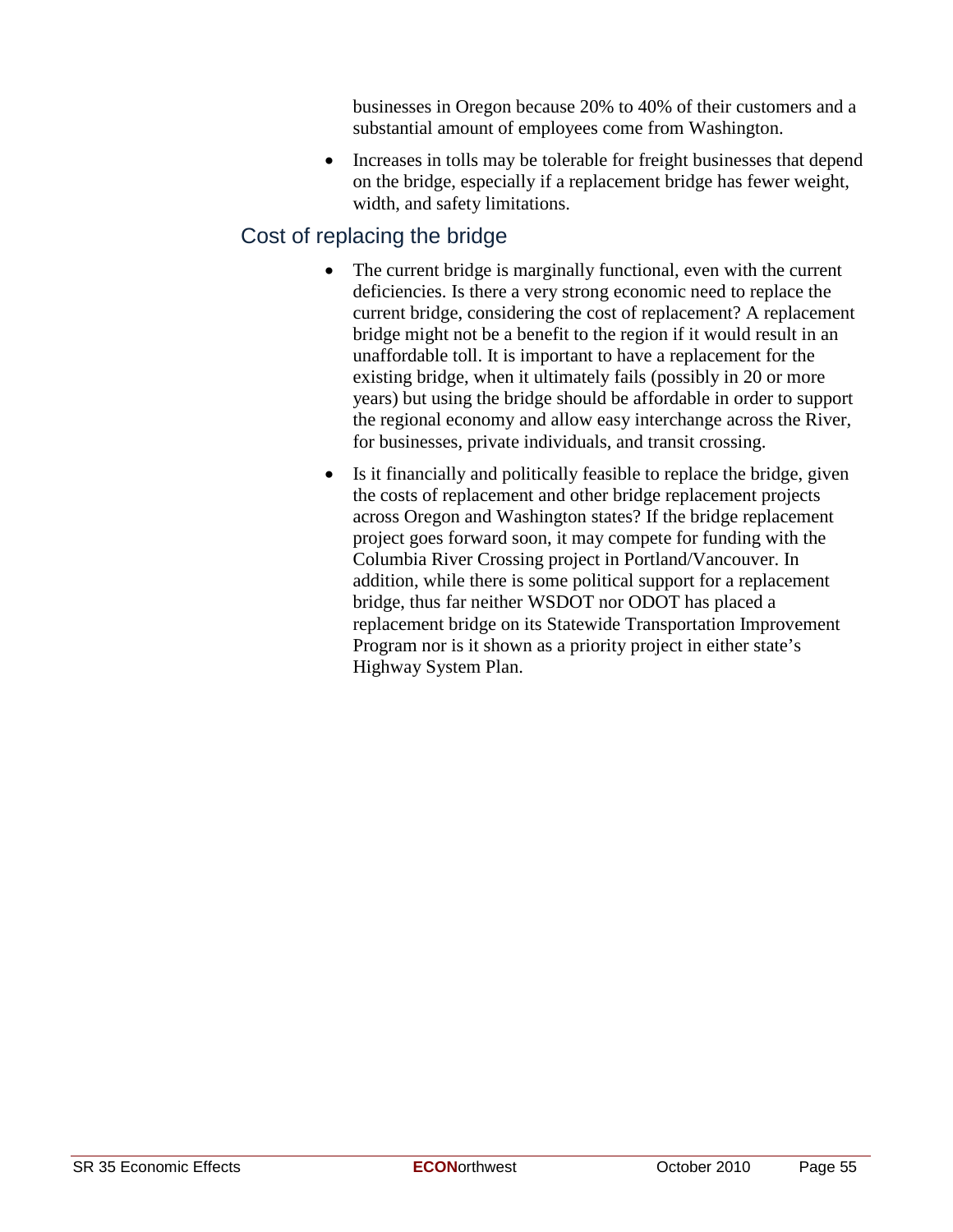### Focus Group Participants

The following people participated in the June 3, 2010 focus groups about the Hood River bridge:

Alina Aaron, Mid-Columbia Economic Development District Betty Barnes, City of Bingen Mike Benedict, Hood River County Allen Brown, Allen Brown Woodwaste, Inc Andrew Bryden, DaKine Ken Burgsthaler, Washington State Department of Transportation Michael Cannon, Klickitat County Economic Development Sharon Carter, Klickitat County Mt Adams Transportation Mike Doke, Port of Hood River Ty Erickson, Providence Hood River Memorial Hospital Jean Godfrey, Columbia Gorge Fruitgrowers' Association Jonathan Graca, Hood River Valley Residents Committee Dugan Harris, Wal-Mart Chuck Hinman, Hood River Inn Marsha Holliston, Mount Adams Chamber of Commerce Jim Kacena, Mt. Adams Chamber of Commerce Michael Lang, Friends of the Gorge Jerry Lewis, White Salmon Valley School District Kevin Liburdy, Hood River City Planning Brian Litt, Columbia River Gorge Commission Director Michael Madden, Skyline Hospital Dan Schwanz, Columbia Area Transit Linda Shames, Port of Hood River Tom Stevenson, Stevenson Ranch Marc Thornsbury, Port of Klickitat Susan Tibke, White Salmon Valley School District Johanna Wyers, In Situ Company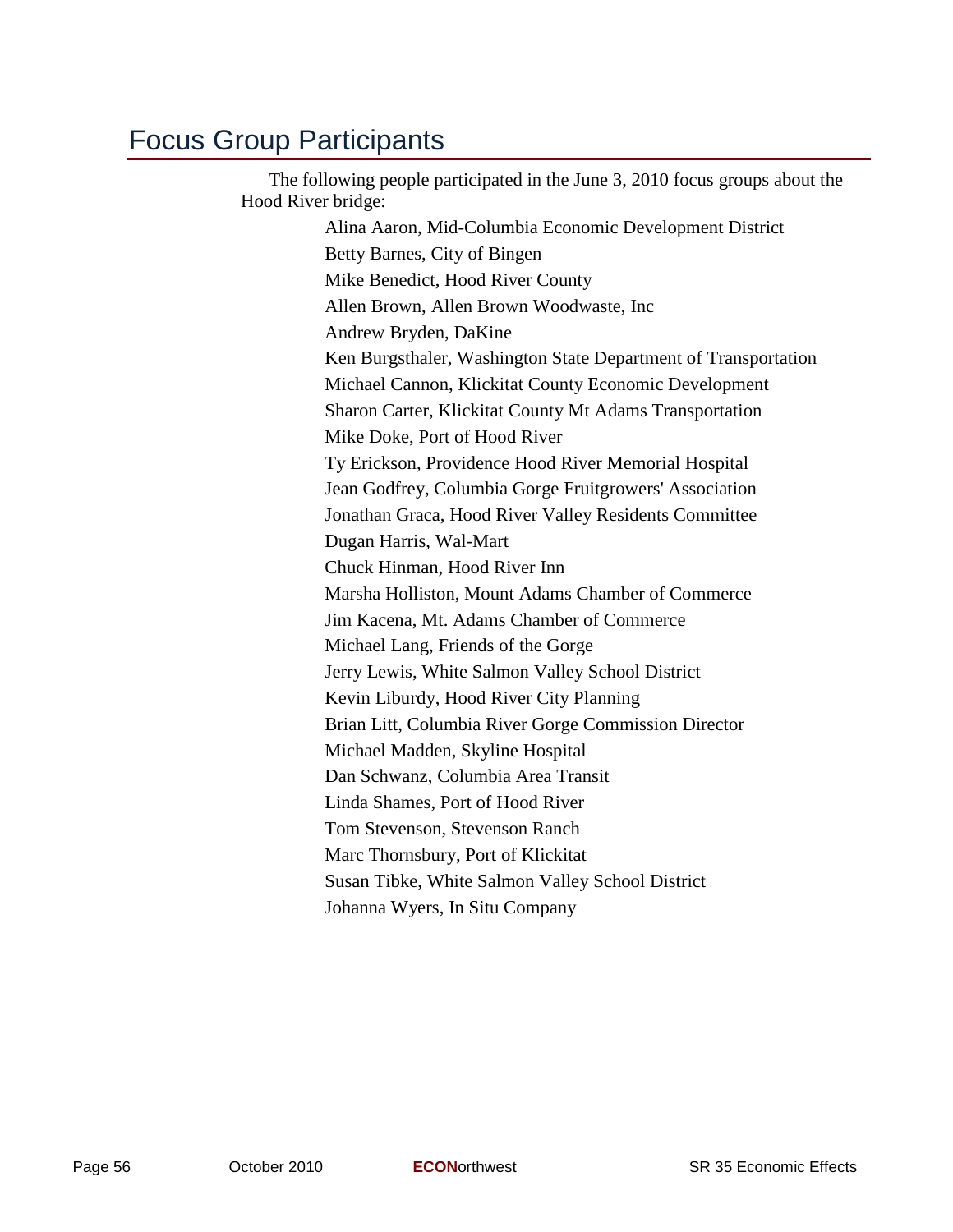## Appendix B Review of Existing Studies

The SR-35 Columbia River Crossing Feasibility Study was conducted over a five year period (1999 to 2004) and resulted in more than one dozen reports, culminating a Draft Environmental Impact Statement (DEIS) in 2004. The results of the Study are summarized in the report SR-35 Columbia River Crossing Feasibility Study, September 2004. This section presents key points for the analysis of the economic effects of the Hood River bridge based on these and other related studies.

#### Bridge users

- In 2001, two surveys were conducted to understand bridge use: one was an intercept survey of motorists crossing the bridge; the other was a telephone survey of households in the region. The motorists (by definition, bridge users) averaged 9.1 trips per week. The survey of local households showed an average of 8.5 trips per week for respondents who traveled across the bridge in the week prior to the survey. $27$
- A 2001 survey of motorists using the bridge showed that 60% of bridge users lived in the Hood River/White Salmon/Bingen region and 40% were from outside the region.  $^{28}$  $^{28}$  $^{28}$
- The majority of bridge users have historically been from Washington. More than half of motorists were traveling to Washington and the most common destinations were: Hood River (32%), White Salmon (21%), Bingen (8%), other Washington destinations (26%), and other Oregon destinations (13%).<sup>[29](#page-66-2)</sup> These results are consistent with a 1990 Origin Destination Survey that was conducted by WSDOT, which showed that local Washington residents are the primary users of the Hood River bridge.<sup>[30](#page-66-3)</sup>

#### Bridge replacement

• The need for replacing the existing Bridge is: (1) to alleviate current and future congestion at the bridge termini and on the bridge itself, (2) accommodate the increase in demand for automotive crossing of the River; (3) provide crossing opportunities for bicycle and pedestrians; (4) accommodate river navigation by providing wider horizontal clearances for river-based shipping; and (5) address

<span id="page-66-0"></span><sup>27</sup> The Gilmore Research Group *SR-35 Bridge Motorist Intercept and Telephone Survey: Narrative Report of Research Findings*, December 2001

<span id="page-66-1"></span><sup>28</sup> The Gilmore Research Group, *SR-35 Bridge Motorist Intercept and Telephone Survey: Narrative Report of Research Findings*, December 2001

<span id="page-66-2"></span><sup>29</sup> The Gilmore Research Group, *SR-35 Bridge Motorist Intercept and Telephone Survey: Narrative Report of Research Findings*, December 2001

<span id="page-66-3"></span><sup>30</sup> Parsons Brinckerhoff, *SR-35 Columbia River Crossing Feasibility Study Tier I Report*, July 16, 2001.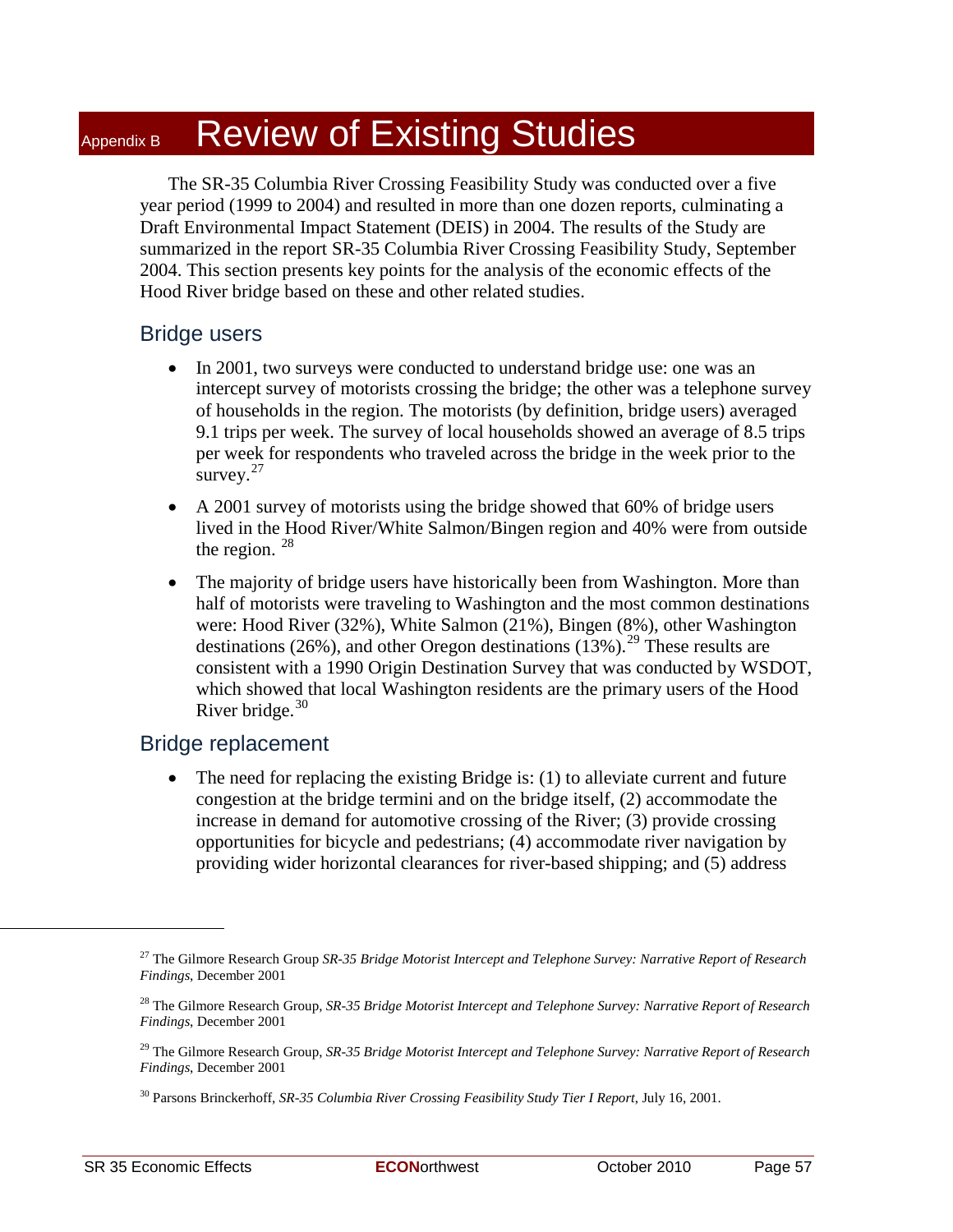and improve on safety and current substandard design elements of the existing Bridge. $31$ 

- The preliminary preferred alternative for bridge replacement is the EC-2 West Alignment. This alternative would be located directly adjacent to the west side of the existing bridge. The alternative was found to be the most desirable and best balanced functional efficiency with environmental, social, and economic effects.<sup>[32](#page-67-1)</sup>
- The cost estimate of a replacement bridge in the existing bridge corridor was between \$110 million and \$121 million in 2002 dollars.  $33$

#### Financial feasibility

- Surveys were conducted of motorists crossing the bridge and local residents. More than 80% of those surveyed thought there is a need for a new bridge crossing. Survey respondents were generally willing to pay a higher toll for crossing the bridge, with the majority of respondents willing to pay a toll ranging from \$1.50 to \$2.00.<sup>[34](#page-67-3)</sup>
- The SR-35 Columbia River Crossing Financial Feasibility Study proposed the following toll structure for financing the replacement bridge: (1) increasing the toll to \$1.00 in 2004 (with \$0.50 set aside for capital costs of replacing the bridge between 2004 and 2010), (2) increasing the toll to \$1.75 when the new bridge opens in 2010, and (3) periodically increasing the toll by \$0.25 to account for inflation. Based on this structure, to toll cost finance approximately \$50 million in projected costs. It should be noted that the toll has remained \$0.75, rather than increasing to  $$1.00$  in 2004.<sup>[35](#page-67-4)</sup>
- An analysis of the funding capacity of the toll revenue stream indicated that there is not a toll level which would pay for 100 percent of the bridge replacement project costs.[36](#page-67-5)
- The recommended funding sources are as follows: 37% from tolls; 36% from the Federal government; 26% from Washington and Oregon states; and 1% from other local sources.<sup>[37](#page-67-6)</sup>

<span id="page-67-0"></span><sup>31</sup> *SR-35 Columbia River Crossing Feasibility Study*, September 2004, page ES-2

<span id="page-67-1"></span><sup>32</sup> *SR-35 Columbia River Crossing Feasibility Study*, September 2004, pages ES-11 to ES-12

<span id="page-67-2"></span><sup>33</sup> *SR-35 Columbia River Crossing Feasibility Study*, September 2004, page 13

<span id="page-67-3"></span><sup>34</sup> *SR-35 Columbia River Crossing Feasibility Study*, September 2004, pages 11 to 12

<span id="page-67-4"></span><sup>35</sup> *SR-35 Columbia River Crossing Feasibility Study*, September 2004, pages 13 to 14

<span id="page-67-5"></span><sup>36</sup> *SR-35 Columbia River Crossing Feasibility Study*, September 2004, pages 26 to 27

<span id="page-67-6"></span><sup>37</sup> *SR-35 Columbia River Crossing Feasibility Study*, September 2004, page 34